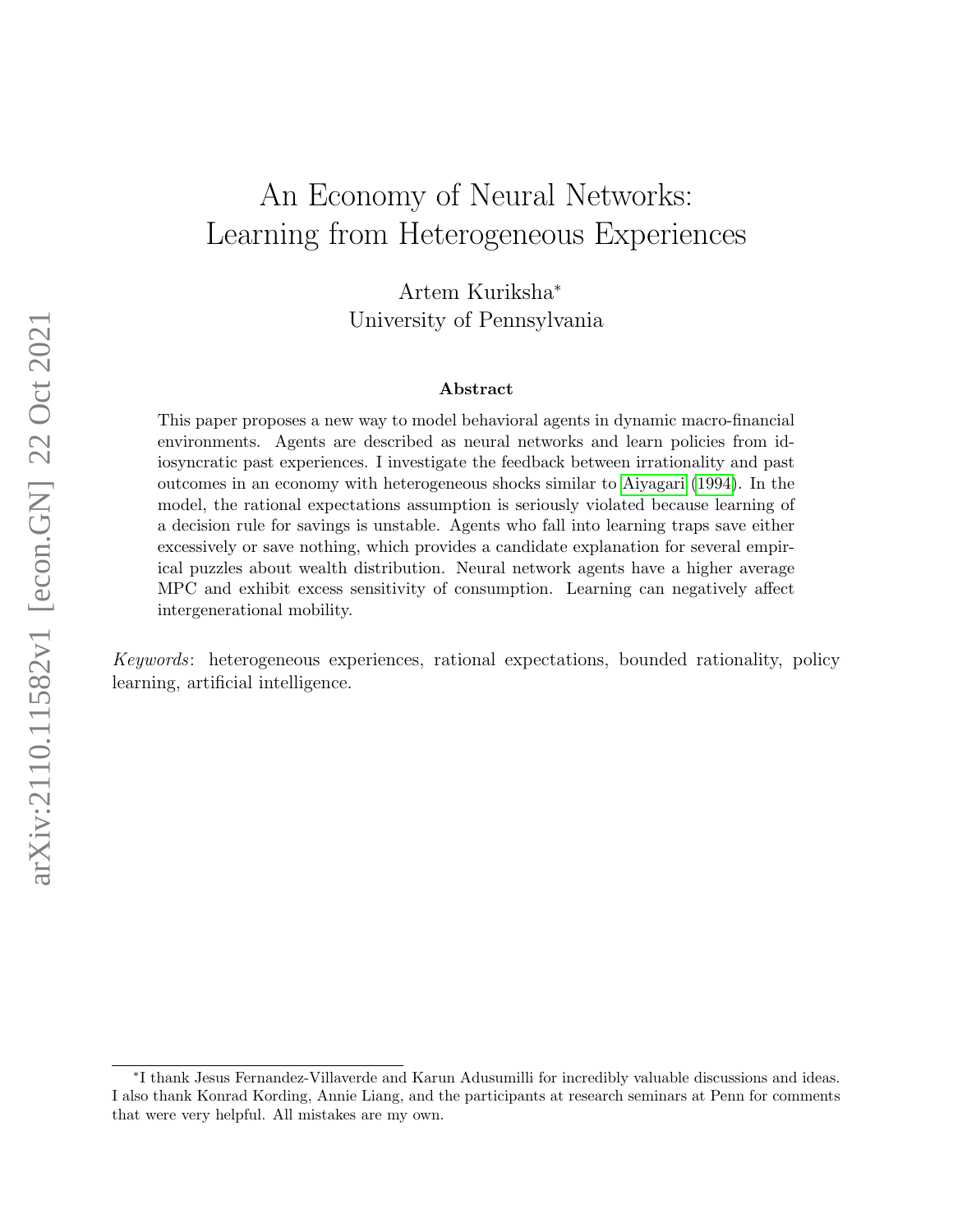# 1. Introduction

This paper aims to achieve three goals. First, I suggest a new model of bounded rationality in macroeconomics. This model comes from the family of algorithms that successfully learn to perform many important human-like tasks. It also imposes almost no functional restrictions on agents. Second, I attempt to shed light on the problem of learning a decision rule over time, which is different from most of the learning that economics traditionally focuses on. Third, the developed model allows me to investigate the feedback between imperfect decision making and heterogeneous experiences, as policy functions are formed endogenously and depend on agents' past. I focus on the feedback between mistakes in saving and experiences with earnings and wealth. This feedback could have important implications for the economy, but has attracted virtually no attention in the literature.

Bounded rationality and heterogeneous experiences. Figure [1](#page-1-0) illustrates the feedback I explore in this study. Consider a model with heterogeneous agents who are subject to idiosyncratic shocks. With rational expectations, only the left arrow is important for the economy. But when perfect rationality is substituted with an experience-based learning process, economic outcomes vary not only because of the shocks but also because of the learned policies. Agents learn to make their choices over time based on what they have observed in the past. Past experiences are heterogeneous across agents and depend both on idiosyncratic shocks and choices made. This creates a feedback between economic outcomes and imperfections in economic choices. In this paper, I suggest a way to model the top right arrow using neural networks, and investigate the feedback that occurs when learning is incorporated into consumption-saving decisions.



Fig. 1. Feedback between choices and outcomes.

<span id="page-1-0"></span>There are two important reasons why idiosyncratic experiences might affect decision making. The first one is formation of expectations. Even if they are perfectly rational in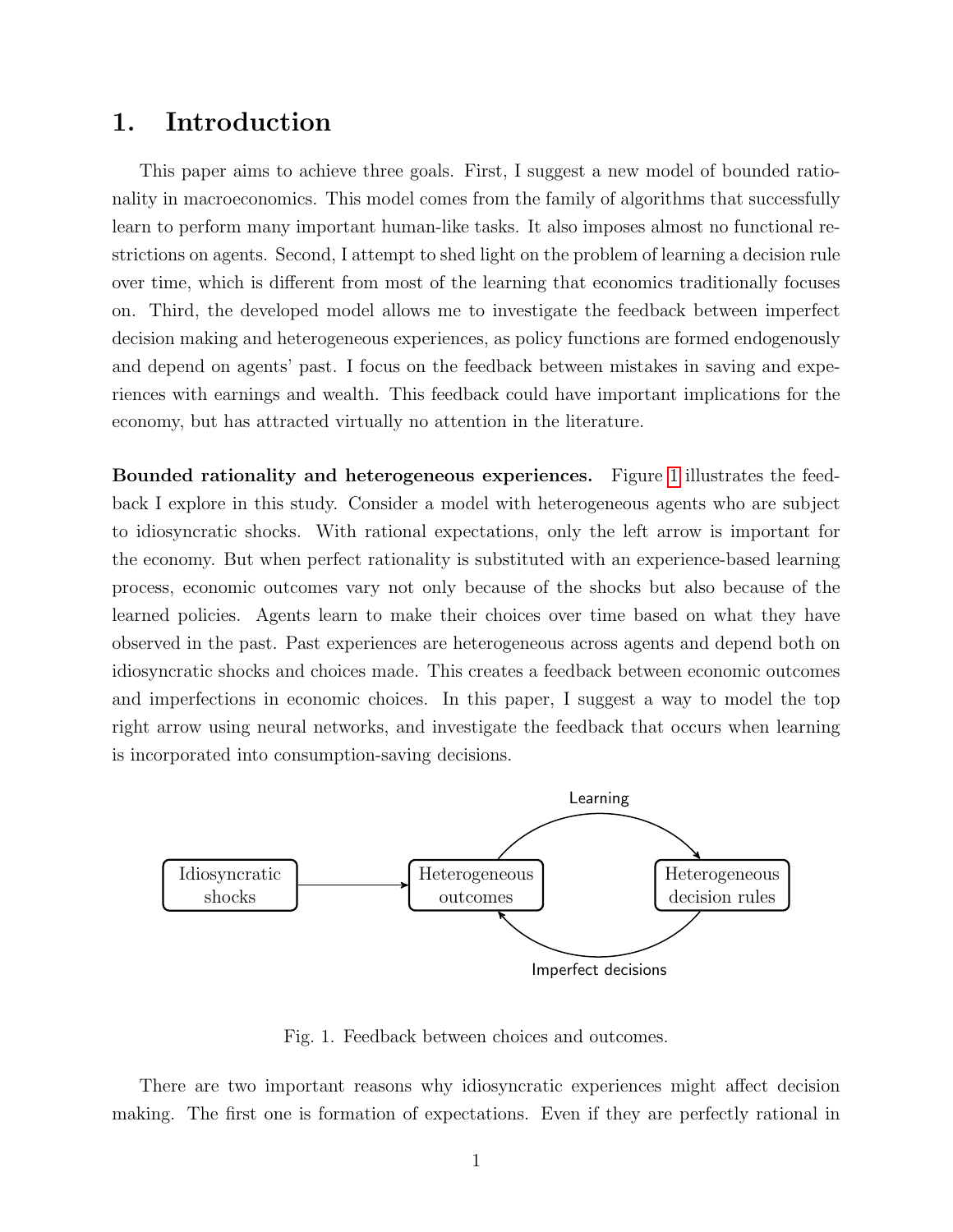solving their optimization problems, agents with different expectations can make different choices in otherwise identical situations. At the same time, there is substantial evidence that agents with different experiences do have different expectations even about the most crucial and widely discussed economic or financial<sup>[1](#page-2-0)</sup> variables. For example, Nagel and Xu  $(2019)$ find that lifetime inflation experiences effectively predict inflation expectations for individuals in the US. [Goldfayn-Frank and Wohlfart \(2020\)](#page-42-0) show that East Germans still have higher inflation expectations than West Germans. [Kuchler and Zafar \(2019\)](#page-42-1) find that personal experience with employment or the local housing market affects a person's expectations about unemployment or the housing market nationwide. [Malmendier and Nagel \(2011\)](#page-43-1) find that those who experienced higher stock returns are more willing to take risks in the future, suggesting formation of expectations as the channel. [Choi et al. \(2009\)](#page-41-0) obtain a similar finding for  $401(k)$  savings. Malmendier and Nagel  $(2016)$  use a model of learning with fading memory to explain patterns in expectations about equity market returns.

The second reason for agents to have different decision rules is that these decision rules are products of a learning process that is endogenous and imperfect. Agents who have different pasts have learned how to act in different environmental circumstances. An agent might be unaware of the right mode of behavior in a situation that is unfamiliar to her. Even if learning was successful for some region of the state space, extrapolation to new regions could be problematic. For example, in the consumption-saving problem, agents that are used to low levels of wealth might fail to save optimally when they suddenly become rich. Similarly, agents that are used to a wealthy life might fail to save correctly when their wealth is suddenly gone. This mechanism also works alongside multiple cognition limitations. For example, agents might have limited memory capacity. They also can overreact to personal experiences or be unable to learn the right way to save in rare events such as unusually high values of productivity.

The learning process suggested here incorporates both of these reasons. Policy updating is directed toward solving the dynamic decision problem, and thus expectations<sup>[2](#page-2-1)</sup> are implicitly taken into consideration. The learning process reflects cognitive limitations and is endogenous and based on past experiences. Thus, the learning artifacts described above are also present.

Learning model. Each agent faces the income fluctuation problem and has a saving decision rule that is parameterized. Learning takes the form of updating the parameters, which

<span id="page-2-1"></span><span id="page-2-0"></span><sup>1</sup>For a psychological reference, see, for example, [Hertwig et al. \(2004\)](#page-42-2).

<sup>&</sup>lt;sup>2</sup>In this paper, the uncertainty is about individual productivity in the future. The model can be generalized to allow agents to choose from a menu of risky assets. In that case, expectations about returns would become important too.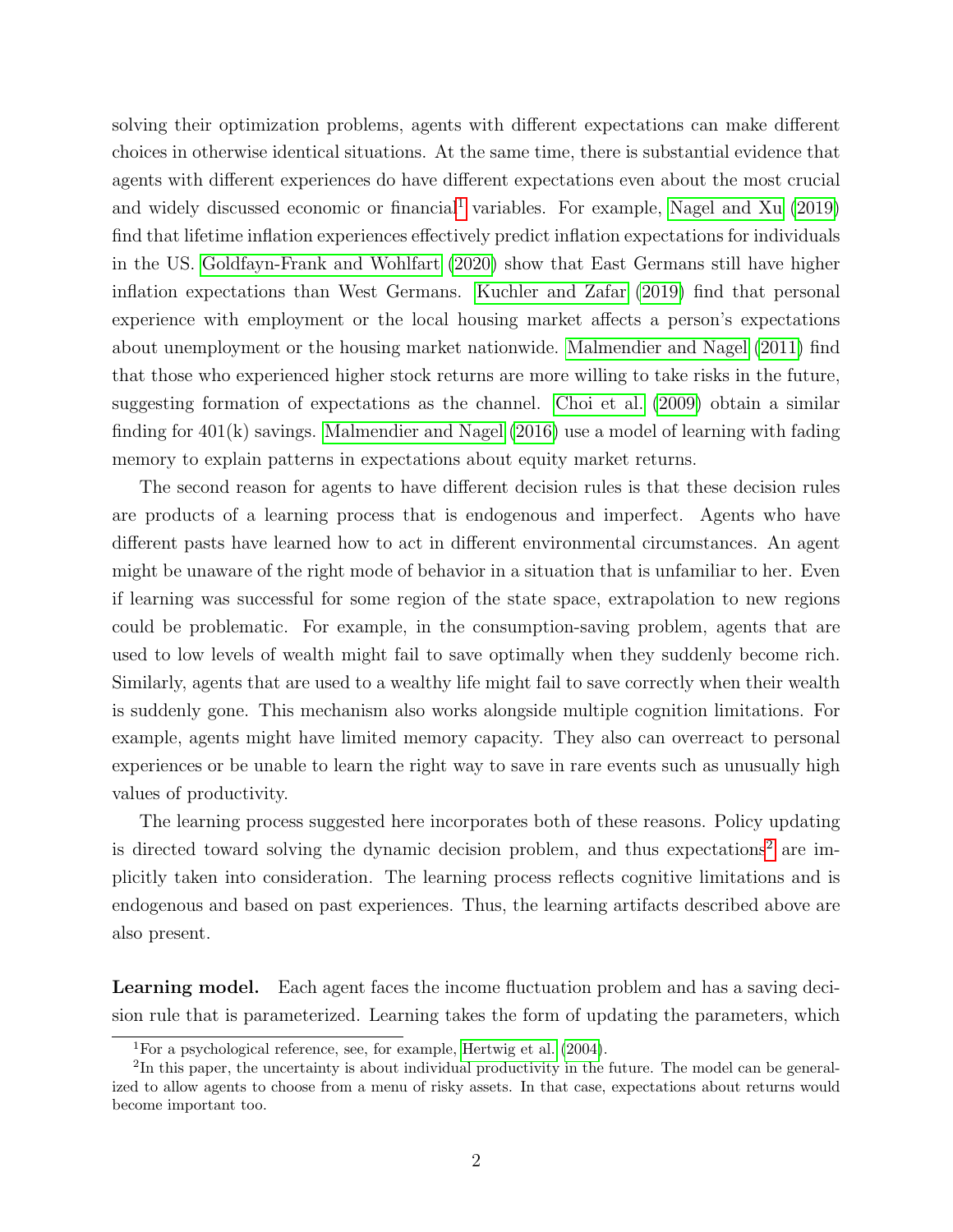might be different across agents. Specifically, the policy is given by a neural network, and the parameters are its weights. Agents have limited memory of their past. Every period, an agent takes several learning steps. She thinks about what her consumption could have been in the past. The reasoning that she engages in can be informally described as "I would be happier if I would do this instead of that." Subsequently, the agent makes an incremental update of the parameters.

This model of learning has several advantages. First, it exhibits properties that one naturally expects from a human-like agent in a dynamic environment. At the same time, it is indeed a process of learning that is useful for agents as it is "consistent." I show that if an agent has favorable hyperparameters (that is, the parameters of the model that are not changed while learning, e.g., the memory size) and learns from experiences that are sufficiently informative about the state space, then the updating rule converges to very good approximations of the optimal policy.

Second, this model is largely inspired by and related to deep reinforcement learning. Reinforcement learning (RL) studies learning guided by rewards and with the goal of choosing optimal actions in an environment.[3](#page-3-0) Incorporating deep neural networks into reinforcement learning (deep RL) has provided a number of breakthroughs in artificial intelligence in recent years. Moreover, neural networks now can achieve a previously unprecedented performance in human-like tasks like image, text, or speech recognition. All that makes neural networks and deep RL a very promising tool for modeling human behavior in economics.

Third, this model relies on few assumptions about the agents. For instance, I do not rely on many of the "restrictive assumptions" that are typical in behavioral macroeconomics. I do not assume anything about cognition and attention costs or the structure of incomplete information. Also, I do not assume that agents perform hard cognitive operations. Here, agents do not operate with expectations or other statistical concepts. Neither do they solve any maximization problem or recursive equation. Further, neural networks in principle can approximate almost any function, and thus no restrictive functional assumptions are imposed. Last but not least, the method is generalizable to other dynamic macroeconomic or financial contexts. See Section [3](#page-10-0) for the technical description and a detailed discussion of the learning model.

Findings. The suggested model allows me to see how agents with potentially different levels of rationality learn to make consumption-saving decisions over time. A major theme of all results I obtain is that learning is a hard task. Learning is prone to instabilities, traps, and

<span id="page-3-0"></span><sup>3</sup>See [Sutton and Barto \(2018\)](#page-44-0) for an introduction to reinforcement learning. See [Botvinick et al. \(2020\)](#page-41-1) for a review of recent advancements in deep RL and connections of deep RL with neuroscience.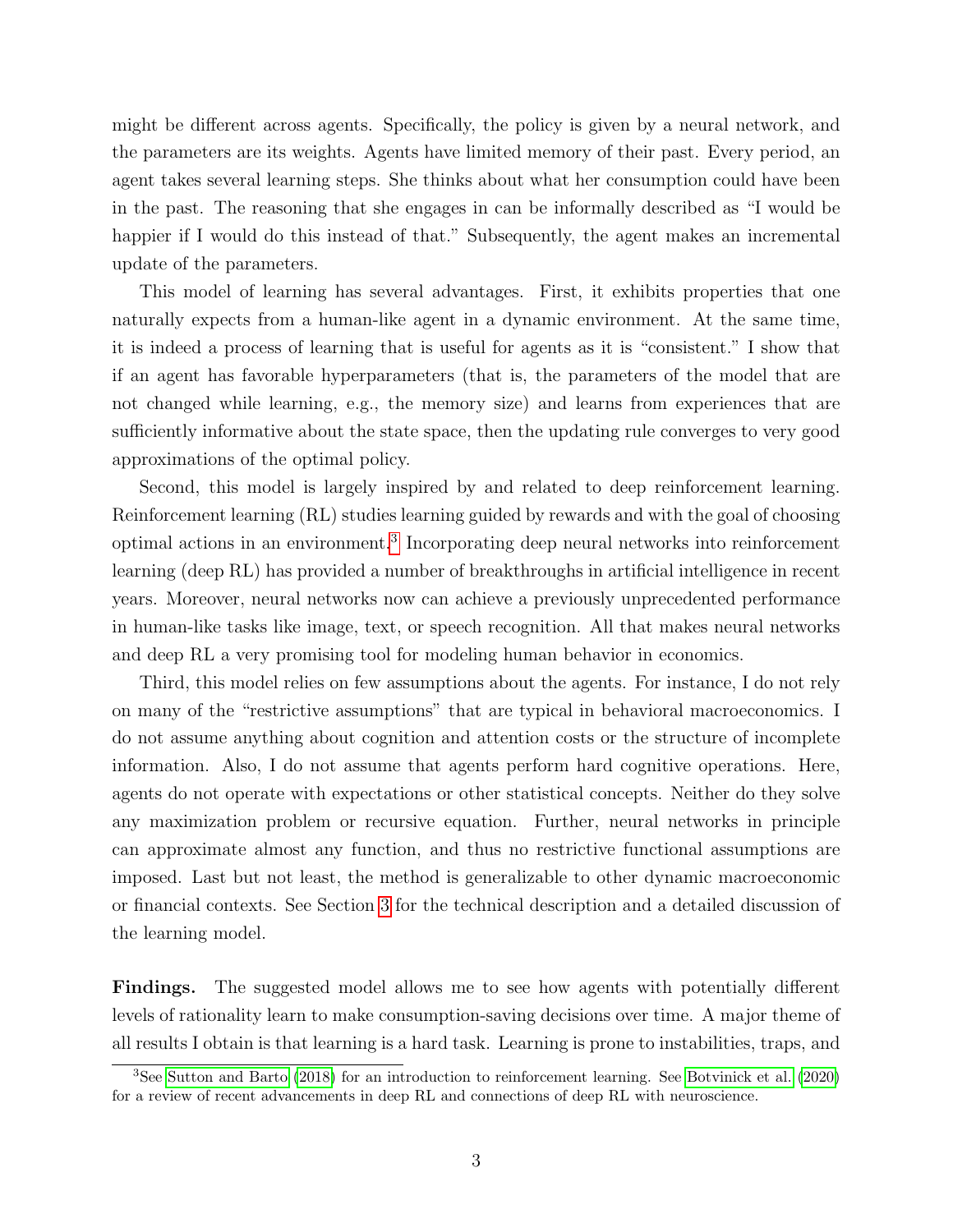biases, which require additional components and assumptions as a remedy. It is a non-trivial task for agents to find a good policy even when they can dynamically experiment with their saving decisions and when they are guided by their previous consumption experiences, which are informative about the stationary Bewley–Huggett–Aiyagari environment the agents live in. This suggests that the assumption of rational expectations is a strong assumption. The model also allows me to estimate the cost of irrationality, which for the main specification I consider is roughly equivalent to one-tenth of consumption.

The issues that agents face while learning are not specific to this particular task; they also arise in almost all modern applications of RL. This indicates that they can be inherent to the process of learning, and thus it is important to understand their implications for economics. I find that for the consumption-saving problem, they often lead to two particular types of behavior: saving nothing or saving excessively. Agents who are "lost while learning" in these two ways make the outcomes of the model closer to the data along several margins. They comprise a mass of agents who are persistently stuck around the liquidity constraint (so-called hand-to-mouth status) or they comprise a thicker upper tail in the wealth distribution. This and the fact that heterogeneity in decision making is an additional source of heterogeneity in outcomes increase inequality in the economy. The ones who save nothing also make the average marginal propensity to consume in the economy higher. Another learning artifact I find is inattention to productivity shocks: some agents fail to learn to react to them. This might have implications for economic policy, and in the model it contributes to excess sensitivity of consumption.

The learning process itself also has some interesting properties. Neural network agents make better decisions in familiar regions of the state space, but their biases and mistakes often push them into the regions where their decision rules are severely suboptimal. In particular, descendants of parents with little wealth on average know better how to save when they have little savings. However, they often do not know how to save correctly in the "rich" region of the state space. Surprisingly, that makes them more likely to end up being over-savers. I observe a symmetric pattern for descendants of parents with high wealth, who are more likely to end up with no savings.

Finally, the noise from mistakes in consumption can decrease the role of wealth inherited from parents. That and the mechanism described above can equalize agents in a succeeding generation. But I also find that in some cases learning can substantially decrease intergenerational wealth mobility. It happens because learning traps might be transmitted through generations. The bulk of the effect comes from the descendants of over-saving irrational agents, who often keep over-saving and generate even more wealth. This is consistent with the data, where large wealth also tends to have high persistency across generations.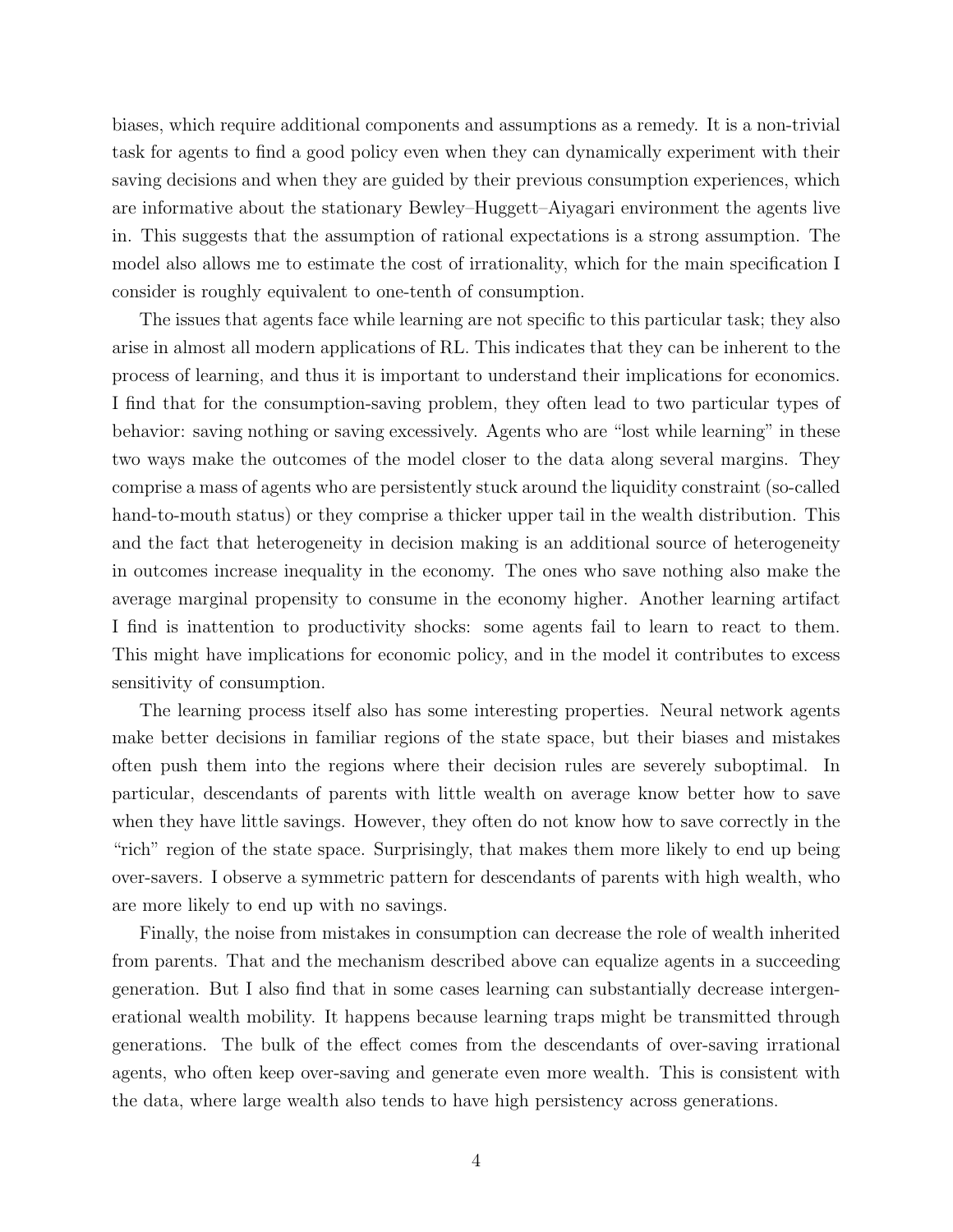Related literature. Methodologically, this paper is a part of the growing number of applications of machine learning in macroeconomics. [Duarte \(2018\)](#page-41-2), [Azinovic et al. \(2019\)](#page-40-1), Fernández-Villaverde et al. (2019), [Maliar et al. \(2019\)](#page-43-3), Fernández-Villaverde et al. (2020), and [Kahou et al. \(2021\)](#page-42-3) use neural networks to approximate equilibrium objects and solve computationally-hard problems with high-dimensional state and control spaces. Though bounded rationality and learning are not the objects of interest of any of those papers, the idea to update policy parameters using first-order optimality conditions is related to the learning process considered here.

This paper also utilizes multiple ideas from deep reinforcement learning. The number of applications of reinforcement learning in economics is small but is likely to grow fast. Most of the existing applications are related to allocation of a binary treatment, as in [Athey and](#page-40-2) [Wager \(2021\)](#page-40-2) or [Adusumilli et al. \(2019\)](#page-40-3). This paper is among the very first attempts to use reinforcement learning in macroeconomics or for a continuous economic problem. [Shi \(2021\)](#page-44-1) also does that and solves the stochastic optimal growth model using deep reinforcement learning. [Chen et al. \(2021\)](#page-41-5) solve a model with monetary and fiscal policy and show that a deep reinforcement learning algorithm can recover steady states that are not learnable with adaptive learning. The latter two papers also argue that neural networks can be a modeling device for bounded rationality. That said, both keep unexplored many of the economic implications of bounded rationality. The main finding there is that RL algorithms can solve control problems from macroeconomics. This paper, in contrast, focuses more on the economic implications of imperfect learning and the interpretability and plausibility<sup>[4](#page-5-0)</sup> of the assumptions behind learning agents.

Another related project is [Zhao et al. \(2020\)](#page-44-2). It also uses neural networks as a device to model behavioral economic agents. However, the focus there is very different. Neural networks are used to model not decision rules but utility, no learning happens, and the macroeconomic implications are not investigated.

Conceptually, this project is another attempt to analyze the effects of bounded rationality on the macroeconomy. The vast majority of the literature, however, focuses on the frictions in agents' ability to observe or forecast aggregate variables like the interest rate or inflation. One

<span id="page-5-0"></span><sup>&</sup>lt;sup>4</sup>In particular, the approach implemented in this paper allows for learning in a reasonable amount of time. In contrast, in [Shi \(2021\)](#page-44-1) and [Chen et al. \(2021\)](#page-41-5) the agents need hundreds of thousands or even millions of periods to converge to the rational behavior (see Section [3.2](#page-15-0) for a discussion of this issue). In [Chen et al. \(2021\)](#page-41-5), for example, the first phase over which the learning error increases takes several hundreds of thousands of periods. This is problematic if one wants to interpret agents as humans. Further, it might be hard to interpret why real-world agents would have multiple learning episodes. Finally, both papers are concerned with learning by a representative agent. At the same time, heterogeneity is a desirable feature for a macroeconomic model of learning and bounded rationality. Learning mistakes are likely to be heterogeneous across agents.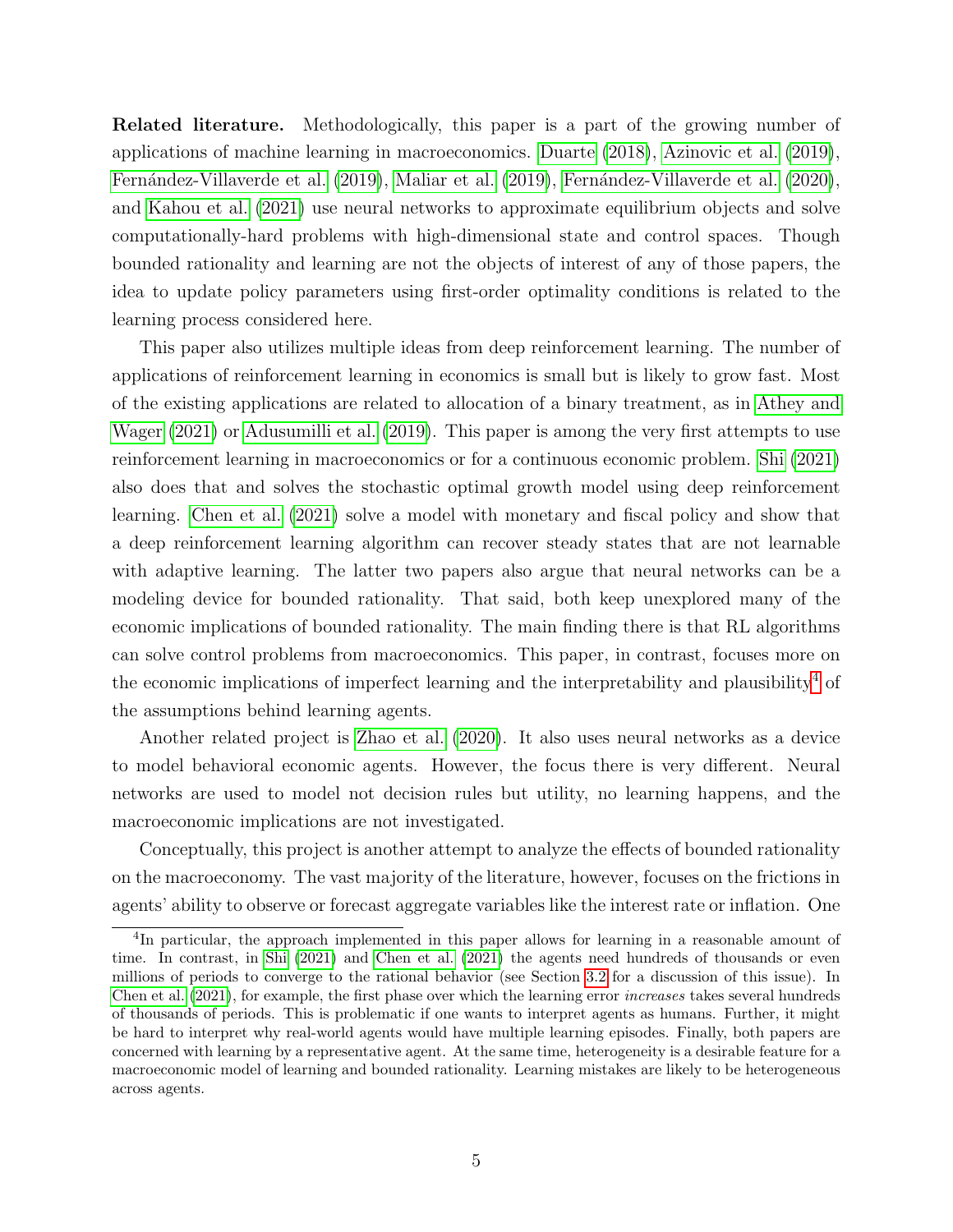approach is to postulate the slow spreading of information, as happens in [Mankiw and Reis](#page-43-4) [\(2002\)](#page-43-4). A particularly large class of models follows [Sims \(2003\)](#page-44-3). In these models, learning the true state of the world is costly, and having limited information becomes rational. Deviations from rational expectations can arise then both on the side of firms, as in [Mackowiak and](#page-43-5) [Wiederholt \(2009\)](#page-43-5) or [Stevens \(2020\)](#page-44-4), and on the side of consumers, as in [Gabaix \(2016\)](#page-42-4). Another direction is represented by [Farhi and Werning \(2019\)](#page-41-6) and García-Schmidt and [Woodford \(2019\)](#page-42-5), who allow for a limited ability of agents to analyze general equilibrium effects while forecasting.

This literature mainly revolves around various questions about monetary policy. The center of attention is agents' ability to process unexpected shocks to inflation and interest rates. After these frictions are considered and the expectations are formed, agents always behave rationally.<sup>[5](#page-6-0)</sup> Thus, the possibility of imperfect decision making per se is set aside. Because of that and because the information frictions in these models typically are not experience-dependent, there is no place for a feedback between heterogeneous experiences and bounded rationality. This paper, in contrast, abstracts from the potential inability of agents to observe or forecast aggregate variables. Those are constant in the model and agents know them perfectly. The focus is entirely on frictions in decision making and learning decision rules. This learning is experience-dependent, and thus the aforementioned feedback is possible.

An exception is Ilut and Valchev  $(2020)^6$  $(2020)^6$ . Similar to this paper, it is also a model where agents observe the state perfectly but make imperfect decisions, trying to learn a good decision rule over time. In [Ilut and Valchev \(2020\)](#page-42-6), learning happens in a Bayesian way.<sup>[7](#page-6-2)</sup> The framework allows the authors to explain facts that the baseline model fails to fit well: high inequality, high marginal propensity to consume, and a large share of agents with zero wealth. Learning that will be discussed in this paper also allows an explanation of these facts. That said, learning with neural networks has some advantages as a model of bounded rationality. First, the learning model of Ilut and Valchev  $(2020)$  is heuristic<sup>[8](#page-6-3)</sup> and

<span id="page-6-0"></span><sup>5</sup>[Lian \(2020\)](#page-43-6) allows for future mistakes in consumption, but those again are rationally processed in the agents' decisions today.

<span id="page-6-2"></span><span id="page-6-1"></span> ${}^{6}$ See also the older version [Valchev and Ilut \(2017\)](#page-44-5).

<sup>7</sup>Uncertainty over the policy function is modeled as a Gaussian process, and this generates local spillovers from learning the true policy in a particular point. Reasoning is costly (agents pay for mutual information between the signal and the posterior), and thus an agent might decide not to update her beliefs if her uncertainty at some state is small.

<span id="page-6-3"></span><sup>&</sup>lt;sup>8</sup>The assumption is that agents can receive signals about the value of the optimal policy function at points of the state space. However, the optimal policy in a dynamic model should solve the recursive problem, in which maximization happens conditional on behaving optimally in the future. This means that it is hard to separate learning in a particular point from learning the policy for other points of the state space. All of that makes Bayesian learning of a policy function less conceptually justifiable than, for example, Bayesian learning of a demand function in [Ilut et al. \(2020\)](#page-42-7).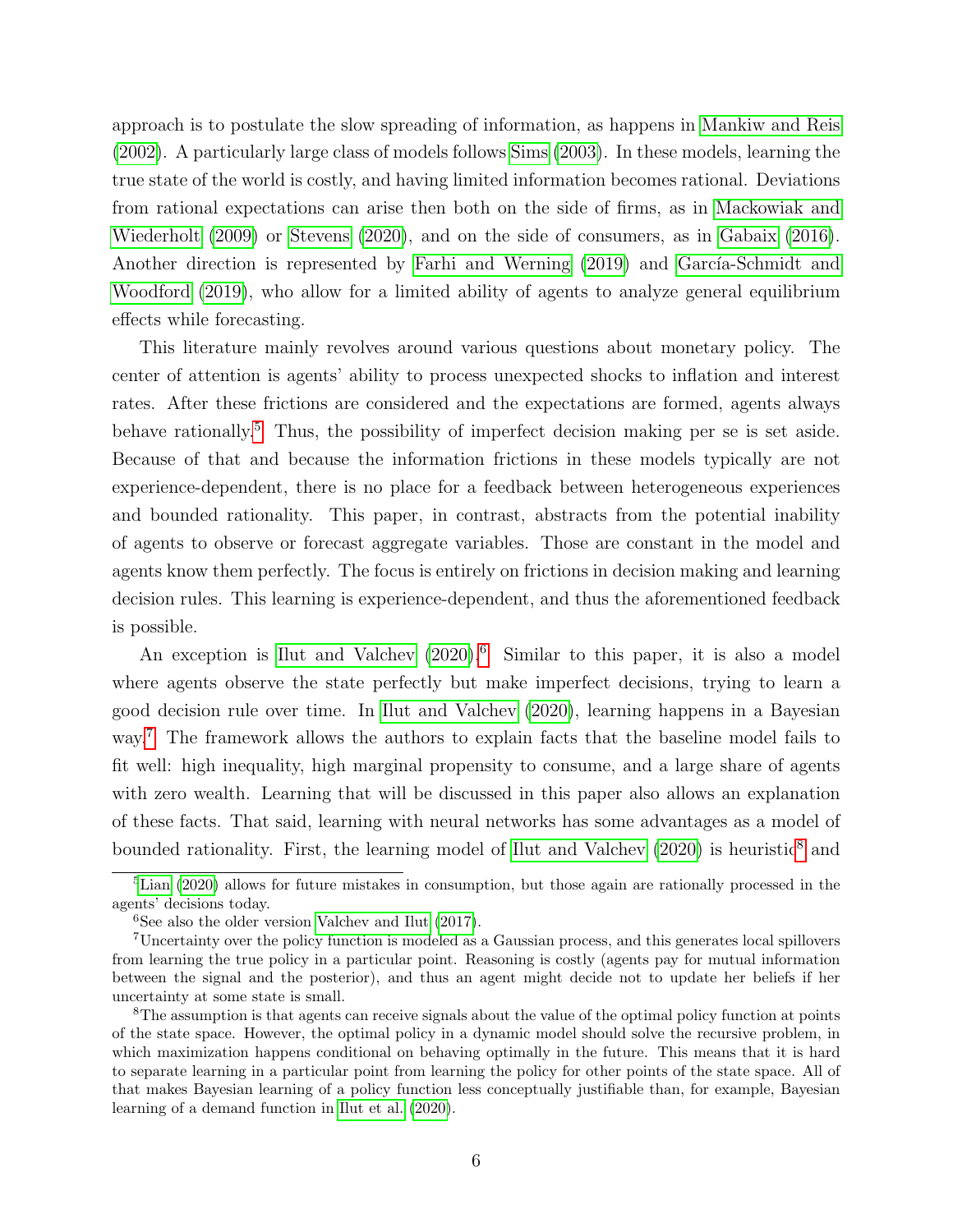omits many details about the important process of "converting information into a policy function." In that sense, the learning model presented here is more micro-founded. Second, the results about the feedback between learning and the past outcomes in [Ilut and Valchev](#page-42-6) [\(2020\)](#page-42-6) come from a specific mechanism – agents stick to wrong guesses in states that occur often. This mechanism might depend on the assumptions about the distributions and the cognition costs. Besides, the role of the choice of the prior distribution is also a concern.[9](#page-7-0) Finally, the Bayesian approach might not be robust to increases in dimensionality, while real-world agents have high-dimensional state and action spaces.[10](#page-7-1) I discuss the advantages of neural networks as a modeling device in Section [3.](#page-10-0)

Finally, this paper is related to the study of systems consisting of multiple agents who adapt and learn according to some algorithm. [Holland and Miller \(1991\)](#page-42-8) suggested studying artificial adaptive agents in economics. Back then, the two main tools were classifier systems and genetic algorithms. [Arifovic \(1996\)](#page-40-4) and [Bullard and Duffy \(1998\)](#page-41-7) applied this idea in macroeconomics, using genetic algorithm learning in models with overlapping generations. [Lettau and Uhlig \(1999\)](#page-42-9) used a learning model with classifiers to suggest a behavioral explanation for excess sensitivity of consumption. In [Marimon et al. \(1990\)](#page-43-7), artificial agents learn to use a medium of exchange. The modern research on multi-agent systems is usually interested in agents modeled as neural networks, which have almost completely superseded other RL techniques. See [Zhang et al. \(2019\)](#page-44-6) for a review of the literature on multi-agent reinforcement learning. This paper is among the first to analyze the macroeconomy as such a system. Another example is [Zheng et al. \(2020\)](#page-44-7).

The paper proceeds as follows. Section [2](#page-7-2) describes an environment in the spirit of [Aiya](#page-40-0)[gari \(1994\)](#page-40-0). Section [3](#page-10-0) describes in detail the implemented model of behavioral agents. Section [4](#page-20-0) describes the behavior of these agents. Section [5](#page-31-0) describes the aggregate economic implications. Section [6](#page-39-0) concludes.

## <span id="page-7-2"></span>2. Economic Environment

The description of the environment is almost identical to the one in [Aiyagari \(1994\)](#page-40-0). The two main ingredients of the problem that the agents in the economy have are idiosyncratic income fluctuations and a liquidity constraint. They introduce the precautionary saving motive: agents should save or dissave in order to smooth their consumption, and they do not want to be close to the liquidity constraint because smoothing is impossible there. I will

<span id="page-7-0"></span><sup>&</sup>lt;sup>9</sup>In particular, it is suggested by the difference in intuition and interpretations between [Ilut and Valchev](#page-42-6) [\(2020\)](#page-42-6) (where the prior coincides with the optimal policy) and [Valchev and Ilut \(2017\)](#page-44-5) (where the prior is constant).

<span id="page-7-1"></span> $10$ For example, because agents are likely to simultaneously solve other economic problems.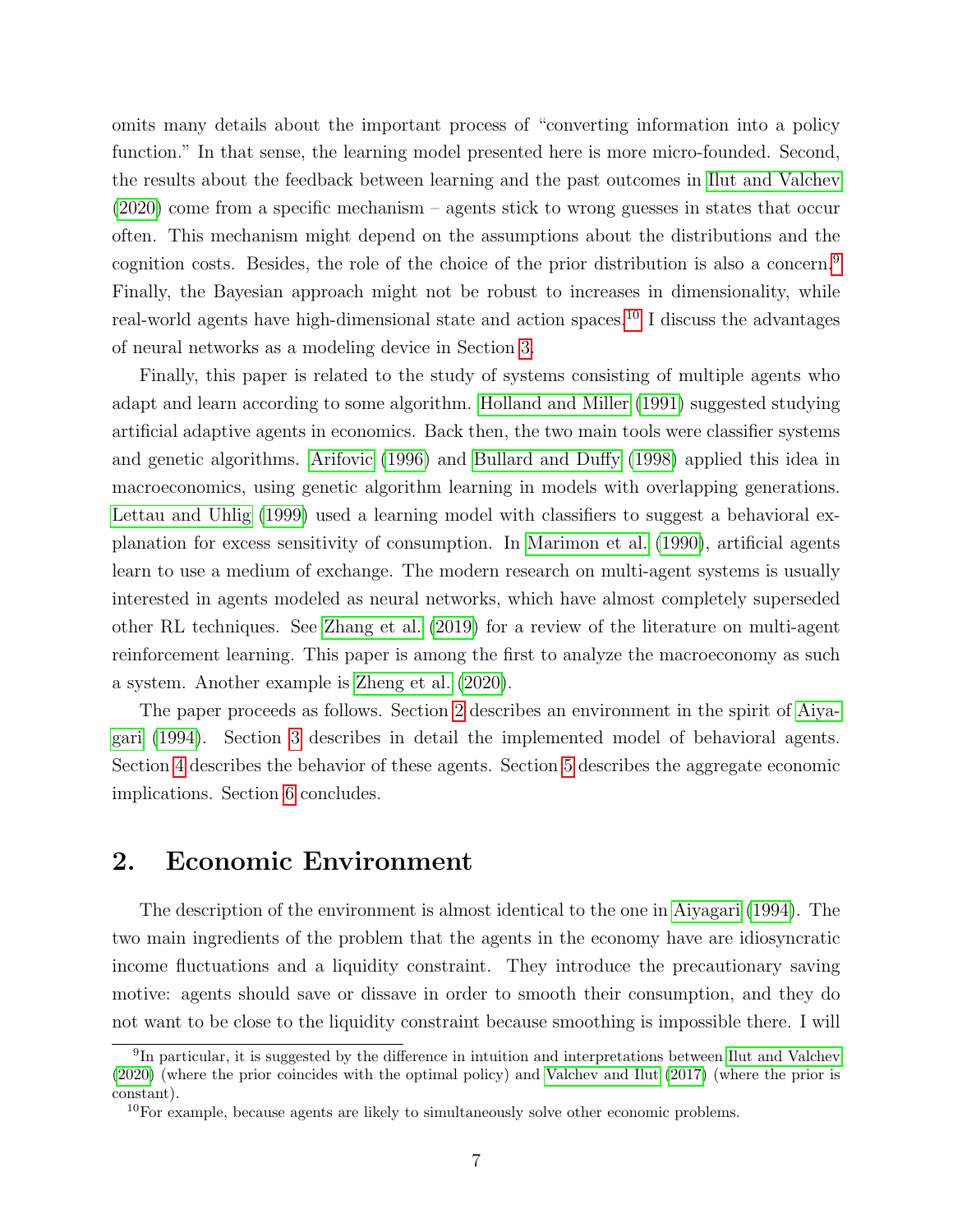consider two types of agents. Agents of the first type (rational expectations agents, or just RE agents) will solve this optimization problem in the standard rational way. Agents of the other type (neural network agents, or just NN agents), which will be introduced in the next section, will learn over time how to save reasonably.

#### 2.1. Agents

There is a unit mass of agents, indexed by i, who derive utility from consumption  $c_{i,t}$  of a numeraire good. Agents discount the future at a rate  $\beta$ . Productivity shocks introduce fluctuations in an agent's labor income  $wz_{i,t}$ , where w is the wage in the economy and  $z_{i,t}$ is the productivity of the agent. Levels of productivity are independent across agents but are correlated over time for an individual agent. Each agent can smooth her consumption by saving at the interest rate r, but she is subject to a liquidity constraint  $\underline{a}$ . Thus, there are two state variables  $(a_{i,t}$  and  $z_{i,t}$ , the wealth and productivity at period t), one control variable  $(a_{i,t+1},$  the saving for period  $t+1$ , and each agent maximizes

$$
\mathbb{E}_0 \sum_{t=0}^{\infty} \beta^t u(c_{i,t}) \tag{1}
$$

subject to

$$
c_{i,t} = (1+r)a_{i,t} + wz_{i,t} - a_{i,t+1},
$$
\n(2)

$$
a_{i,t+1} \geqslant \underline{a}.\tag{3}
$$

For the liquidity constraint, I choose the standard conservative option  $\underline{a} = 0$ . The choices for the utility function and the discount parameter are also standard:

$$
u(c) = \frac{c^{1-\gamma}}{1-\gamma}, \ \gamma = 2, \ \beta = 0.96. \tag{4}
$$

An agent's productivity evolves according to a Markov process, so that

$$
\mathbb{P}(z_{i,t+1} = z'|z_{i,t} = z) = \Gamma_{zz'}.
$$
\n(5)

The Markov process has 20 states and approximates an  $AR(1)$  process given by

$$
\ln z_{i,t} = \rho \ln z_{i,t-1} + \sigma \epsilon_{i,t},\tag{6}
$$

where  $\epsilon_{i,t} \sim \mathcal{N}(0, 1)$  are i.i.d. The persistence parameter  $\rho = 0.6$  and the variance parameter  $\sigma = 0.3$  are similar to the values considered in [Aiyagari \(1994\)](#page-40-0). To obtain the states and the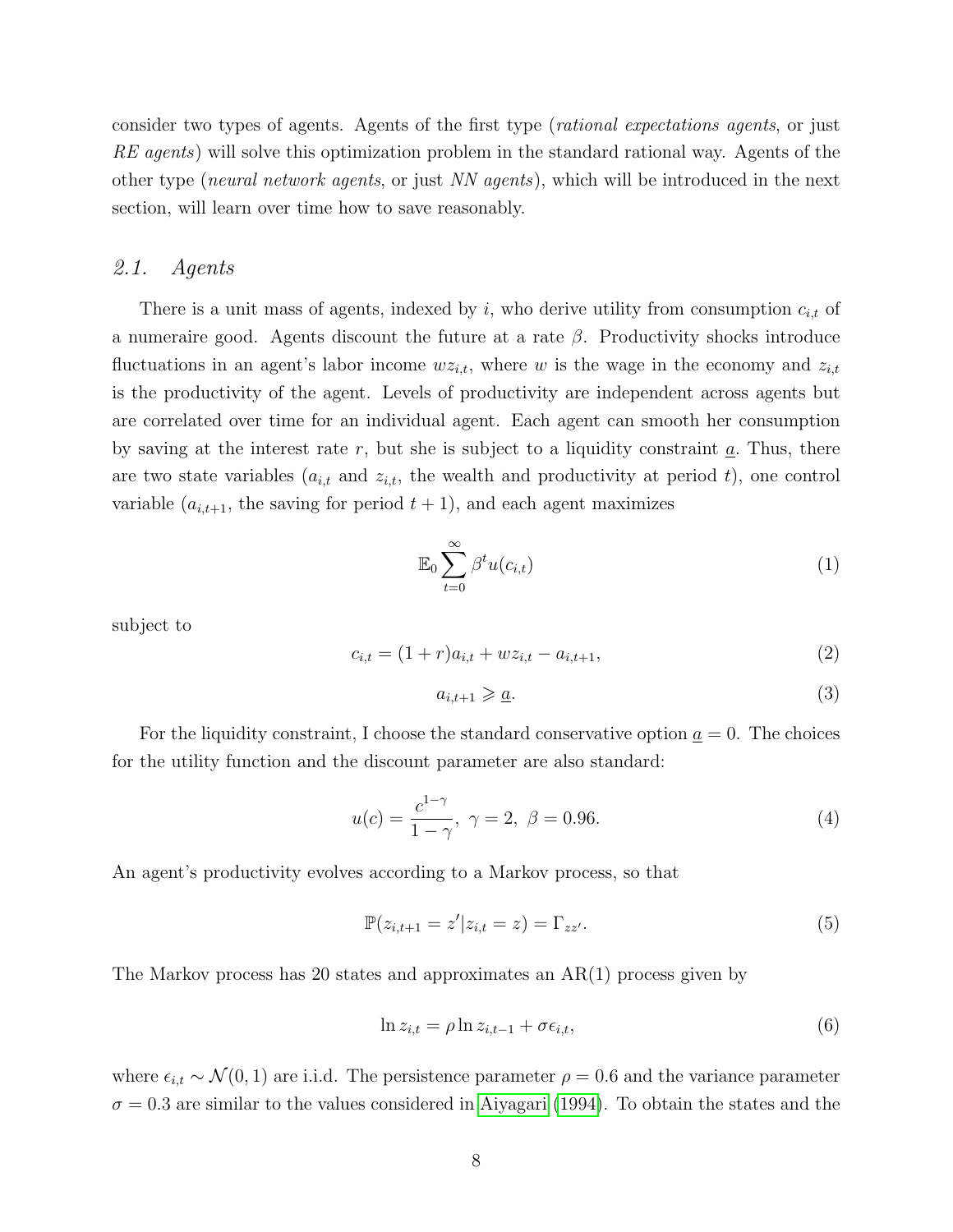transition matrix Γ for the approximating Markov chain, I use the discretization procedure of [Tauchen \(1986\)](#page-44-8).

#### 2.2. Production

The production side of the economy is also standard. Output is produced according to

$$
Y_t = K_t^{\alpha} L_t^{1-\alpha}.
$$
\n<sup>(7)</sup>

The capital endowment  $K_t$  in the economy is equal to aggregate savings, and the labor endowment  $L_t$  comes from the effective labor supply of the agents:

<span id="page-9-2"></span>
$$
K_t = \int\limits_0^1 a_{i,t} di,
$$
\n(8)

$$
L_t = \int_0^1 z_{i,t} di.
$$
\n(9)

Because there is an infinite amount of agents,  $L_t$  is time-invariant. Capital depreciates at rate  $\delta$ . The markets for capital and labor are competitive, and thus the interest rate and the wage are respectively

<span id="page-9-0"></span>
$$
r_t = \frac{\partial}{\partial K_t} K_t^{\alpha} L_t^{1-\alpha} - \delta,\tag{10}
$$

<span id="page-9-1"></span>
$$
w_t = \frac{\partial}{\partial L_t} K_t^{\alpha} L_t^{1-\alpha}.
$$
\n(11)

The values of the productivity parameters are also taken to be standard and equal to  $\alpha = 0.33$ and  $\delta = 0.1$ . There are no aggregate shocks in the economy.

### 2.3. Rational expectations equilibrium

The benchmark for the analysis is the steady-state equilibrium under rational expectations. I use a standard procedure to find it:

- 1. Start with a guess for the equilibrium interest rate  $r$ ;
- 2. Find the capital K implied by equation [10](#page-9-0) and use equation [11](#page-9-1) to find the wage  $w$ ;
- 3. Using value function iteration, find the policy  $\pi^{RE}(a, z)$  that solves the problem of agents for  $r$  and  $w$ ;
- 4. Find the stationary distribution of savings  $a_{i,t}$  for agents following the policy  $\pi^{RE}(a, z)$ ;
- 5. Find the stationary capital supply  $\tilde{K}$  using equation [8;](#page-9-2)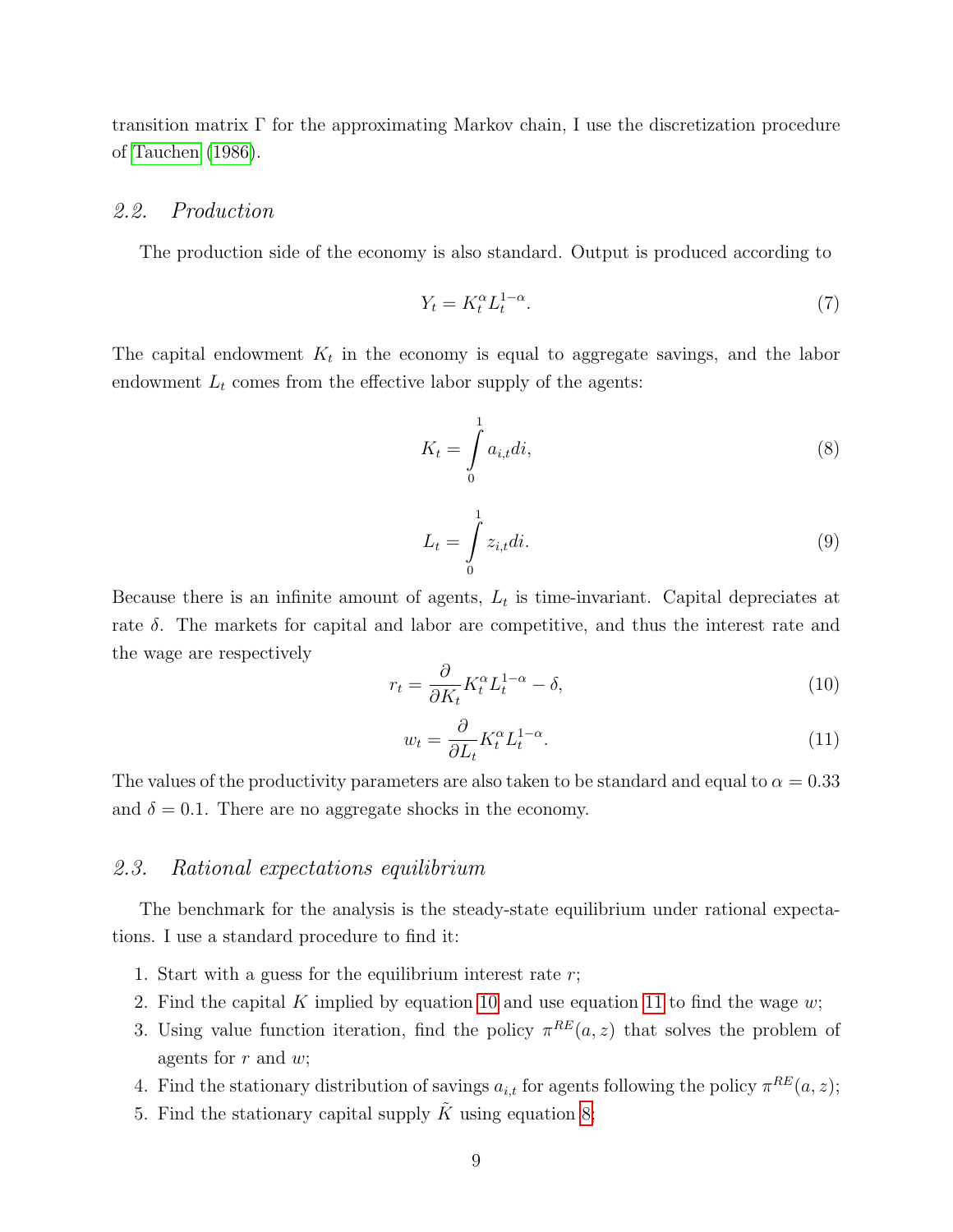6. Update r to solve  $K - \tilde{K} = 0$  (e.g., using the standard binary search algorithm). The interest rate in the rational expectations equilibrium is 3.29%.

# <span id="page-10-0"></span>3. Neural Network Agents

We need a plausible model of human behavior that would allow for bounded rationality in the context of the consumption-saving problem. In the economy described, every period agents should make choices in different points of a continuous state space. Thus, the object they learn is not a finite-dimensional state but a policy function. As humans, agents have a limited memory about their past. A learning model should render memories into a decision rule. This can be done with neural networks, which are systems inspired by the structure of human or animal brains. See Appendix [A](#page-45-0) for a brief introduction to neural networks.

### <span id="page-10-3"></span>3.1. Learning process

I assume the following model of behavior for neural network agents. At every point, an agent has in mind a stationary policy

$$
\pi(\cdot|\theta) : (a_t, z_t) \mapsto a_{t+1},\tag{12}
$$

which maps the current state (the wealth and productivity at period  $t$ ) into an element of the action space (the saving for period  $t + 1$ ). This policy function is given by a neural network with weights  $\theta$ .<sup>[11](#page-10-1)</sup> Values of  $\theta$  are heterogeneous across agents and determine which decision rules agents follow. Neural networks have high expressivity, and almost any function can be approximated if an appropriate  $\theta$  is chosen. See [A](#page-45-0)ppendix A for a brief description of neural networks. See Section [3.2](#page-12-0) for a discussion of why I choose neural networks and not some other function approximator.

The key assumption that defines the learning process is the rule to update  $\theta$ . As always happens with neural networks and as is likely to happen in human learning, updates are incremental. At every step, the agent sets new weights  $\theta'$  to be

<span id="page-10-2"></span>
$$
\theta' = \theta + \alpha \nabla_{\theta} \sum_{\tau \in E} \left[ u(\tilde{c}_{\tau}) + \beta u(\tilde{c}_{\tau+1}) \right] = \tag{13}
$$

<span id="page-10-1"></span><sup>&</sup>lt;sup>11</sup>I clip  $\pi(a, z|\theta)$  if the output of the network is below the liquidity constraint. To ensure non-negative consumption, I also clip the output of the network from above if it is too large. I force consumption to be not smaller than the minimal possible labor income. There are two motivations for this. The first one is that no rational agent would ever choose to consume less than  $wz_{min}$  at any state. The second is that the ratio of the minimal consumption to the median wage in the model becomes roughly equal to the ratio of the poverty threshold in the US to the median wage in the US.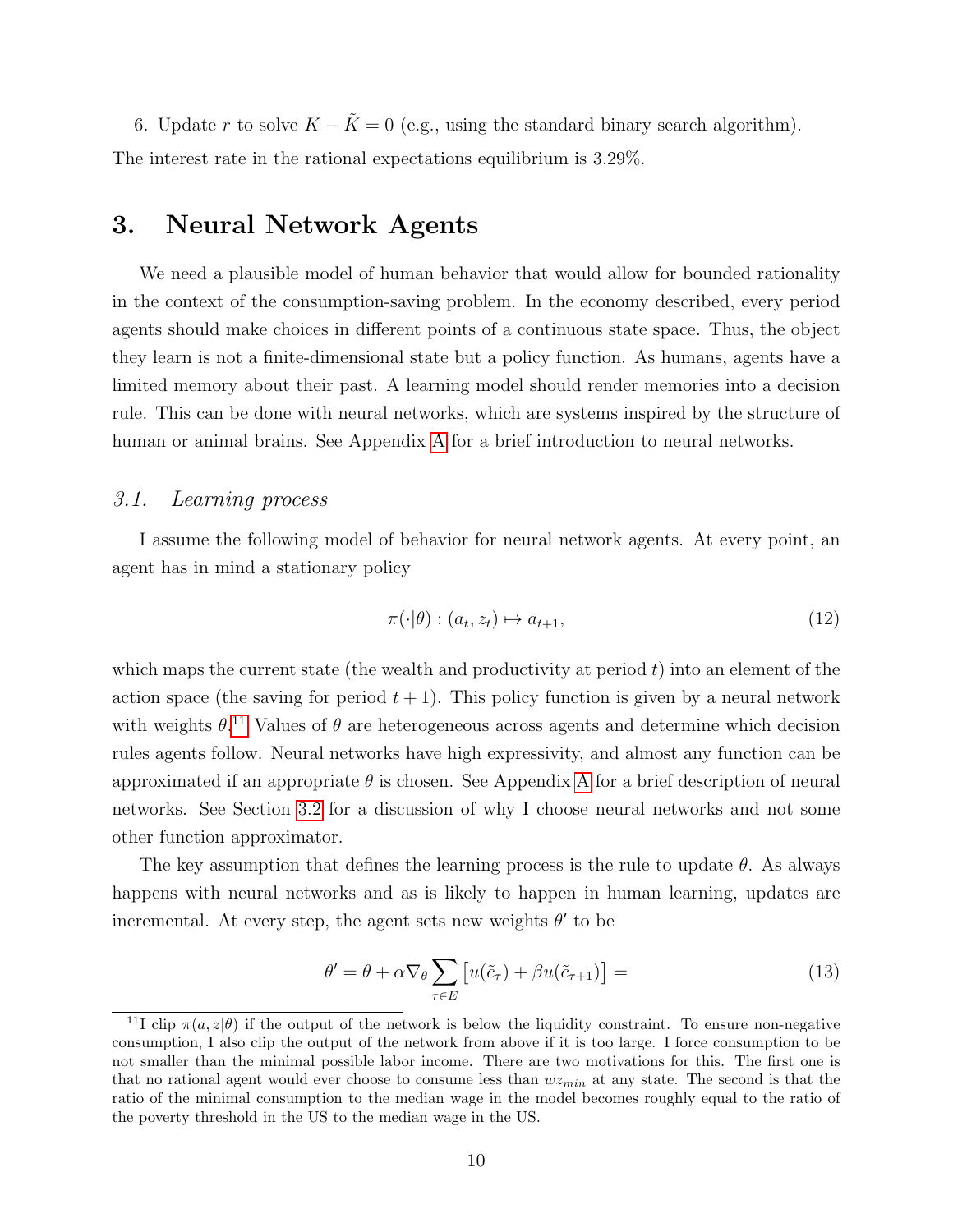<span id="page-11-2"></span>
$$
\theta + \alpha \sum_{\tau \in E} \left( \beta (1+r) u'(\tilde{c}_{\tau+1}) - u'(\tilde{c}_{\tau}) \right) \nabla_{\theta} \pi(a_{\tau}, z_{\tau} | \theta), \tag{14}
$$

where

$$
\tilde{c}_{\tau} = (1+r)a_{\tau} + wz_{\tau} - \pi(a_{\tau}, z_{\tau}|\theta),\tag{15}
$$

$$
\tilde{c}_{\tau+1} = (1+r)\pi(a_{\tau}, z_{\tau}|\theta) + wz_{t+1} - \tilde{a}_{\tau+2}.
$$
\n(16)

In the above,  $\tilde{c}_{\tau}$  and  $\tilde{c}_{\tau+1}$  are counterfactual consumptions that the agent would have if she were to follow the policy  $\pi(\cdot|\theta)$ . The implied next-period saving  $\tilde{a}_{\tau+2}$  is treated as a constant. It is a result of applying a saving policy to the saving choice at  $\tau$  that would be made before the learning step:

<span id="page-11-3"></span>
$$
\tilde{a}_{\tau+2} = \pi \big( \pi(a_{\tau}, z_{\tau} | \theta), z_{\tau+1} | \tilde{\theta} \big). \tag{17}
$$

 $E \subset \{t - M, \ldots, t - 1\}$  stands for the set of episodes that the agent uses<sup>[12](#page-11-0)</sup> for the learning step.<sup>[13](#page-11-1)</sup> Agents are assumed to remember the information about the previous  $M$  experiences  $\{(a_{\tau}, z_{\tau})\}_{\tau=t-M}^{t-1}$  they had. Finally,  $\alpha$  is the learning rate, which is the parameter that determines the size of the learning step.

Interpretations. Before making a new consumption-saving decision, an agent thinks about some episodes that she remembers. As memories are fading and cognitive limitations are present, only a small number of the recent episodes can be processed at once. Thus, she only thinks about a subset E of her previous experiences. She analyzes  $ex$ -post what saving choices would be better than the ones that the current policy prescribes. She attempts to make an improvement to her utility flow from the episodes she thinks about, which is given by the summation term in equation [13.](#page-10-2) After that, she makes an adjustment to her policy and uses the updated policy in the future.

Equation [14](#page-11-2) has the following economic interpretation. The parameters are updated either in the direction of increasing savings or decreasing savings at the states from the memory. The direction of the change is given by a scalar, which is the Euler equation error. For example, suppose that an agent remembers some period  $\tau$  such that the marginal utility of consumption at  $\tau$  under the current policy is much lower than at  $\tau + 1$ . The agent understands that this is a case when she could save more wisely. She is starving right after consuming excessively, and this happens because she is not saving enough. The Euler equation error is positive. Equation [14](#page-11-2) implies that  $\theta$  is updated in a way that makes her savings  $\pi(a_\tau, z_\tau|\theta)$  larger.

<span id="page-11-1"></span><span id="page-11-0"></span><sup>&</sup>lt;sup>12</sup>The episodes in  $E$  are selected randomly. See Section [3.4](#page-17-0) for details.

<sup>&</sup>lt;sup>13</sup>I abuse notation here. Counterfactual consumptions  $\tilde{c}_{\tau}$ ,  $\tilde{c}_{\tau+1}$  are calculated independently for each index  $\tau$  of the sum. They are functions of  $a_{\tau}$ ,  $z_{\tau}$ , and  $z_{\tau+1}$ . Equivalently, the learning rule can be defined in terms of triples  $(a_{\tau}, z_{\tau}, z_{\tau+1})$  stored in E.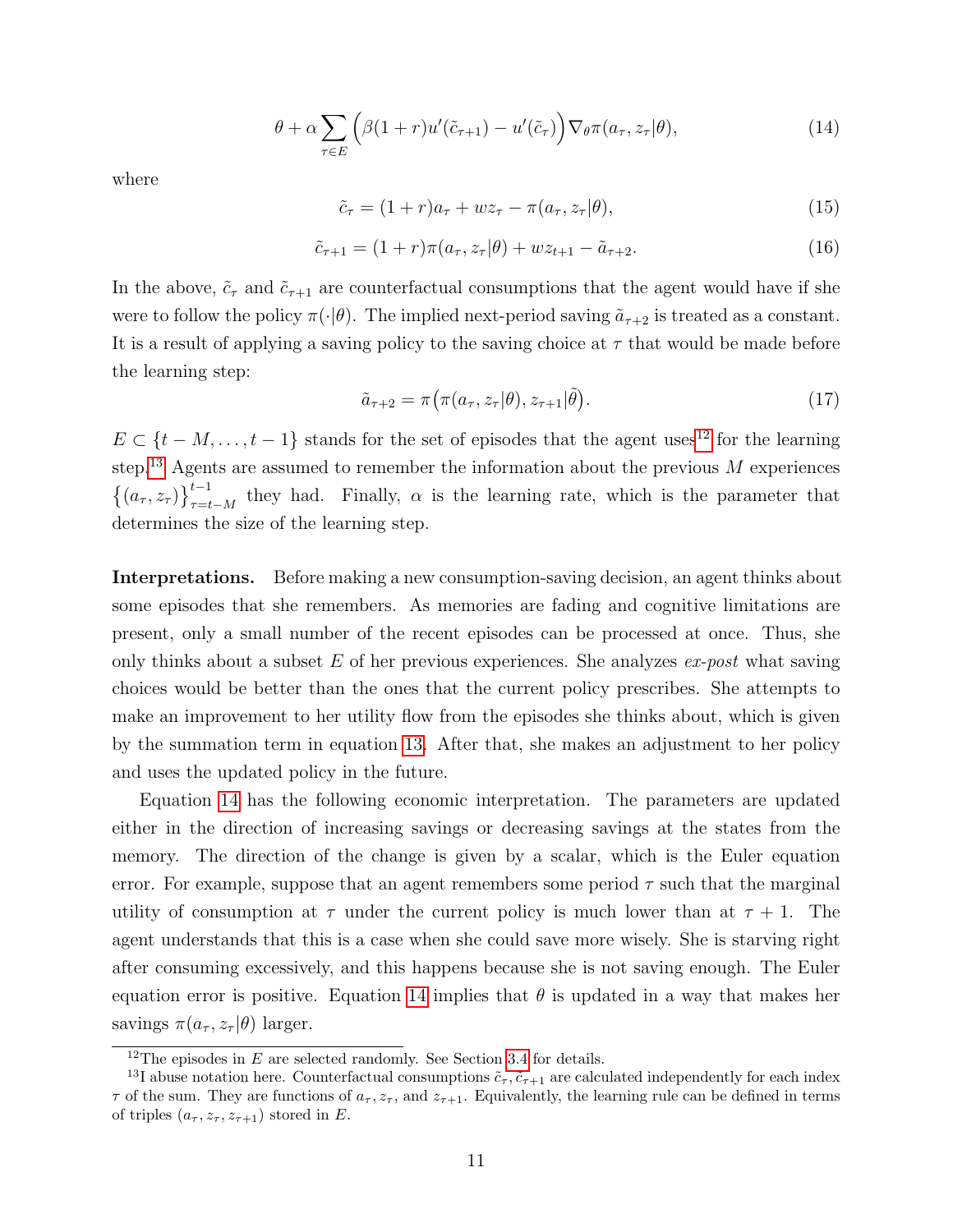Another interpretation for the updating rule is given by the reinforcement learning literature. [Silver et al. \(2014\)](#page-44-9) derive an expression for the gradient of the performance objective function with respect to policy parameters. Ideally, agents would use this gradient for all policy updates as it would yield the fastest learning. However, for that they should learn and remember the state-action value function. This seems to be unrealistically hard. Equation [14](#page-11-2) can be considered a feasible behavioral approximation to the optimal policy gradient step.<sup>[14](#page-12-1)</sup>

### 3.2. Discussion

<span id="page-12-0"></span>Role of neural networks. In principle, function approximators of other types (e.g., Chebyshev polynomials) could be used to implement the same logic of learning by updating parameters. Neural networks, however, have advantages that make them a much better choice both for agents and a researcher looking for a credible model of agents' behavior. First, in the real world people usually face high-dimensional problems. Agents not only solve for the consumption-saving trade-off but also divide their portfolios among different assets and choose location, job, working hours, etc.<sup>[15](#page-12-2)</sup> Human minds should be able to learn to solve these problems. Neural networks are known to work well in high-dimensional settings for which polynomial approximations seem to be completely infeasible (see [Bach, 2017\)](#page-40-5). Not only are these settings high-dimensional, they are also often related to the problems human minds are solving every day: image, speech, or text recognition, physical movements, etc. It seems reasonable to choose the class of algorithms that works universally for human-like tasks as the device to model human agents. Second, neural networks are more stable. For polynomials, there is likely to be a region for which the approximation values are extreme, and it seems unrealistic that a human agent would make decisions like that. Third, neural networks are able to approximate a much wider class of functions (see [Cybenko, 1989;](#page-41-8) [Bar](#page-40-6)[ron, 1993\)](#page-40-6). Fourth, neural networks impose very little prior structure as a modeling device.

<span id="page-12-2"></span><sup>15</sup>Let alone extremely high-dimensional control problems like walking, speaking, and so on and so forth.

<span id="page-12-1"></span><sup>&</sup>lt;sup>14</sup>The related result is called the *deterministic policy gradient theorem*. The gradient equals the expected value of  $\nabla_{\theta} \pi(s|\theta) \nabla_a Q^{\pi}(s, a)|_{a=\pi(s|\theta)}$ .  $Q^{\pi}(s, a)$  is the state-action value, which is the expected reward flow of an agent who is at state s, chooses action a, and follows policy  $\pi$  afterward. Policy gradient algorithms (e.g., DDPG; see Section [3.2\)](#page-15-0) usually attempt to estimate Q separately. In practice, this creates another source of instability and requires a very large sample of experiences. However, in the consumption-saving problem this object is more tractable:  $Q^{\pi}(s, a) = u(\tilde{c}_{\tau}) + \beta u(\tilde{c}_{\tau+1}) + \ldots$ , where the consumption path is given by the state  $s = (a_{\tau}, z_{\tau})$ , the choice of action  $a = a_{\tau+1}$ , and the policy  $\pi$ . Equation [14](#page-11-2) approximates  $\nabla_a Q^{\pi}(s, a)$ with  $\beta(1+r)u'(\tilde{c}_{\tau+1}) - u'(\tilde{c}_{\tau}).$  With this approximation, the agent utilizes her knowledge of her own utility function u and the budget constraint and ignores recurrent derivatives by holding  $a_{\tau+2}$  fixed. The latter means that the agent is not considering how a change in her action today would change her actions next period, two periods from now, three periods from now, and so on. This kind of reasoning is likely to be too complicated for a behavioral agent.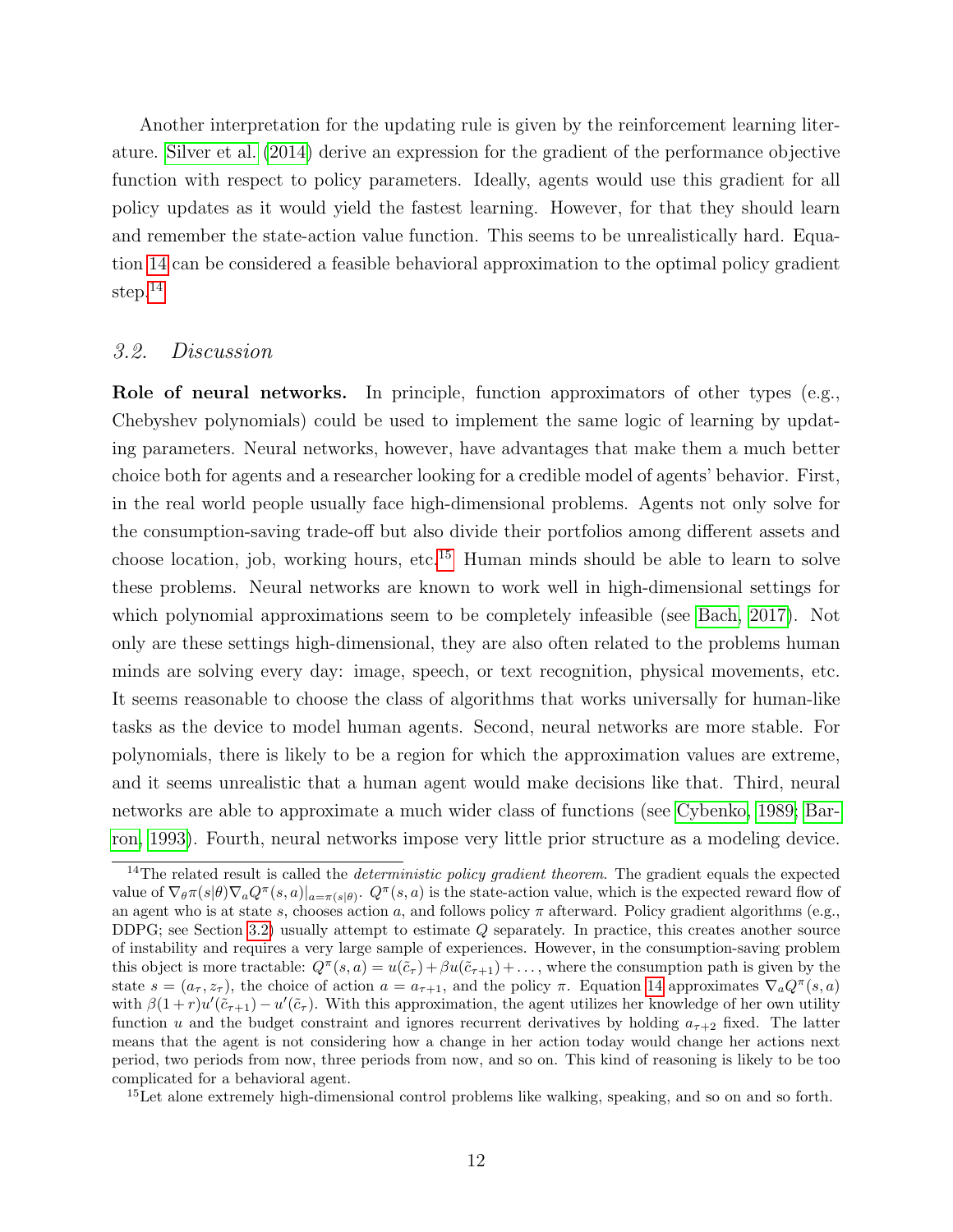Thus, the findings do not come from particular assumptions about the functional form of policy functions.[16](#page-13-0) Last but not least, neural networks are systems inspired by human or animal brains.

<span id="page-13-3"></span>Properties. The described learning process exhibits the following properties:

- 1. Deviations from rational expectations. The policy learned by an agent does not have to coincide with the saving policy that maximizes her utility.
- 2. Past-dependence. Agents with different trajectories maximize different functions at every step, and thus end up with different network weights and different policy functions. In particular, different income shocks can make otherwise identical agents learn different decision rules for savings.
- 3. Local spillovers. Neural networks are continuous function approximators. Thus, agents should choose quantitatively similar actions in a couple of states if the two states are close to each other. In the considered environment, the optimal policy is continuous too. Thus, to the extent that an agent was able to learn the policy from the states she observed in the past, she should behave reasonably in states that are not very different from her experiences.<sup>[17](#page-13-1)</sup>
- 4. Incremental updating. When a new experience is processed by an agent, this results in a marginal revision of the policy she had before. As a consequence, even periods that are already forgotten still continue to affect an agent's policy.
- 5. Forgetting. Periods from a long time ago eventually disappear from memory and stop influencing policy updates. Their effect on the policy decays over time, as the agent keeps updating the weights based on newer experiences.
- 6. Asymptotic rationality. All the properties listed above are desirable for a model of bounded rationality. However, one can easily think of a random policy-updating scheme that satisfies these properties but is absolutely meaningless. Such a model of learning would never allow an agent to learn anything useful. What makes the suggested model more credible is that it is *asymptotically rational*. In Appendix [B](#page-46-0) I show that agents can learn the optimal policy with very high precision in the long run if they have hyperparameters that are sufficiently favorable and have in their memory stack observations that are spread densely over the state space.[18](#page-13-2)

<span id="page-13-0"></span> $16$ For example, the agents are not assumed to know that the optimal decision rule is monotone, approximately linear in the points that are far from the liquidity constraint, etc.

<span id="page-13-1"></span><sup>&</sup>lt;sup>17</sup>This property should be amplified by the fact that neural networks usually extrapolate in a linear fashion. The optimal policy in the consumption-saving problem has no non-convexities and can be approximated well locally by a linear function.

<span id="page-13-2"></span> $18$ In other words, the universe of economies with NN agents (approximately) nests the rational expectations economy if agents are set to have favorable learning parameters.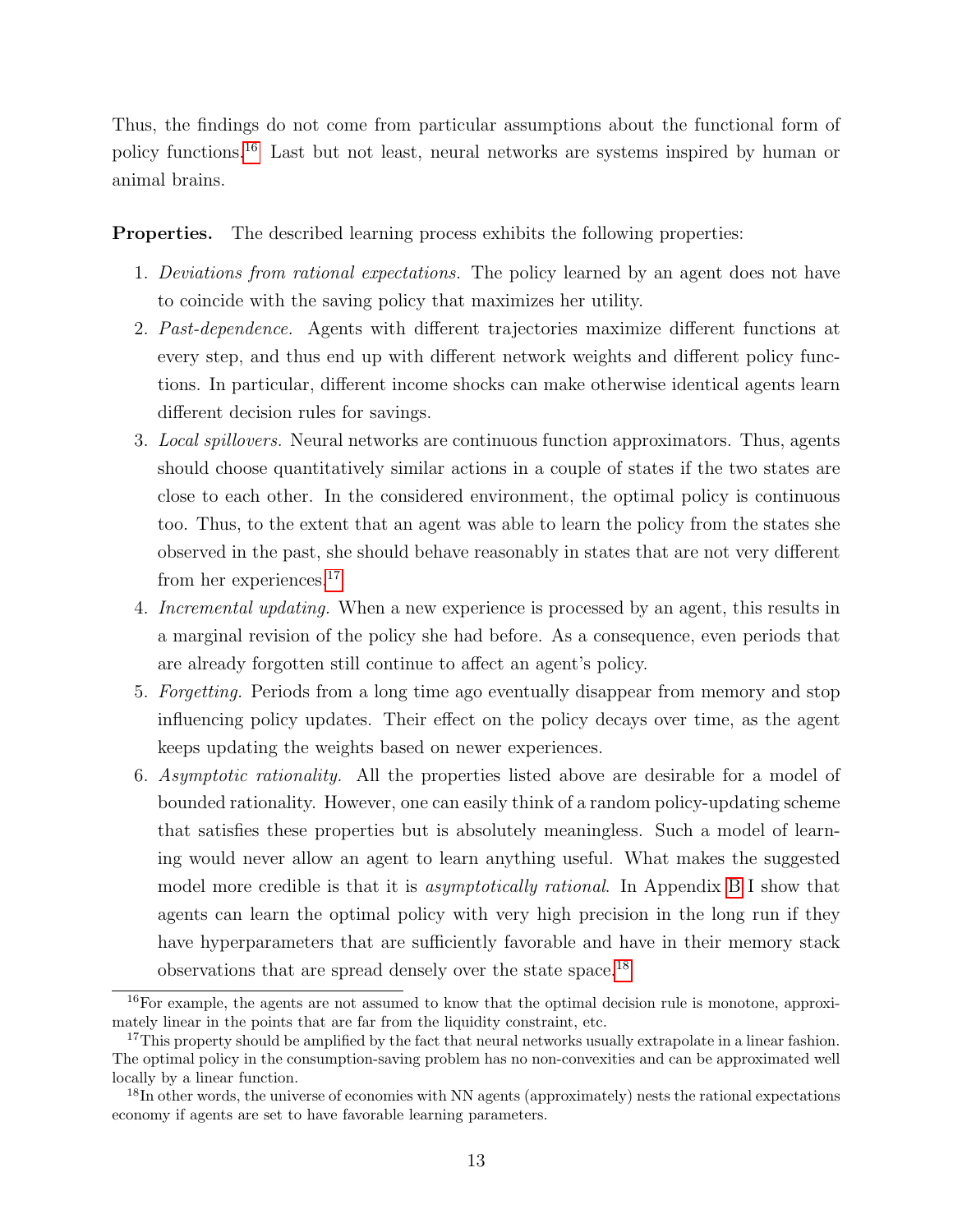Arguably, all of these properties are shared by human beings. Thus, even if the exact mechanism of the suggested kind of learning might be questioned, it would be a valuable heuristic. It exhibits realistic properties and can be used to investigate the feedback between irrationality and heterogeneous experiences.

Assumptions. A conceptual advantage of this approach is that it assumes that agents use little information. An agent is only assumed to observe her own savings and labor income, the interest rate, and to know her utility function. It is not assumed, for example, that she knows the parameters of the Markov process behind the productivity levels  $z_{i,t}$ . Another advantage is that an agent is supposed to make only a relatively simple cognitive effort. The agent does not rely directly on any probabilistic calculations, either in Bayesian or in frequentist fashion. She also does not have to solve the Bellman equation or apply the maximum operator.

The policy an agent learns is a result of an ex-post analysis of her life satisfaction. Learning is entirely backward-looking, and the agent essentially is "preparing to fight the last war." One might doubt that an agent can learn much this way, doing no statistical calculations and not having the Bellman equation in mind. However, in a stationary environment the optimal policy is time-invariant. The past is representative of the future, and optimization over the past yields an object that is good for the future too. In Appendix [B,](#page-46-0) I show that an agent with the updating rule from equation [13](#page-10-2) typically converges to the optimal policy if her memories are representative about the state space, her learning parameters are not restrictive, and she has enough time to learn.

Generalizability and limitations. The suggested type of learning is meaningful because the environment in which agents operate is stationary, and repeated attempts to improve counterfactual past experience result in a policy that is good for the future as well. This type of logic might be generalized to other economic choices that are repeated and for which the optimal policy is stable. For example, one could incorporate a menu of risky assets into the model in exactly the same way as was done with the risk-free asset in the model. Alternatively, one can add working hours as a control variable. In that case, the utility flow in equation [13](#page-10-2) should be augmented with the disutility from labor, and the gradient step in equation [14](#page-11-2) would also include the static labor supply optimality condition. In a similar fashion, neural network agents can in principle substitute rational agents in any DSGE model with tractable optimality conditions.

At the same time, this constitutes a challenge to generalize this method to some other economic decisions. If an agent faces a non-stationary environment, the optimal behavior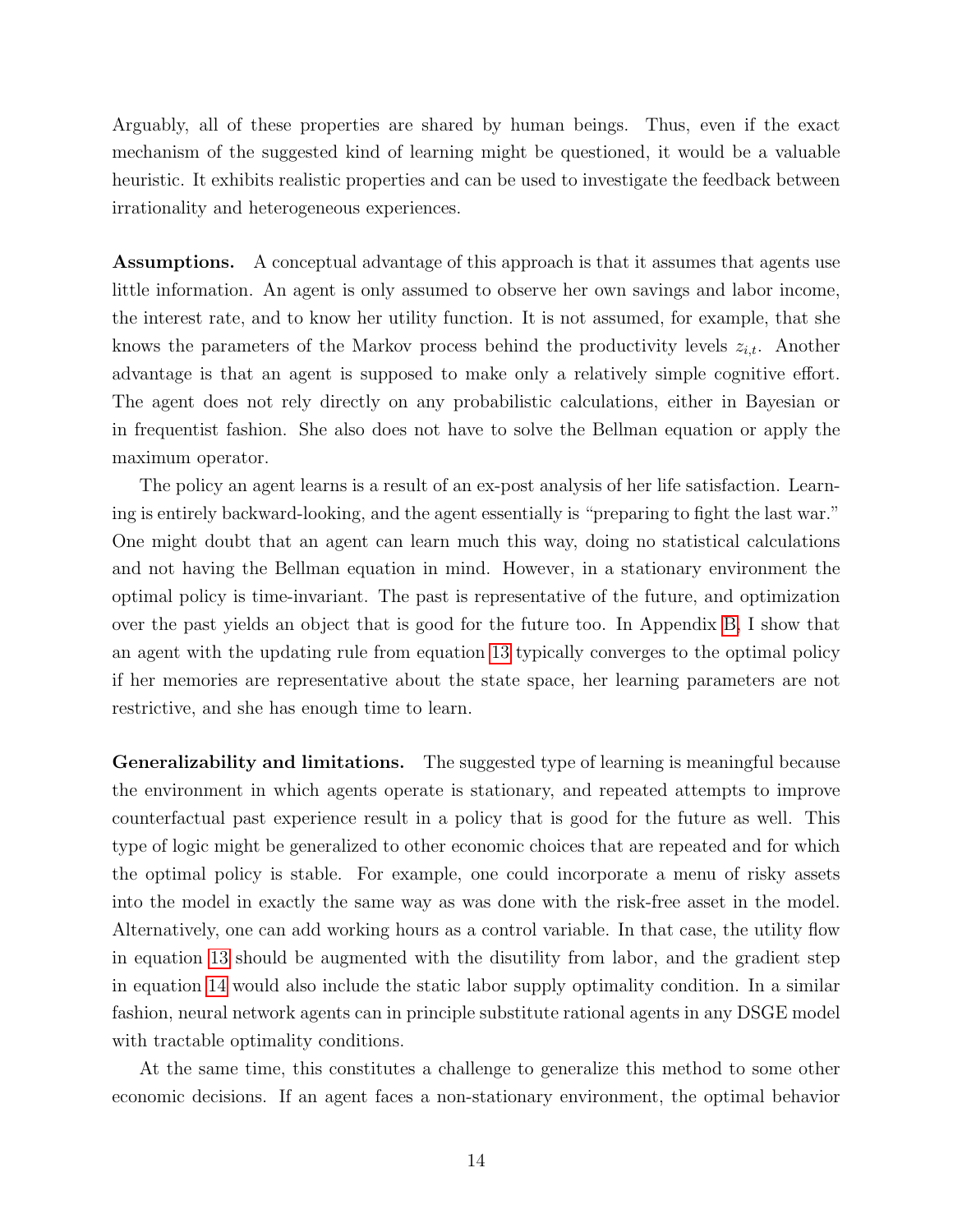in the future might be impossible to learn solely based on the past. Similarly, this type of learning cannot be applied to once-in-a-lifetime decisions like the decision to get higher education. An inherent property of such problems is that an agent cannot learn a good policy by reflecting on her own past. The agent needs to incorporate some external information about the problem (e.g., about rewards following the possible choices) and process this information in a way that is cognitively less trivial than the incremental adjustment of parameters (e.g., by calculating payoff expectations or solving a utility maximization problem).

<span id="page-15-0"></span>Differences with other learning approaches. The problem of making choices dynamically and learning a policy that yields a high expected return is at the core of reinforcement learning. The problem of the consumption-saving trade-off is continuous. The bulk of the methods that are popular these days for continuous control problems are model-free actorcritic methods, e.g., DDPG presented in [Lillicrap et al. \(2015\)](#page-43-8). However, these methods are designed for very different learning environments, for example, the ones related to robotics. That implies some conceptual differences, because rewards and transitions between states typically are not known in advance. In particular, the process of learning the critic network usually only uses the information from the observed flow of rewards. For the consumptionsaving problem this would mean that agents are unrealistically ignorant about the environment. Essentially, they would have to estimate their own utility function over time, and are not even assumed to know that the saving they choose today will be their wealth tomorrow. This flexibility comes at a cost: the algorithms are very sample-greedy. Just as happens in [Shi \(2021\)](#page-44-1) and [Chen et al. \(2021\)](#page-41-5), learning a good policy might take a very large number of periods (well above any feasible number of periods in a human life). In addition to that, it is not particularly realistic that behavioral agents store the state-action value function, which is a very complex object, in their minds. All of that makes it problematic to use DDPG and other model-free actor-critic algorithms as a modeling device for human behavior in the context I consider here.

#### 3.3. Environment

Though general equilibrium can be calculated in principle, I restrict attention to partial equilibrium. That should be enough to provide the main insights about the differences between rational agents and neural network agents. I hold the wage w and the interest rate r fixed at the equilibrium levels for the rational expectations economy. In other words, I investigate the life of neural network agents in the world of rational agents.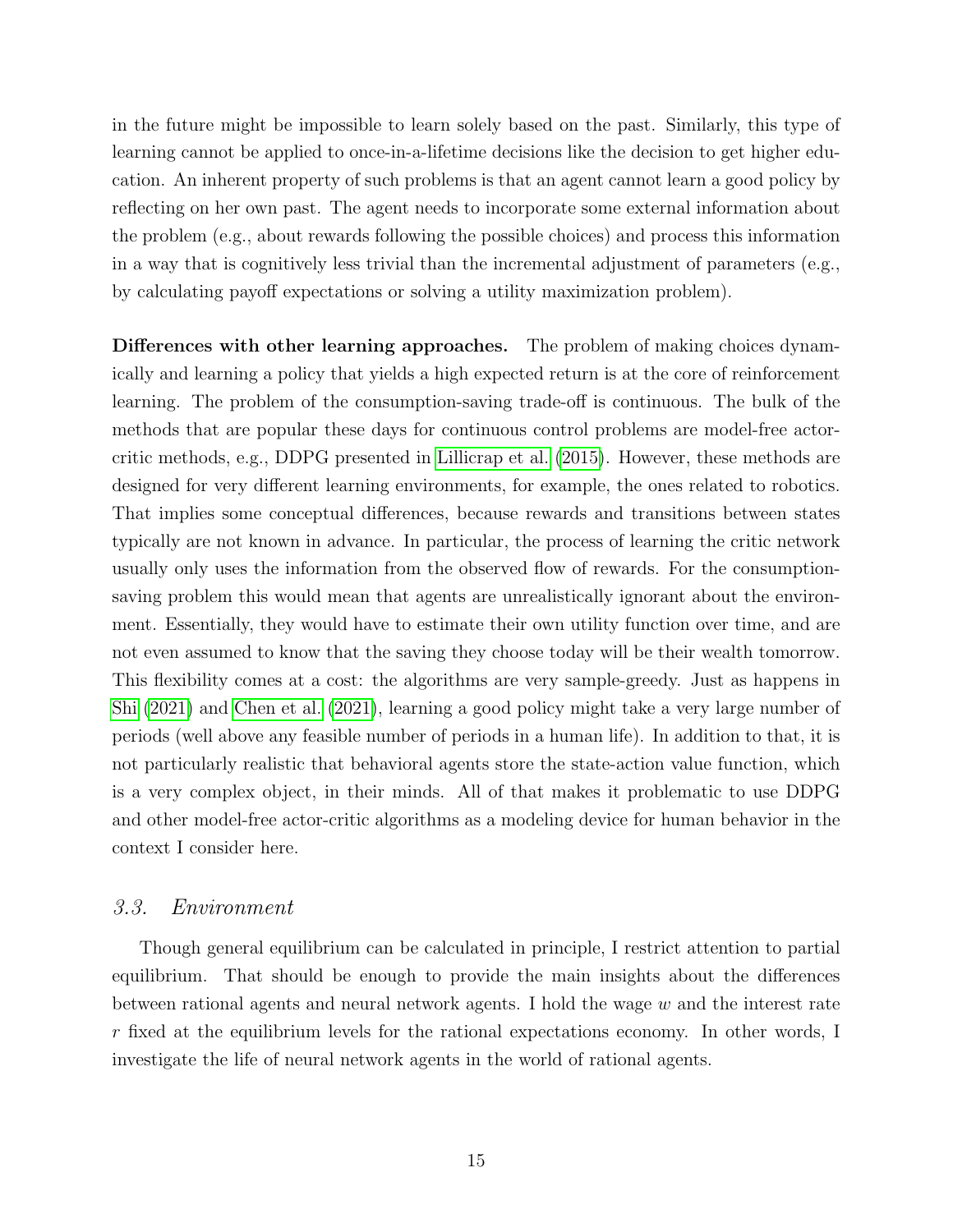Generations. Naturally, for rational agents all of the presented statistics are calculated for the stationary distribution. For NN agents, however, the limiting distribution for a particular agent might neglect some important dynamics on the learning path. Given that in the real world agents do not live infinitely, mistakes specific to the first periods of learning are likely to be more relevant than some "stationary irrationality" in the model. For this reason, I assume a generational structure about NN agents.

Specifically, I assume that each agent lives for 100 periods. When an agent is born, she has some initial policy parameters  $\theta_{i,0}$ . She starts to learn according to equation [13](#page-10-2) but for the first 20 periods she does not make decisions herself. Instead, her decisions are made by her parent, who follows the rational policy. At age 20, she inherits the wealth and the productivity of the parent, and after that, her savings evolve according to her own decisions  $a_{i,t+1} = \pi(a_{i,t}, z_{i,t} | \theta_{i,t})$ . This approach is motivated by two considerations. For one thing, the first 20 periods should serve as a "burn-in" and decrease the role of the choice for initialization of weights. For another, this allows me to investigate the role of learning in the intergenerational wealth dynamics (see Section [5.5\)](#page-36-0). To calculate aggregate variables, I use the values for adult NN agents only.[19](#page-16-0)

Cap on savings. Some NN agents will save as much as they can, which results in exponential wealth accumulation. As will be discussed later, this behavior has an interpretation. However, to limit the role of these outliers I restrict possible savings in the economy. The upper limit is set to be roughly twice as large as the maximum observed wealth for RE agents.

### 3.4. Other components of the model

I find that learning is subject to instabilities, which will be discussed in more detail in this and the next section. These instabilities say something important about the process of learning and might have economic implications. They are also universal for deep reinforcement learning. Typically, some additional components are added to an algorithm that are not directly related to the main logic but serve the purpose of improving the convergence properties. Because a model in which agents only have pathological behavior would be unrealistic and provide little insight, I equip NN agents with some modifications too.

<span id="page-16-0"></span><sup>&</sup>lt;sup>19</sup>Thus, what I obtain are statistics for the subpopulation of NN agents assuming that they are rarely born among rational agents and there is an equal mass of NN agents of each age. RE agents are either immortal or arrive in altruistic generations.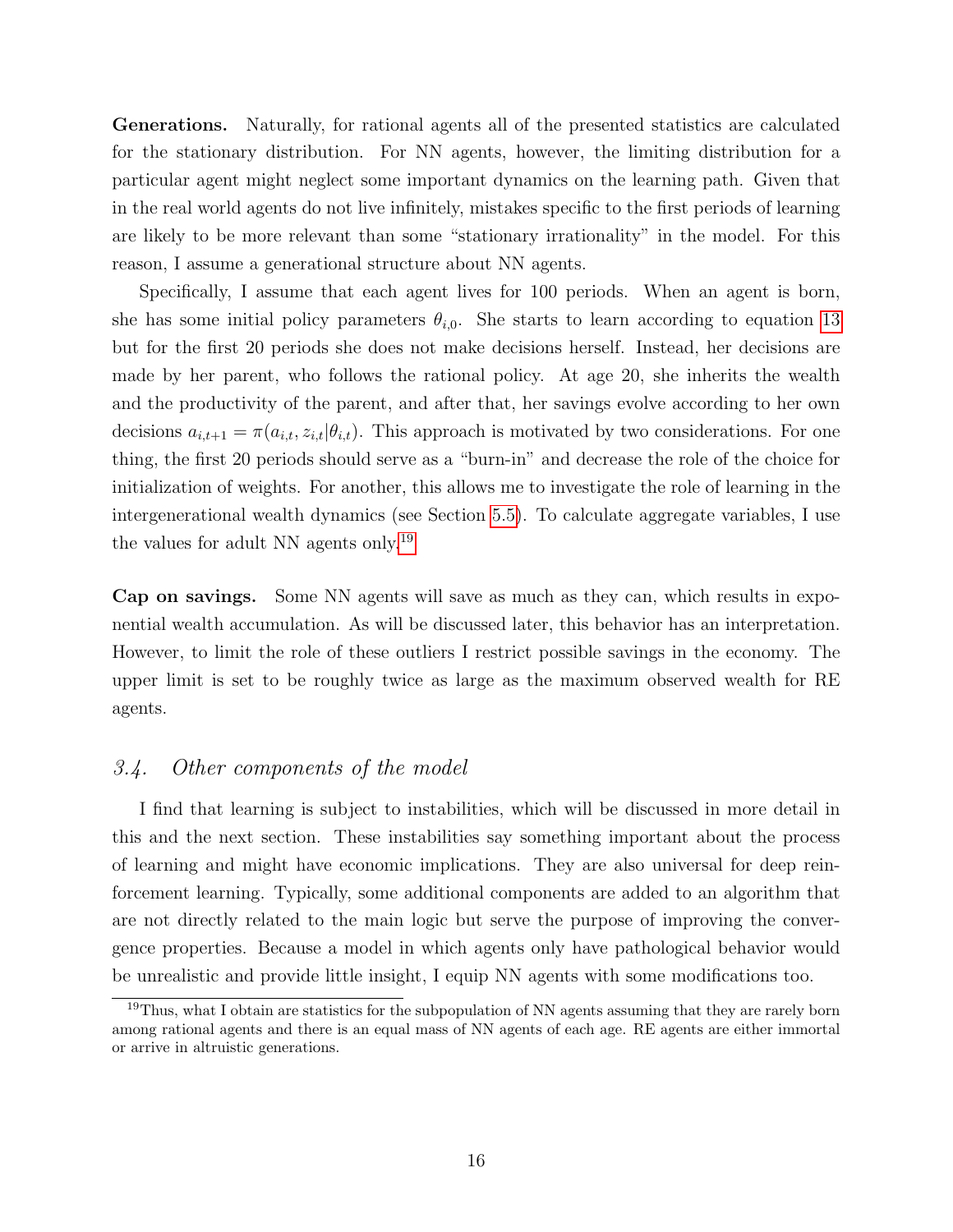Learning frequency. A single gradient step results only in a small update of the network weights. If the initial policy was far from the optimal policy, it would require a large number of steps to approximate the latter well even if the updates are always in the right direction. To make agents plausibly successful in learning, I assume that they take several learning steps per period. The interpretation for this is that agents are likely to think about their consumption-saving decisions more than once per period. This is especially realistic in a model where one period stands for a year and the corresponding consumption-saving decision should be a result of many smaller consumption decisions that an agent makes within this period. Another interpretation is that agents think only once, but each "round of thinking" consists of multiple learning steps.

<span id="page-17-0"></span>**Memory structure.** In equation [13,](#page-10-2) the set of episodes  $E$  that an agent uses for learning has the following structure. Each agent has a memory buffer that contains her last M experiences. At each learning step, a random subsample of those experiences is selected. This technique is called experience replay and helps to mitigate the problem of correlation in the sample of experiences. See [Mnih et al. \(2015\)](#page-43-9) for a discussion and a biological interpretation of experience replay. The size of  $E$  is called the *batch size* in the literature. Potentially, agents might also use the experiences of other agents for learning updates.

External experiences. I find that stability of learning depends crucially on how informative is the sample of experiences about the state space as a whole.[20](#page-17-1) At the same time, the experiences from an agent's past are usually clustered in one particular region of the state space. This is so even for rational agents, as wealth tends to be quite persistent both in the real world and in the Aiyagari economy. For agents on the path of learning, this problem can be exacerbated if their policies are degenerate (e.g., always prescribe no saving) and lead to even less exploration of the state space. I consistently find that these issues can undermine learning with a very high probability.

I assume that each agent considers a fraction of experiences in E that are not her own and instead are generated randomly.<sup>[21](#page-17-2)</sup> There are two complementary reasons for an agent

<span id="page-17-1"></span> $20$ This is not surprising. The problem of each agent is dynamic. To make a good saving decision at some point of the state space, an agent should take into consideration what she would choose in the states in which she might be next period. The accuracy of that knowledge in turn depends on the knowledge about other states, and so on. At the end, having a good idea about all points of the state space that might possibly be reached is important for successful learning.

<span id="page-17-2"></span><sup>&</sup>lt;sup>21</sup>To take a learning step, an agent needs a triple  $(a_{\tau}, z_{\tau}, z_{\tau+1})$  that describes a level of wealth and a transition of productivity. Thus, I assume that agents have a fraction of randomly generated experiences  $(a, z, z')$  in E. Values of z are drawn from the stationary distribution of Γ, and values of z' are drawn conditional on z. Values of a are drawn from the uniform distribution over  $[0, 30]$ . The support spans all values of savings that RE agents are likely to reach.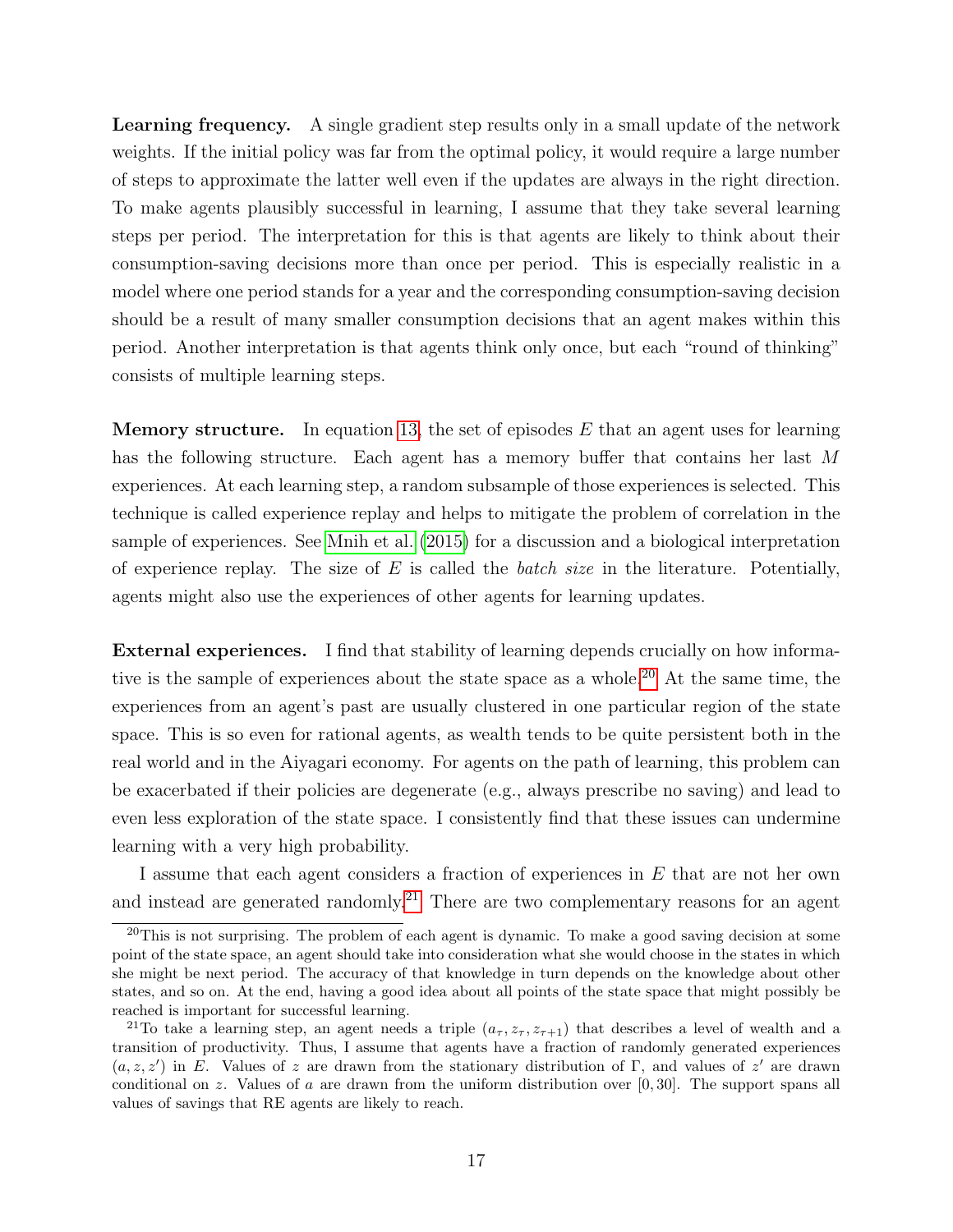to learn from experiences that are not her own. The first interpretation is that those are the experiences of her friends<sup>[22](#page-18-0)</sup> and other members of society.<sup>[23](#page-18-1),[24](#page-18-2)</sup> When an agent is informed about the income and wealth of a friend, she starts to think what she would do in his shoes. Similarly, seeing a poor or rich person on the street makes her think about what she would do if she were poorer or richer. The second interpretation is that those are hypothetical experiences that an agent considers for the sake of better learning. These thought experiments are needed to learn successfully and it is natural to assume that they are a part of the human reasoning process.

Initialization. At the beginning, agents start with policies that are close to the "inertial" decision rule. That is, each agent starts with  $\theta_0$  such that  $\pi(a, z | \theta_0) \approx a^{25}$  $\pi(a, z | \theta_0) \approx a^{25}$  $\pi(a, z | \theta_0) \approx a^{25}$ . An agent following this rule does not exercise any cognitive effort and just copies her past savings. For example, if the agent has some positive wealth, then she simply keeps her amount of savings the same and consumes all her interest income together with her labor income. Such a passive approach to savings seems to be the most realistic candidate for a starting point of learning. It is also a rare example of a simple and natural decision rule that is correctly defined at any state and for any feasible liquidity constraint  $a^{26}$  $a^{26}$  $a^{26}$ 

Besides its behavioral interpretation, this initialization has the advantage of introducing from little to no bias. First, the optimal policy in the Aiyagari economy is quantitatively close to the diagonal line. Agents save slightly above their previous saving for small values of wealth and slightly below it for large values of wealth. Second, because of the chosen generational structure, NN agents start with the same distribution of wealth as RE agents. Agents who always copy their savings from the past would keep this distribution unchanged.

<span id="page-18-0"></span><sup>&</sup>lt;sup>22</sup>There is empirical evidence that people pay attention to the experiences of their friends while making economic decisions. For example, [Bailey et al. \(2018\)](#page-40-7) present evidence that this is the case for the decision to buy a house. [Bailey et al. \(2019\)](#page-40-8) find that this also happens with the decision to buy a new smartphone.

<span id="page-18-1"></span><sup>&</sup>lt;sup>23</sup>This is also very similar to the idea of learning from experiences generated by several parallel agents, which is exploited by asynchronous reinforcement learning algorithms. See, for example, [Mnih et al. \(2016\)](#page-43-10).

<span id="page-18-2"></span> $^{24}$ This is also similar to exploration – adding random noise to actions, which is implemented in many RL algorithms. However, the goal of exploration there is to obtain new information about the environment. The standard exploitation-exploration trade-off is not applicable in the context of this paper as agents know the environment already. However, to make learning more stable, they need to think about the states that are not from their own experience.

<span id="page-18-3"></span><sup>&</sup>lt;sup>25</sup>This is achieved by setting  $\pi(a, z|\theta) = a + \mu \phi(a, z|\theta)$ , where  $\phi(a, z|\theta)$  is the output of a neural network. Here  $\mu = 0.01$  is a small number, and  $\mathbb{E}_{\theta_0} \Big[ \phi(a, z | \theta_0) \Big] = 0$  as weights  $\theta_0$  are initialized randomly with the standard procedure of PyTorch. Thus, at first all agents have the inertial decision rule with some little idiosyncratic noise. See [Paszke et al. \(2019\)](#page-43-11) and PyTorch documentation for the details about the random initialization of weights.

<span id="page-18-4"></span><sup>&</sup>lt;sup>26</sup>Saving a at a state  $(a, z)$  is possible when consumption  $a(1+r) + wz - a$  is positive. At the same time, to insure that consumption is always positive, it should be that  $a(1 + r) + wz_{min} - a > 0$ . Thus, the first inequality follows from  $a \geq a$ . See [Aiyagari \(1994\)](#page-40-0) for more details.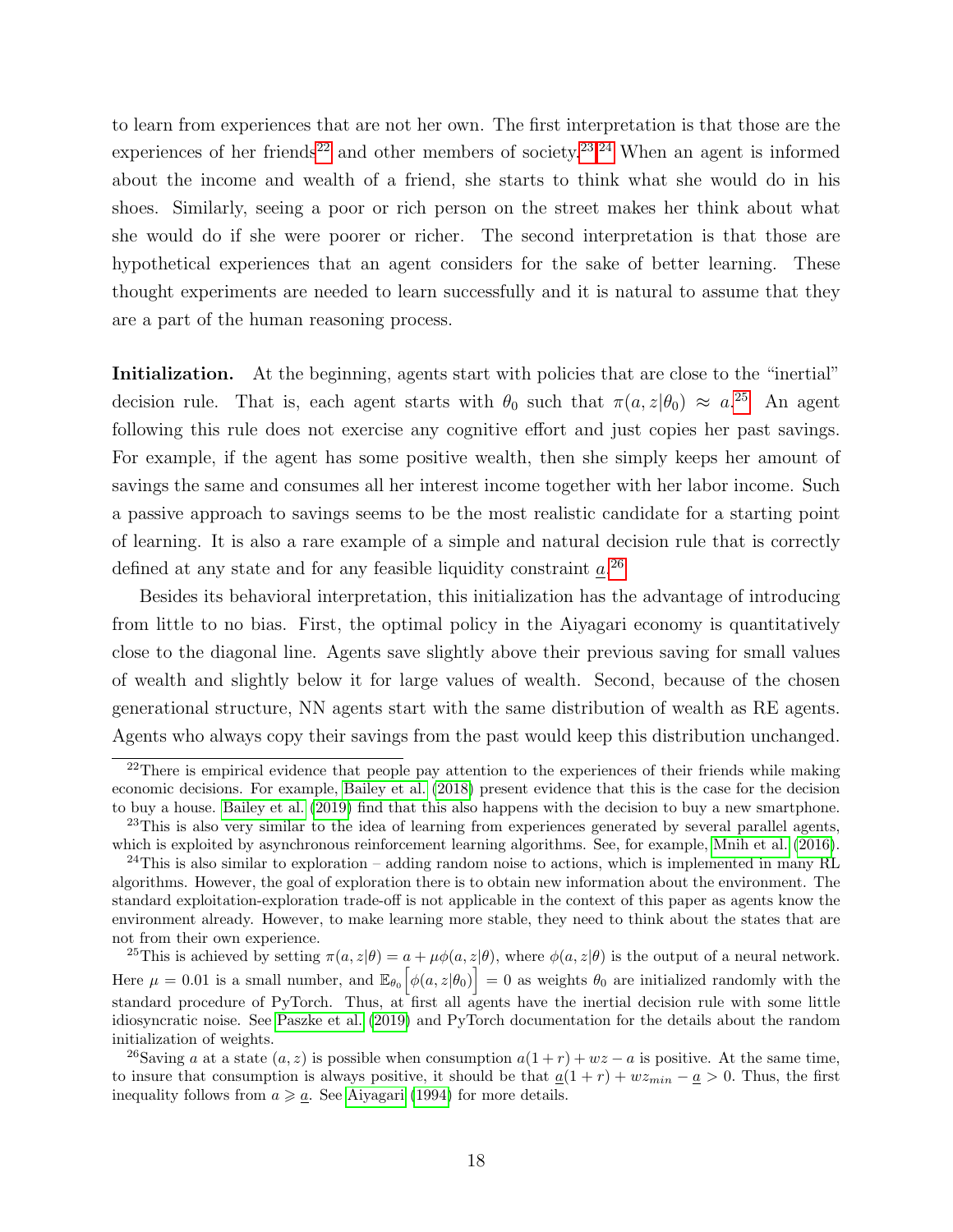Thus, if we observe some difference between the wealth distribution of NN agents and the distribution of RE agents, this difference comes from something that NN agents learned and not something they started with.

<span id="page-19-1"></span>**Target network.** For the next-period saving defined in equation [17,](#page-11-3)  $\tilde{\theta}_t$  does not coincide with  $\theta_t$ . Instead, it slowly tracks the policy network with the updating rule given by  $\tilde{\theta}'$  $(1 - \lambda)\tilde{\theta} + \lambda\theta$ , just as happens in [Lillicrap et al. \(2015\)](#page-43-8). In reinforcement learning, the network with the second set of weights  $\tilde{\theta}$  is usually called a target network. In practice, target networks are essential for stability of learning. The intuition behind the need for a target network here is similar to the one discussed in [Mnih et al. \(2015\)](#page-43-9). Consider the following example. As can be seen from equation [14,](#page-11-2) a larger value of  $\tilde{a}_{\tau+2} = \pi(a_{\tau+1}, z_{\tau+1})|\tilde{\theta}$ ) implies smaller  $\tilde{c}_{\tau+1}$ , and thus an update of  $\theta$  toward larger savings. If  $\tilde{\theta}_t$  is set to be the same as  $\theta_t$ , then an over-saving bias in the policy leads to an update that is also biased toward over-saving. Intuitively, if an agent is certain that she must save a lot for two periods later, then the logic of consumption smoothing requires her to save a lot for tomorrow. Thus, a biased policy can become even more biased after the learning step. The agent might be trapped in an "over-saving chase." Cycles of this kind can lead to divergence or oscillations. A slowly updated target network dramatically mitigates this problem as the implied nextperiod savings become more stable.

One possible interpretation of this aspect of learning is that it is something like an evolutionary-developed mechanism (which all AI algorithms have to utilize too). Agents are reasonably cautious of the described "learning oscillations" and use a conservative value for the next-period saving in the learning rule given by equation [13.](#page-10-2) Another interpretation is that agents' cognitive costs make it too hard to simultaneously optimize the choice at some state and to consider the effects of the previous policy updates on the next-period saving. In the extreme case, agents would just optimize over  $\pi(a_t, z_t | \theta)$ , holding the next-period saving at the same level actually chosen in the past, that is, setting  $\tilde{a}_{\tau+2} = a_{\tau+2} = \pi(a_{\tau+1}, z_{\tau+1} | \theta_{\tau+1}).$ However, that would be extremely inefficient in terms of learning.<sup>[27](#page-19-0)</sup> A target network can be thought of as adjusting for the fact that the policy was updated but with some delay.

Optimization. Instead of making simple gradient steps of a fixed size, the optimization from equation [13](#page-10-2) is done with Adam. Adam is a gradient-based optimization algorithm introduced in [Kingma and Ba \(2014\)](#page-42-10). It is designed for training neural networks and is

<span id="page-19-0"></span><sup>&</sup>lt;sup>27</sup>The value of  $\pi(a_{\tau+1}, z_{\tau+1}|\theta)$  that solves the intertemporal trade-off is close to the rational choice at  $(a_{\tau+1}, z_{\tau+1})$  only if  $\tilde{a}_{\tau+2}$  is close to the rational choice. In contrast, if the value of  $\tilde{a}_{\tau+2}$  is a suboptimal saving choice, it biases the learning update. Thus, if  $\tilde{a}_{\tau+2}$  is not updated and always equals  $a_{\tau+2}$  chosen with some imperfect policy, then this experience biases learning until it is forgotten.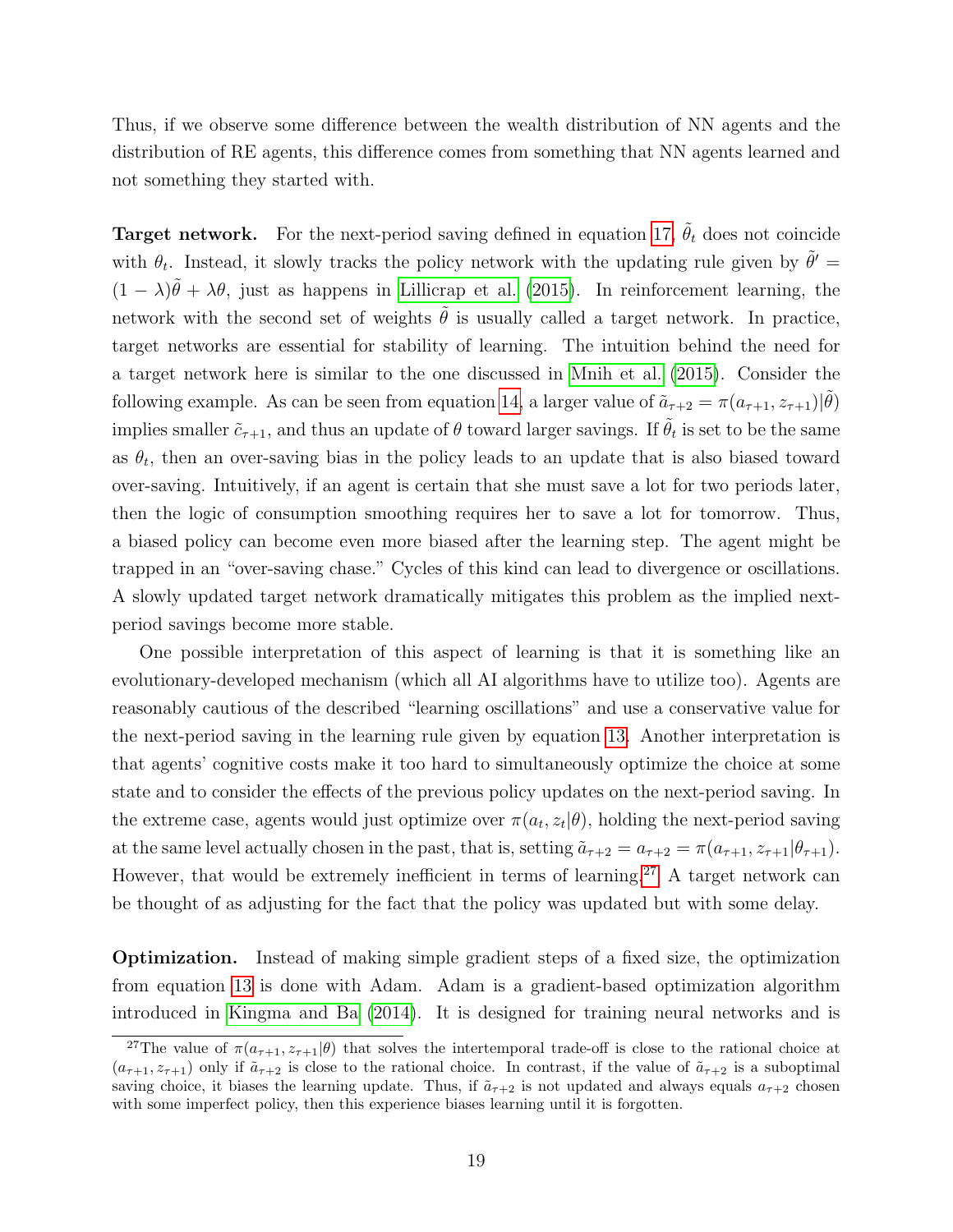essentially the standard in modern deep learning. It facilitates stability and increases the speed of convergence.

### 3.5. Algorithm

Algorithm [1](#page-21-0) shows all elements of the model together. In the pseudocode, T stands for the length of life, which is 100 for all agents in the model. The age when childhood ends is 20 for all agents.  $F$  stands for the learning frequency. The memory buffer  $R$  keeps the last several personal experiences of the agent and has a finite size M. The batch size is  $N = |E|$ , where  $E$  is the set of episodes used for a learning step. The share of external experiences is  $\kappa$ . The values of these hyperparameters are discussed in Section [4.2.](#page-23-0) The cap on savings  $a_{max}$  is 50, the minimum consumption  $c_{min}$  equals  $wz_{min}$  (see the discussion in Section [3.1\)](#page-10-3).

# <span id="page-20-0"></span>4. Learning Outcomes

One of the broad conclusions of the paper is that learning a good saving policy dynamically from previous experiences is a hard task. There are several obstacles that make the process of learning intrinsically unstable. These learning issues seem to be inherent to learning as many of them universally arise in most of the modern applications of deep RL. Thus, these or similar issues might affect learning and outcomes of real-world economic agents. In the consumption-saving problem, they might lead to biases or learning traps in which agents save nothing or save excessively. All of that suggests that the assumption of rational expectations in macroeconomics is, in fact, a strong assumption.

### 4.1. Learning obstacles

The following are the problems that I find negatively affect learning done by neural network agents. Some of them can be mitigated by the modifications described in the previous section.

- 1. Learning a good policy function requires approximation of a point in an infinitely dimensional space. This implies that in general a good approximation can be achieved only through calibration of a large number of parameters. That in turn requires a lot of updating steps and a lot of experiences to learn from. Thus, a high learning frequency and/or a long learning time are required for successful learning.
- 2. The experiences from which agents learn are correlated over time. As agents typically do not accumulate or decrease savings sharply, levels of  $a_t$  usually are concentrated in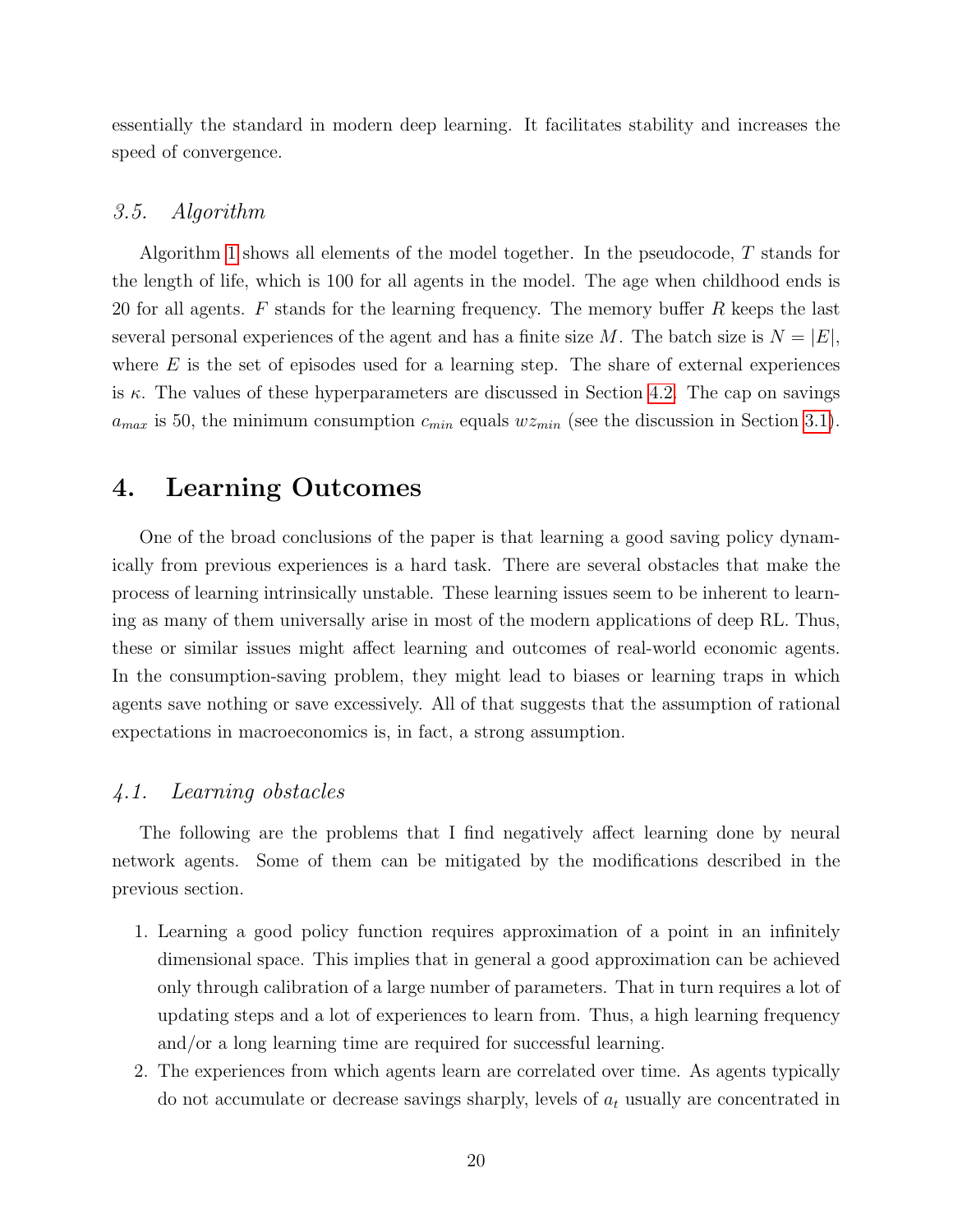#### Algorithm 1 Algorithm of neural network agents.

<span id="page-21-0"></span>Initialize policy network  $\phi(a, z | \theta)$  and target network  $\phi(a, z | \tilde{\theta})$ function  $\pi(a, z | \theta)$  $x = a + \mu \phi(a, z | \theta)$ if  $x < \underline{a}$  then  $x = \underline{a}$ end if if  $x > a_{max}$  then  $x = a_{max}$ end if if  $(1+r)a+wz-x < c_{min}$  then  $x = (1 + r)a + wz - c_{min}$ end if return x end function Initialize memory buffer  $R$  of size  $M$ Draw initial saving  $a_1$  from the stationary distribution of wealth for RE agents for  $t = 1, \ldots, T$  do Draw  $z_t$  from Markov process  $\Gamma$ if  $t \n\leq$  (end of childhood age) then Select action  $a_{t+1} = \pi^{RE}(a_t, z_t)$ else Select action  $a_{t+1} = \pi(a_t, z_t | \theta)$ end if Store episode  $(a_{t-1}, z_{t-1}, z_t)$  in R for step  $= 1, \ldots, F$  do Reset learning buffer E Draw the number of external experiences k from the binomial distribution  $B(N, \kappa)$ Draw k artificial experiences  $(a, z, z')$ , put them into E Sample  $N - k$  random experiences from R, put them into E For each episode  $e = (a, z, z') \in E$ , set  $\tilde{c}_{e,1} = (1+r)a + wz - \pi(a,z|\theta),$  $\tilde{c}_{e}$ ,  $= (1 + r)\pi(a, z|\theta) + wz' - \tilde{a}$ , where  $\tilde{a} = \pi(z', \pi(a, z | \theta) | \tilde{\theta})$  is treated as a constant. Update weights  $\theta$  by maximizing  $\sum$  $\left[u(\tilde{c}_{e,1}) + \beta u(\tilde{c}_{e,2})\right]$ 

Update target network:

$$
\tilde{\theta}' \leftarrow (1-\lambda)\tilde{\theta} + \lambda \theta
$$

e∈E

end for end for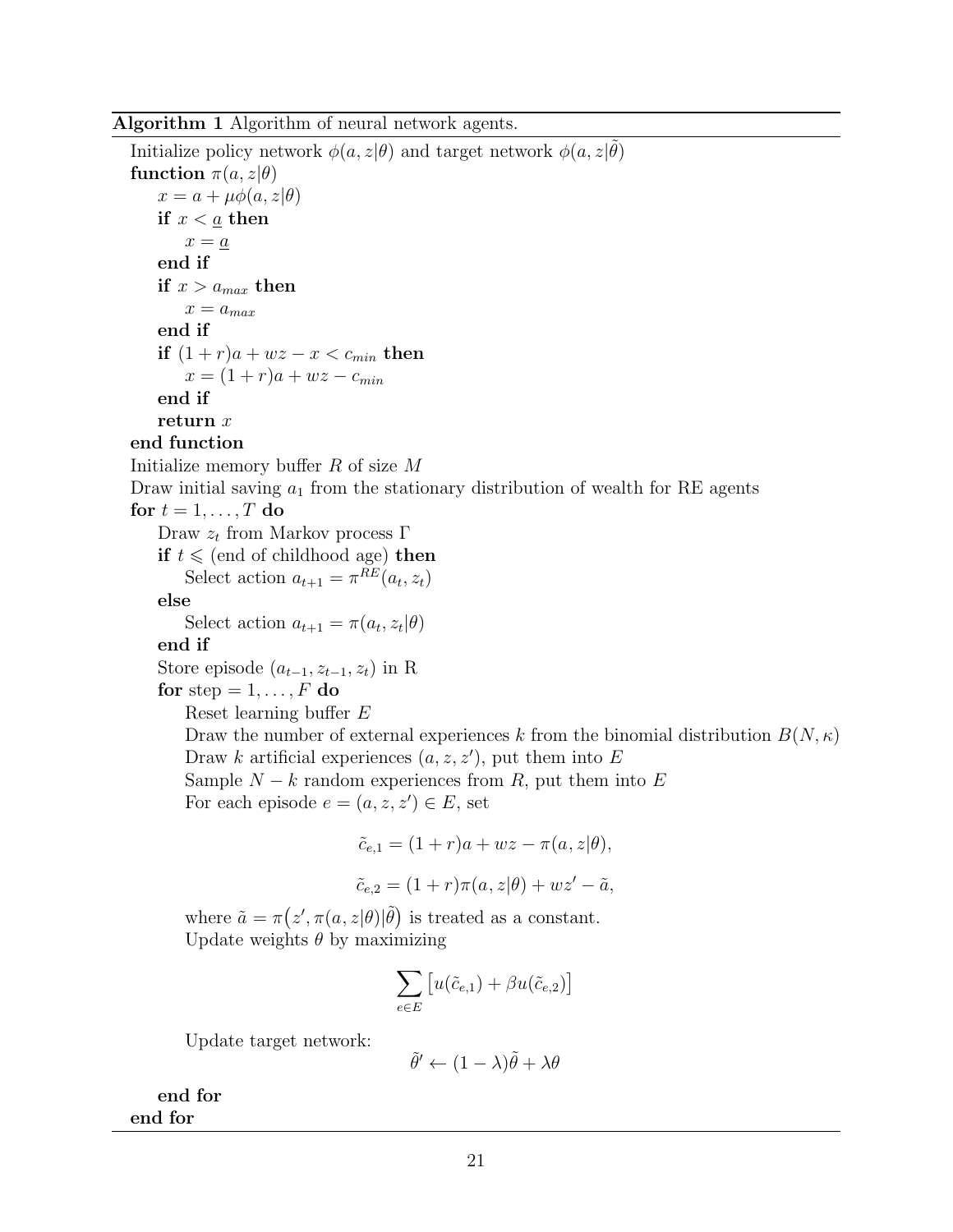one region of the state space. An agent can mitigate this problem by using external experiences and randomizing experiences from her memory.

- 3. The experiences depend on the policies that agents learned. The wealth that an agent has at some period depends on the saving decisions she made before. If the current policy is degenerate (e.g., implies always saving nothing), then the sample to learn from also becomes degenerate (e.g., it consists only of experiences with zero wealth). Again, an agent can mitigate this problem by using external experiences.
- 4. The policy learned before an update affects the update. This opens room for selfperpetuating biases, like the over-saving chase described in Section [3.4.](#page-19-1) Target networks help to mitigate this problem.
- 5. Learning cannot happen on the boundaries of the action space. If  $\pi(a, z|\theta)$  is too small or too large, it must be clipped to be a valid action. This can happen, for example, if an agent always wants to consume more than her cash-on-hand. The gradient with respect to  $\theta$  is zero, and there is no update of the weights. If the policy  $\pi(\cdot|\theta)$  is very pathological and this happens at every considered state, the agent is stuck without learning. Though this particular mechanism is somewhat specific to neural networks, it also reflects something about learning in general. Successful learning requires an informative feedback about the quality of the decisions made. When an agent has no chance to meaningfully experiment because the choices she makes are infeasible or too suboptimal, this might result in a learning trap. It is either very hard or impossible to learn if the current policy is degenerate.
- 6. Learning is slow for high values of consumption. In equation [14,](#page-11-2) marginal utilities  $u'(\tilde{c}_{\tau})$  and  $u'(\tilde{c}_{\tau+1})$  and consequently the Euler equation error become small if  $\tilde{c}_{\tau}$  and  $\tilde{c}_{\tau+1}$  are both large. Then, even if the policy update happens in the right direction, it affects the policy very little. This happens if an agent has accumulated a lot of wealth and consumes from the high interest income she has. Intuitively, for wealthy high consumers, consumption mistakes are less noticeable and make them learn less. Though it makes perfect sense for agents to pay more attention to situations when consumption mistakes affect utility a lot, this mechanism can result in persistence of over-saving behavior.

Before I present the simulation results, I will discuss how these obstacles become relevant through the choice of the hyperparameters that make agents boundedly rational.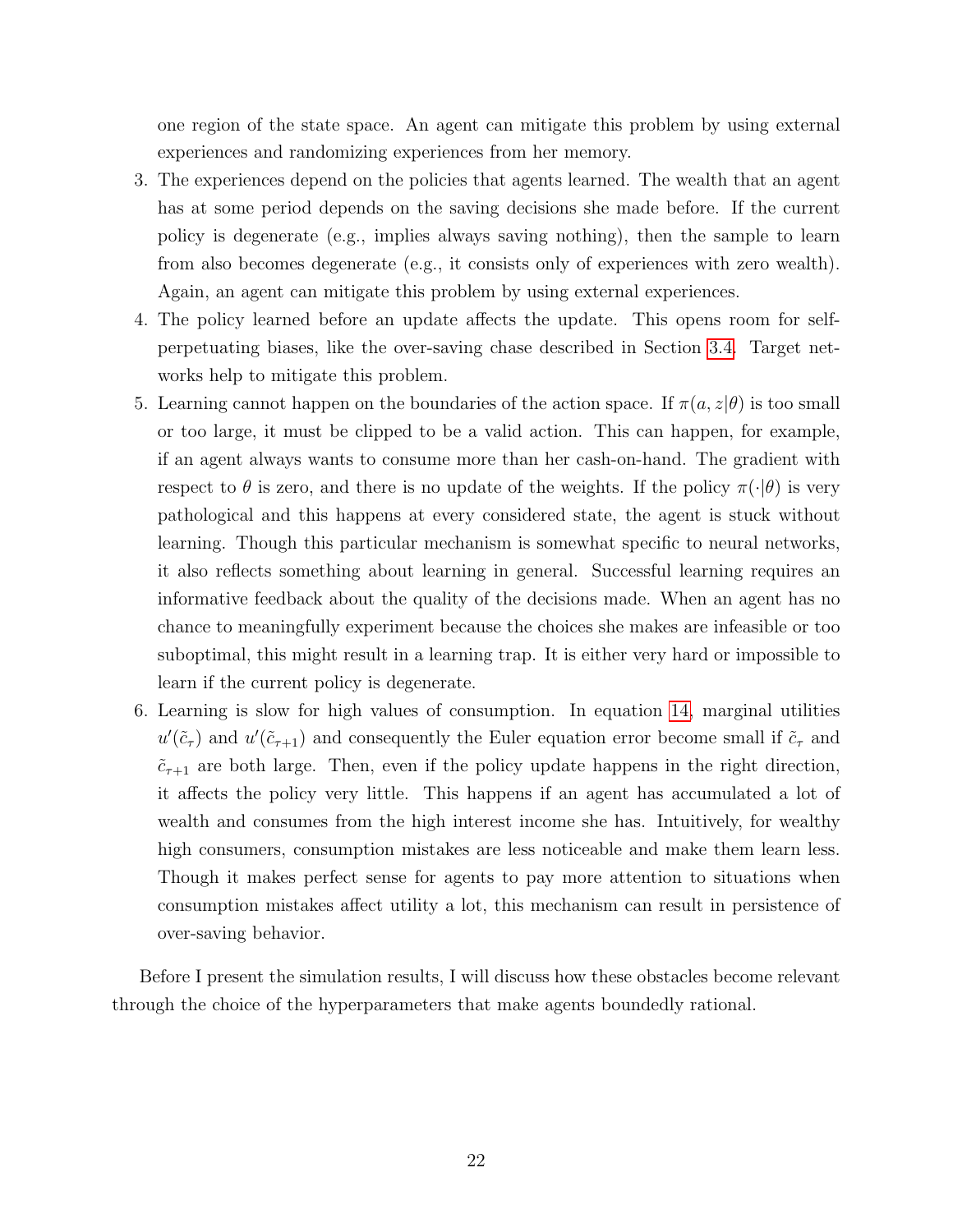### <span id="page-23-0"></span>4.2. Margins of rationality

Algorithms based on neural networks almost unavoidably require a relatively large set of hyperparameters to define. Some of those have a natural interpretation; others are less interpretable. At the end, I use the following research strategy. I choose hyperparameters in a way that provides good learning results. Then, I choose some parameters of the model that I experimentally find important for performance and that are interpretable as "margins of rationality." I investigate the effect of making agents less rational on these margins.

Deviations from rationality might take different forms. Very generally, agents might have limited ability to collect, store, or process information. The first happens in the model, e.g., because an agent learns from a sample of correlated experiences. The second happens if she only can remember a few periods from her past. The third happens if the agent is limited in her ability to convert memories into a decision rule, e.g., because few learning steps are taken each period. As there are many reasons for irrationality, there are many hyperparameters that positively affect learning. I found the following ones to be important.

- 1. Learning frequency. The higher the number of learning steps per period, the faster agents develop policies that are close to the optimal saving rule.
- 2. Share of external experiences. The higher the share of random external experiences, the fewer the agents who converge to degenerate policies. As was discussed in the previous section, awareness about outcomes of others is important for successful learning.[28](#page-23-1)
- 3. Network architecture. I find that if the neural architecture is too simple, then the model is not expressive enough and it is impossible to approximate well the optimal policy.[29](#page-23-2)
- 4. Memory size. Memory size positively affects learning results, but the effect is moderate. This is because some information from the experiences that are already dropped from memory is still kept in the weights of the network.

Since all of these hyperparameters are sensible margins of (ir)rationality, I do not choose a single one. To investigate the role of bounded rationality and provide some related comparative statics, I consider two types of NN agents. The second type (high rationality) is supposed to strictly dominate the first type (*low rationality*). The parameters for the two

<span id="page-23-1"></span><sup>&</sup>lt;sup>28</sup>At the same time, larger awareness might in principle be harmful as it restricts agents from focusing on the experiences that are more relevant for them. For example, an agent with low wealth might want to prioritize updating policy in the region of the state space with low savings.

<span id="page-23-2"></span> $^{29}$ However, there is no monotone dependence, as the standard bias-variance trade-off logic applies. A neural network with a complicated architecture and many neurons introduces higher variance.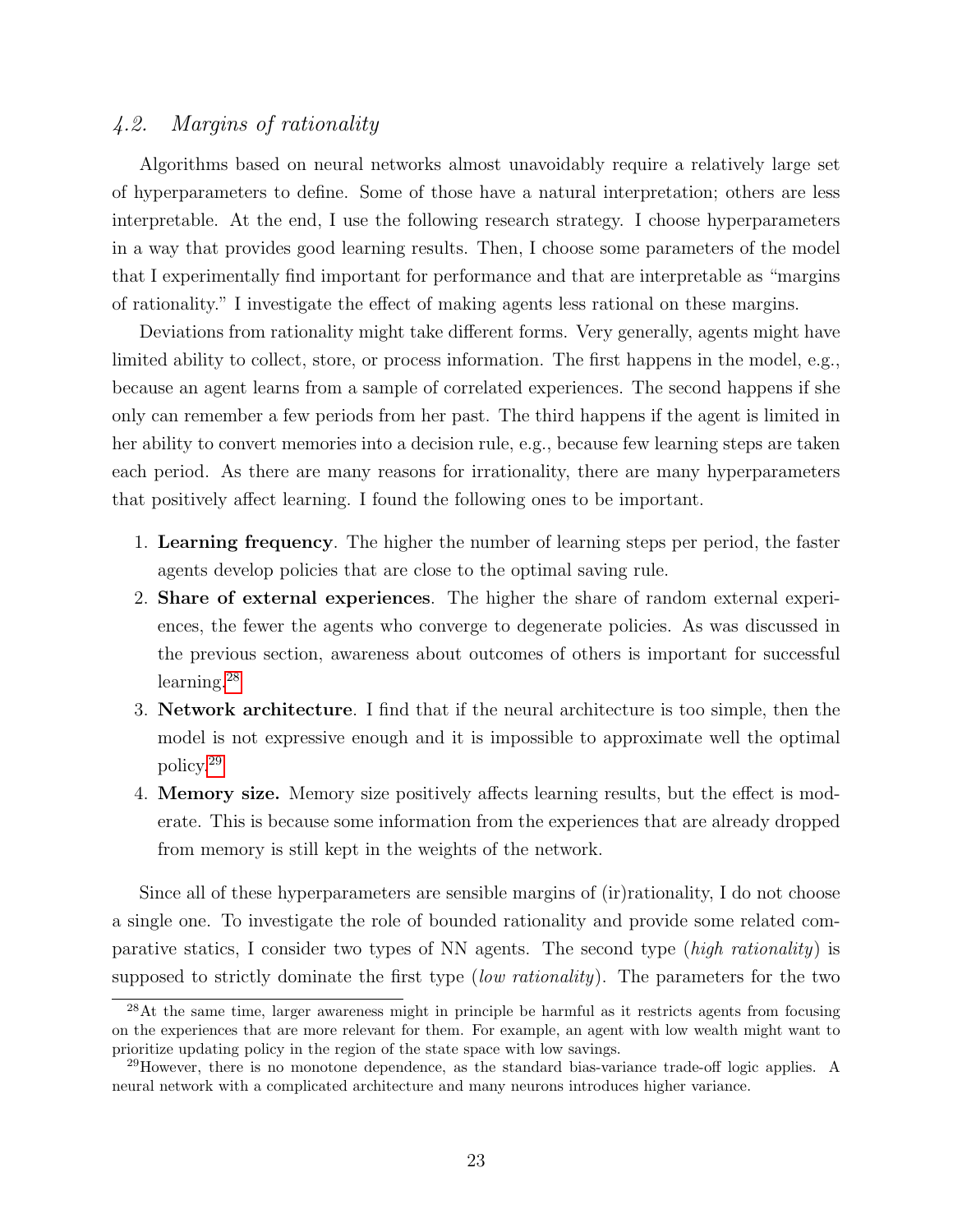|                                          |       | Low rationality High rationality |
|------------------------------------------|-------|----------------------------------|
| Neurons in hidden layers                 | (4,4) | $\left[8,8\right]$               |
| Learning frequency $(F)$                 | 50    | 200                              |
| Share of external experiences $(\kappa)$ | 25%   | 50%                              |
| Memory size $(M)$                        | 50    | 100                              |
| Batch size $(N)$                         |       | 10                               |
| $\alpha$                                 |       | 0.01                             |
|                                          |       | 0.01                             |

types are presented in Table [1.](#page-24-0) The default option for plots is the first configuration, as it provides stronger insights about the role of bounded rationality.

Table 1: Configurations of NN agents.

<span id="page-24-0"></span>The other hyperparameters are less interpretable as margins of rationality and are taken to be the same for both agents. The batch size is 10, which means that at each learning step, agents think about the 10 periods selected in  $E$ . This number seems to be intuitively plausible. At the same time, I find that batch size affects the results very little. The value of the learning rate is a common choice in applications of reinforcement learning to simple control problems (other common choices would be  $10^{-3}$  and  $10^{-4}$ ). I find this learning rate to be a good choice for the trade-off between quality and speed of learning. A learning rate that is too high would result in the standard gradient descent problems like "overshooting." A learning rate that is too small would make learning very slow (that could be somewhat compensated by increasing the learning frequency, but a very high learning frequency does not seem plausible for human agents). The weight  $\lambda$  for updating the target network is also among the standard choices in the literature. A smaller value of  $\lambda$  would slow down learning, while a larger value would decrease stability. The current choice implies that NN agents with low rationality almost entirely forget their policy in 3-5 periods (for example,  $0.99^{5\times50} \approx 0.08$ , which seems to be realistic. The main logic behind these choices is that they can provide a good approximation to rationality. I keep them fixed and focus on the effect of making agents less rational on the dimensions with clear interpretation.

### <span id="page-24-2"></span>4.3. Examples of learning

I simulate a large number<sup>[30](#page-24-1)</sup> of neural network agents over their lifetime. Figure [2](#page-25-0) illustrates the model and some of the common learning outcomes.

<span id="page-24-1"></span><sup>&</sup>lt;sup>30</sup>There are between 10,000 and 30,000 NN agents in each simulation. One simulation requires between 5 and 20 hours when performed on a laptop.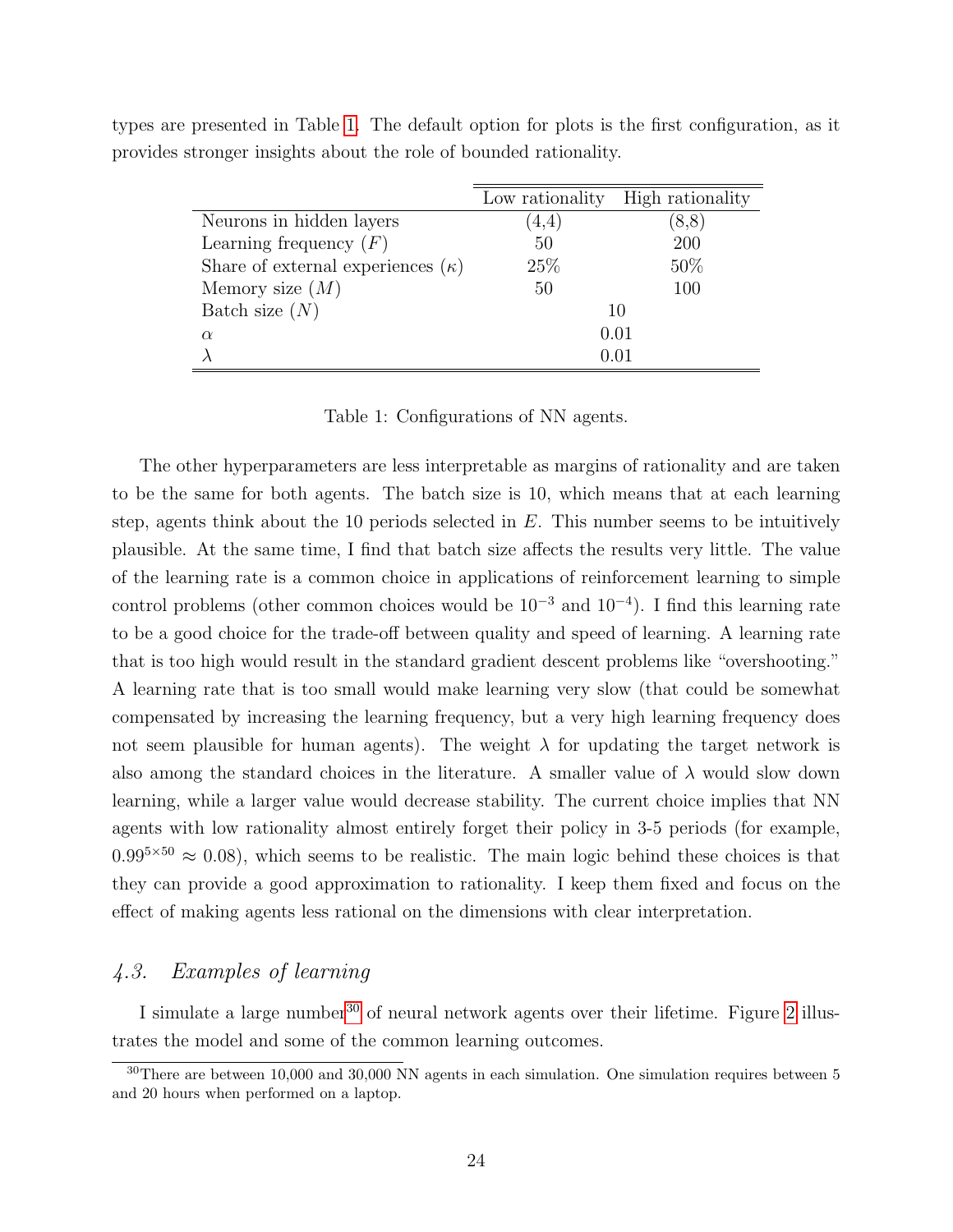<span id="page-25-1"></span>

(a) Diversion from RE wealth trajectories. Shaded area has width equal to  $2\times$  (standard deviation of diversion).



<span id="page-25-3"></span>(c) Histories of learning errors, example. Euler error is defined as  $\frac{\beta(1+r)u'(c_{t+1})}{u'(c_t)} - 1$ .



<span id="page-25-2"></span>(b) Wealth trajectories, example.



<span id="page-25-0"></span>(d) Policies in the last period, example. Saving rate is defined as  $\frac{a_{t+1}-a_t}{ra_t+wz_t}$ , z fixed at the mean level.

Fig. 2. Illustration of learning outcomes.

For Figure  $2(a)$ , I simulate alternative wealth trajectories for all NN agents in the economy. Those are the trajectories they would have under the same productivity shocks but if they followed the RE policy instead of the policies they learned. I calculate the difference between these trajectories and the actual trajectories. Figure [2\(a\)](#page-25-1) shows how the mean and variance of diversion evolve over time. For the first 20 years, decisions are made by rational parents, and there is no diversion. Since childhood is over, agents start to deviate from the RE paths. The dispersion is growing over time, as diversions accumulate. The mean diversion is positive, as NN agents tend to have more savings on average than RE agents.

Figure [2\(b\)](#page-25-2) presents examples of realized wealth paths for five NN agents and one RE agent. There are two sources of variation in outcomes. The first one is standard for hetero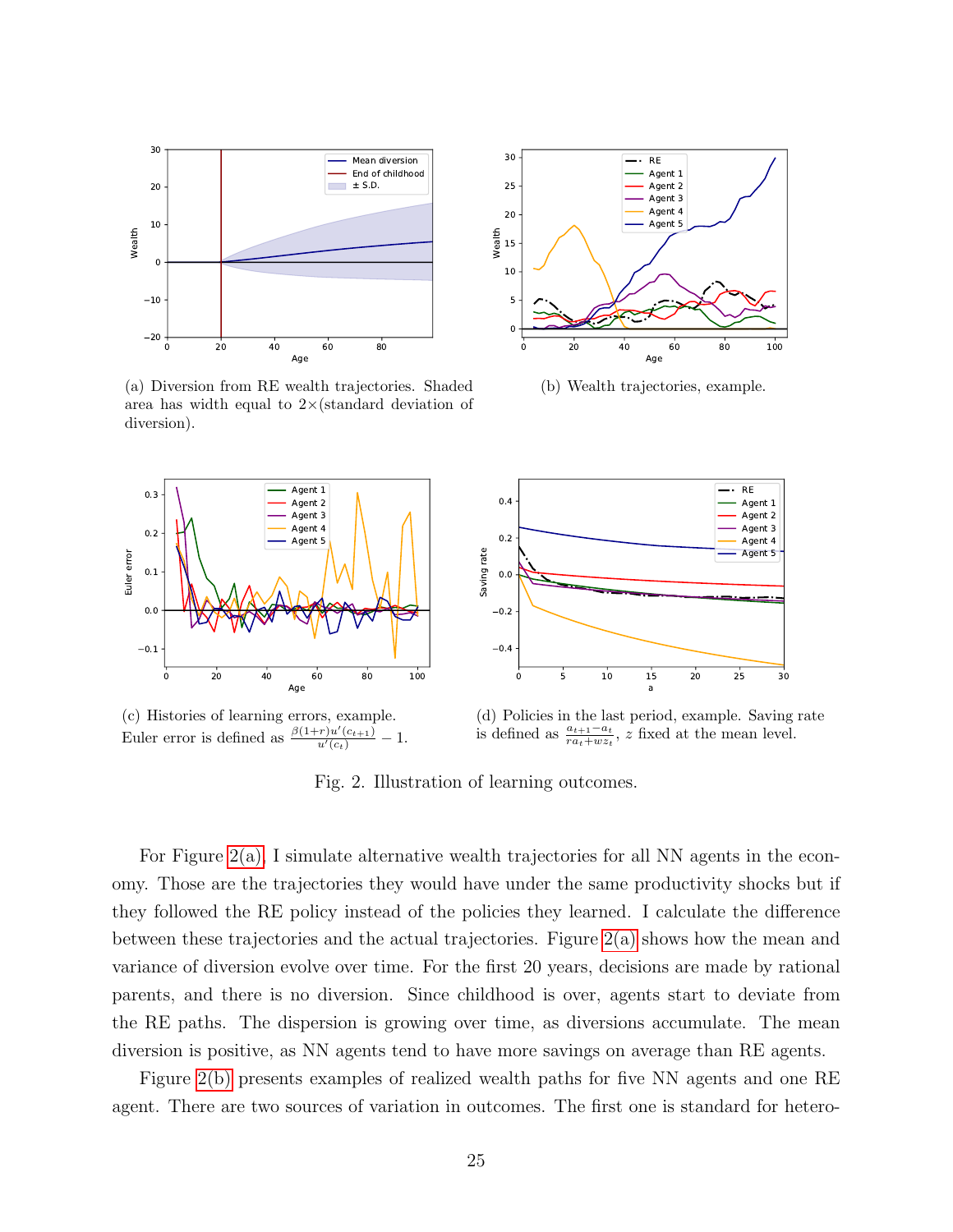geneous agents models: the agents had different productivity histories  $z_t$  over their lifetimes. In addition to that, for NN agents the difference in outcomes also comes from the difference in learned decision rules. Decision rules are different because agents learned from different experiences and because of the randomness in learning.<sup>[31](#page-26-0)</sup>

The trajectories of agents 1, 2, and 3 seem to have a nature similar to that of the presented RE trajectory. In contrast, agents 4 and 5 are in a learning trap. For the last half of her life, agent 4 has no savings at all. The trap of agent 5 is very different in terms of her consumption-saving behavior. This agent steadily increases the amount of her savings well above levels that rational agents are likely to reach.

The process of learning can be illustrated by the average Euler equation error the same agents got for the experiences in  $E$  when they were updating their policies. As can be seen in Figure  $2(c)$ , all agents have relatively large errors at the first steps of their lives. However, agents 1, 2, and 3 successfully update their policies, and over time their Euler errors start to fluctuate around 0. Agent 4, however, is in a save-nothing learning trap. Her policy tells her to save below the liquidity constraint, her policy gradient is zero, she is not able to update her policy, and she is constantly making consumption errors. Agent 5, despite being in the "trap" of saving too much, still has small Euler errors as her consumption is large. Because her Euler error is small, her learning updates are small, which prevents her from quickly fixing her consumption behavior.

Finally, the difference between the agents can also be understood by looking at their policy functions.[32](#page-26-1) Agents 1, 2, and 3 learned policies that are close to the optimal one. In particular, they correctly learned to save less when their wealth is larger. These agents might save from 5 to 15 percentage points less or more than is optimal, which intuitively seems to be a plausible scale of irrationality. In contrast, agent 4 felt into a learning trap. She has a policy that implies negative saving rates for all values of a. Her neural network has output (at least for wealth 0, where she is) that is below the liquidity constraint. She can neither implement this choice nor learn from it, as she always has a zero policy gradient. She is permanently stuck with no savings. Finally, agent 5 learned an insensible policy of constantly increasing her savings.

<span id="page-26-0"></span><sup>31</sup>Neural network agents have different random initializations of their networks, different random batch draws at any learning step, and different random external experiences.

<span id="page-26-1"></span> $32\text{To illustrate policies, I plot the saving rate of agents. This is for practical reasons, as it is hard to see.$ any difference if plain policy values are to be plotted (see Figure [11](#page-47-0) for an example).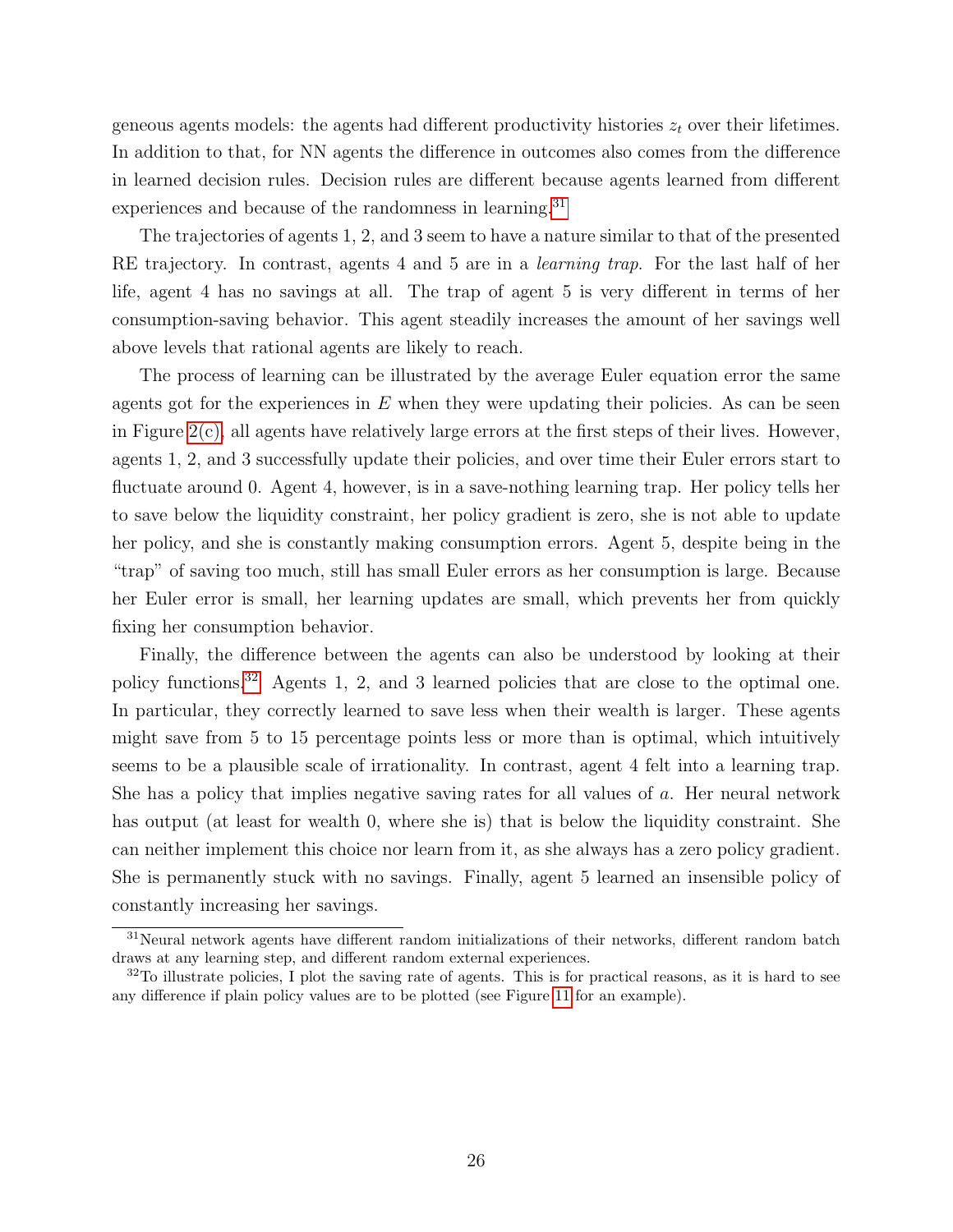<span id="page-27-1"></span>

(a) Agents with small wealth. (b) Agents with medium wealth. (c) Agents with large wealth.

<span id="page-27-3"></span><span id="page-27-2"></span><span id="page-27-0"></span>Fig. 3. Average policies by wealth.

Saving rate is defined as  $\frac{a_{t+1}-a_t}{ra_t+wz_t}$ . When a is varied, z is fixed at the average level. When z is varied, a is fixed at the average level. Width of shaded area equals  $2\times$  (standard deviation of policies).

### 4.4. Policies and wealth

To provide a more general illustration of how policies drive wealth in the economy, I split agents into three groups. One group includes all agents with last-period wealth below the 5th percentile of wealth in the RE economy. Another group includes all agents with last-period wealth above the 95th percentile of wealth in the RE economy. The last group includes everyone else. Figure [3](#page-27-0) presents the average of the policies for each of the groups.

As Figure [3\(a\)](#page-27-1) shows, agents with low wealth have policies that are biased in the direction of under-saving. Many of them, just like agent 4 from Section [4.3,](#page-24-2) have a policy that implies a negative saving rate everywhere, and are stuck with zero savings. In contrast, agents from the medium-wealth group have policies that are approximately unbiased on average, as can be seen in Figure [3\(b\).](#page-27-2) Finally, agents with high wealth significantly over-save, as can be seen in Figure  $3(c)$ . As will be discussed in Section [4.5,](#page-28-0) their biased policies drive their high wealth.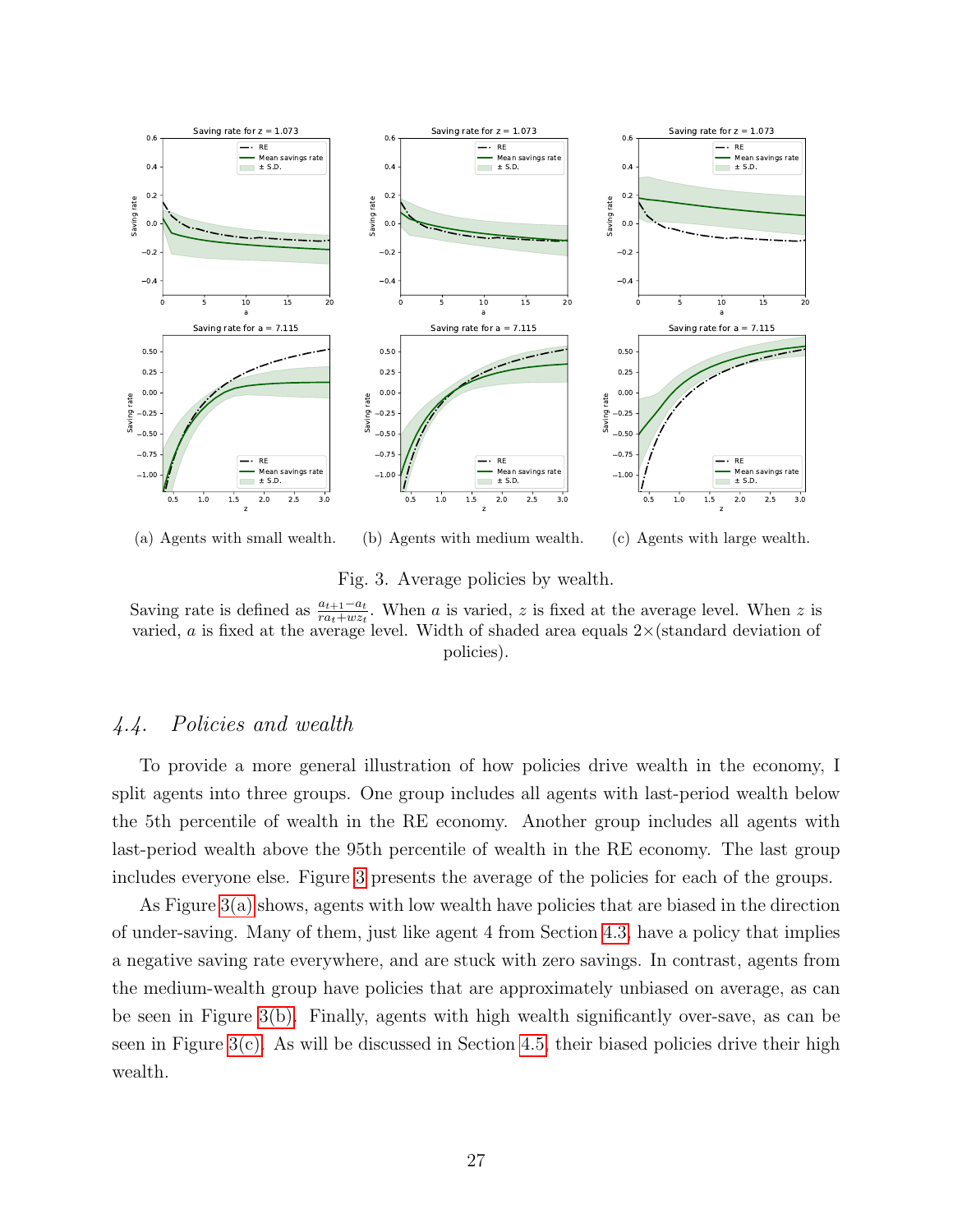<span id="page-28-3"></span>

<span id="page-28-4"></span><span id="page-28-1"></span>Fig. 4. Mean squared difference from RE policy.

### <span id="page-28-0"></span>4.5. Familiarity with the state space

The previous exercise shows that there is a statistical association between being rich and saving too much or having low wealth and saving too little. Because there is feedback between policies and experiences, the direction of causality can be unclear. For example, does wealth make the wealthy make some particular over-saving mistakes, or did they become wealthy because of the tendency to over-save? To separate the effect of experiences, I consider the policies that agents have just after their childhood is over. Because before that agents only learned from the experiences generated by their rational parents, all the difference in wealth is independent of their policies and is essentially exogenous. In Figure [4,](#page-28-1) I plot the average squared difference<sup>[33](#page-28-2)</sup> from the RE policy as a function of the state.

I split agents into four groups by their wealth quartiles. As can be seen from Figure  $4(a)$ , for high values of a the average difference from rationality is larger for agents with smaller wealth. Those agents learned how to act in the region of low savings, and their policies are such that they would make a lot of mistakes if they suddenly became rich. However, the same happens with the wealthiest agents in the region of low wealth, as they would make bad choices there. Because for small values of  $a_t$  the range of possible choices of  $a_{t+1}$  is small, mechanically all squared differences are small too. However, for some agents these mistakes might have important consequences. As will be discussed in Section [5.5,](#page-36-0) I find that descendants of parents with low wealth are more likely to accumulate wealth excessively.

<span id="page-28-2"></span><sup>&</sup>lt;sup>33</sup>Squared difference from the RE policy is equal, up to a multiplier, to the second-order approximation to the utility loss from choosing a suboptimal action at a particular state.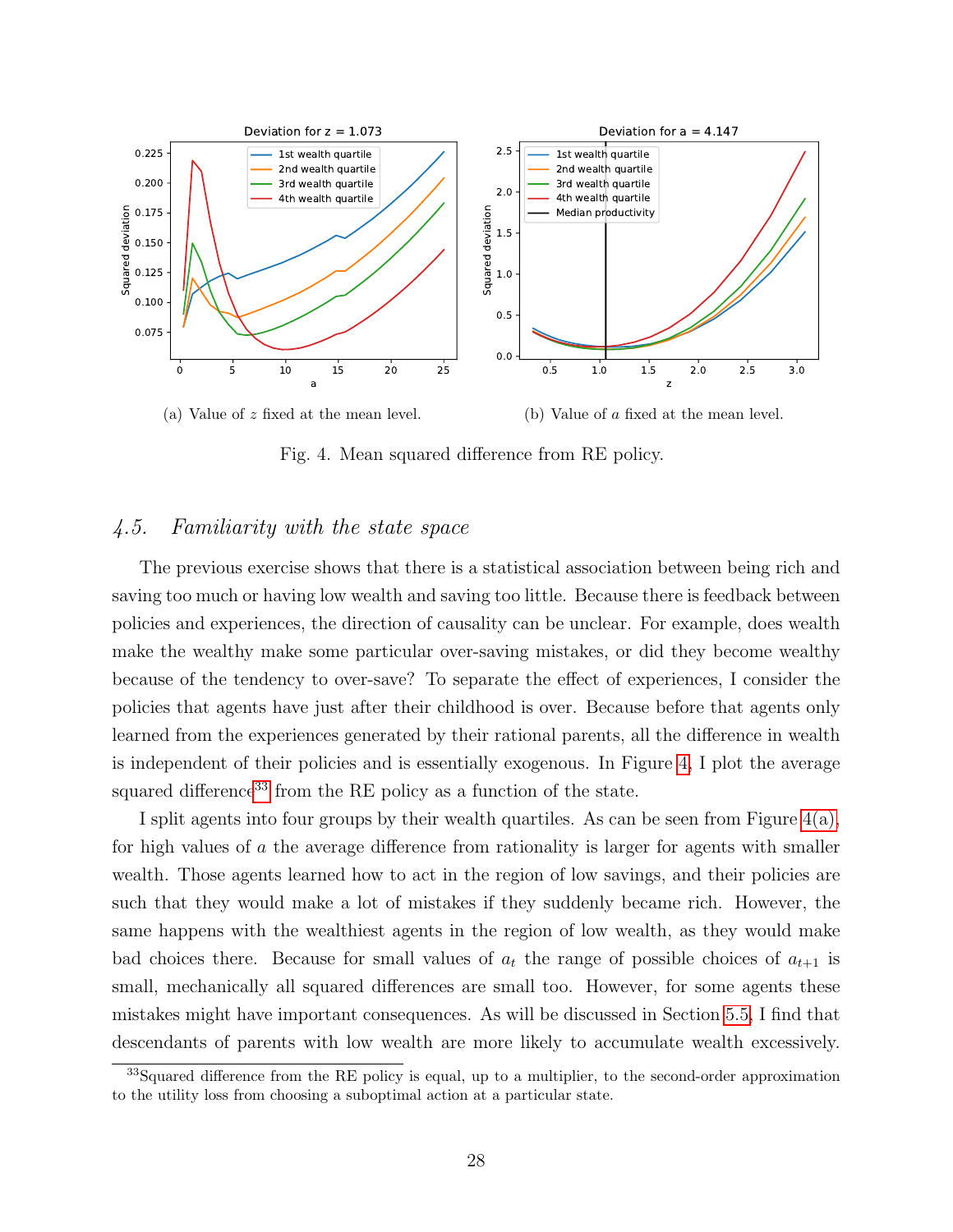<span id="page-29-0"></span>

<span id="page-29-1"></span>Fig. 5. Failing to learn reaction to shocks.

Descendants of parents with high wealth, on the contrary, are more likely to have no savings in the last period.

Similarly, Figure [4\(b\)](#page-28-4) shows a noticeable U-shaped pattern of mistakes that is centered roughly around the median value of productivity z. Agents make larger mistakes at the states of productivity that are rarely realized. That happens because those states are largely unknown to the agents. I conclude that for neural network agents having experience from a particular region of the state space helps to make better choices there.

### <span id="page-29-2"></span>4.6. Reaction to productivity shocks

Another class of learning failures I find is inattention to productivity shocks. Some agents fail to learn to react either to all changes in productivity or to productivity shocks with high and rare values. In the model, this is equivalent to passively consuming all labor income after some income threshold. This generates excess sensitivity of consumption in the economy, which will be discussed in Section [5.4.](#page-34-0)

Figure [5\(a\)](#page-29-0) presents several examples of how policies might look in the case when agents do not react to high shocks only. In Figure [5\(b\),](#page-29-1) I plot the distributions of the policies for several values of z. As can be seen, median policies are quite close to the optimal decision rule, but there is always a mode around the inertial policy that corresponds to the agents who ignore shocks. Thus, agents who are inattentive to shocks account for a significant part of the under-savings biases that can be seen in the bottom row of Figure [3.](#page-27-0) In particular, the bias is strongest in Figure  $3(a)$ , where agents with low wealth under-save a lot on average for high values of z. For middle-wealth agents, inattention occurs less frequently, and it is essentially absent for agents with high wealth (this can also be seen if I reproduce Figure [5\(b\)](#page-29-1)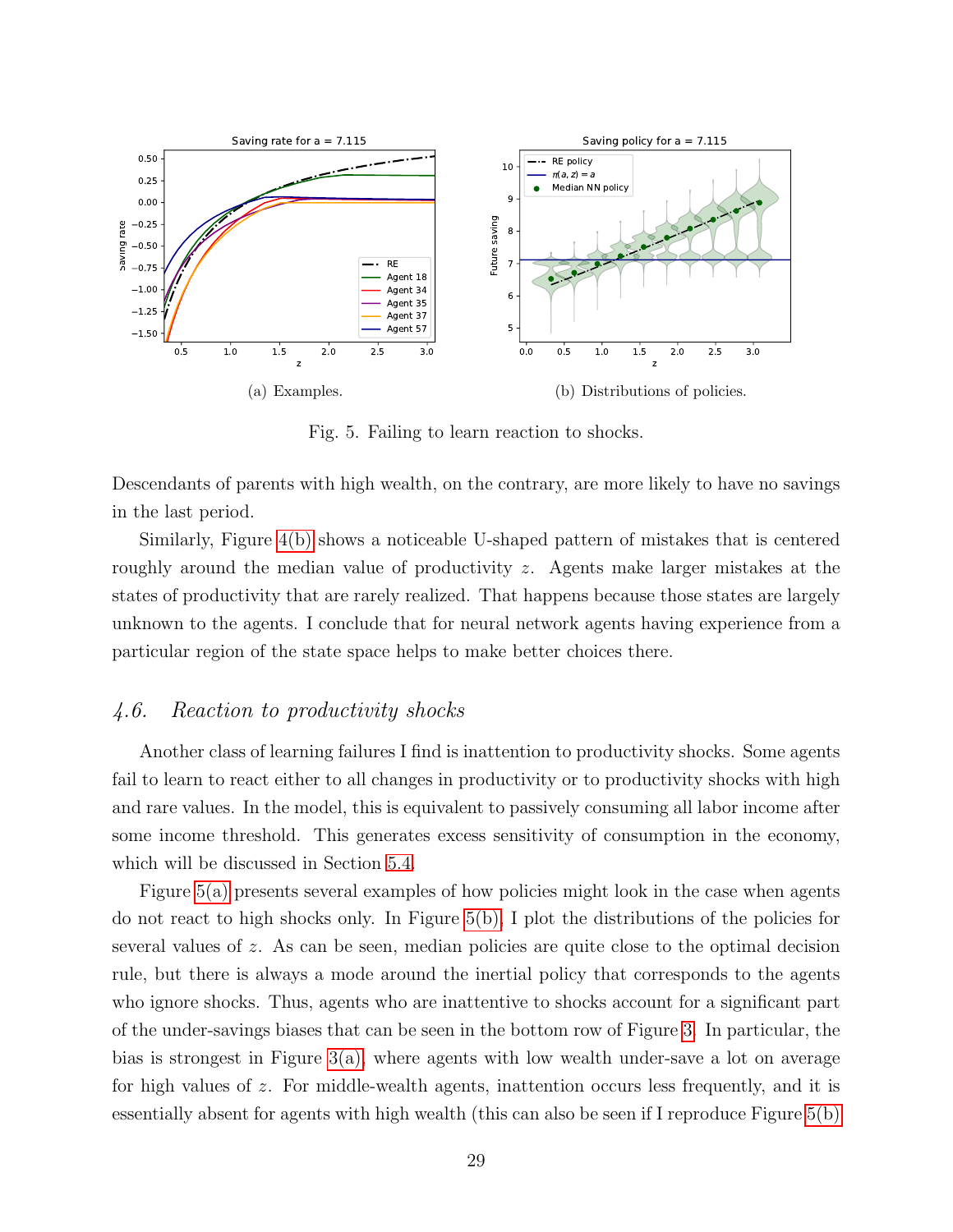for different wealth groups).

Intuitively, some agents might fail to start thinking about the volatility of shocks. They are stuck around the inertial initialization or update their policies but only in terms of the dependence on the other state variable a. Also, high levels of productivity are too infrequent, and many agents do not have a proper sample to learn in that region of the state space. Though this behavior might depend on the choice of initialization (which assumes that agents completely ignore shocks) and the updating framework, it is also both plausible and quite intuitive that some agents would fail to learn that productivity levels from the Markov process Γ are correlated or can be used to smooth consumption. This finding resembles the behavior of agents in [Gabaix \(2016\)](#page-42-4). There, agents choose to pay partial attention or no attention at all to some state variables.

Though it is not modeled here formally, this phenomenon might become especially important in times of high volatility. A considerable fraction of agents in the model react to large shocks incorrectly and in the same way. This can have a significant effect on the economy if there is a structural change that makes large shocks more likely. In addition to that, an inability to learn any reaction to shocks might have macroeconomic consequences in a model with a richer structure, say, with monetary and fiscal shocks. If many agents fail to account for the shocks, this can affect the persistency of GDP cycles and the efficiency of monetary or fiscal policy.

### 4.7. Cost of irrationality

Making suboptimal saving choices leads to smaller expected lifetime utility. How much does an agent who is born irrational lose ex-ante? I find the compensating variation CV as the solution for

$$
\mathbb{E}\left[\sum_{t=20}^{100} \beta^t u\left(c_{i,t}^{RE}\right)\right] = \mathbb{E}\left[\sum_{t=20}^{100} \beta^t u\left((1+CV)c_{i,t}^{NN}\right)\right],
$$

where  $c_{i,t}^{RE}$  and  $c_{i,t}^{NN}$  stand for consumption of RE and NN agents respectively. The compensating variation is the fraction that should be added to the consumption of NN agents to make their expected adulthood utility the same as that of RE agents.<sup>[34](#page-30-0)</sup> Similarly, I find the equivalent variation  $EV$  as the solution for

$$
\mathbb{E}\left[\sum_{t=20}^{100} \beta^t u\big((1-EV)c_{i,t}^{RE}\big)\right] = \mathbb{E}\left[\sum_{t=20}^{100} \beta^t u\big(c_{i,t}^{NN}\big)\right].
$$

<span id="page-30-0"></span> $34$ For simplicity, I ignore the value of consumption after the last period (though agents take it into consideration). It should not significantly affect the results as  $\beta^{100}$  is a very small number.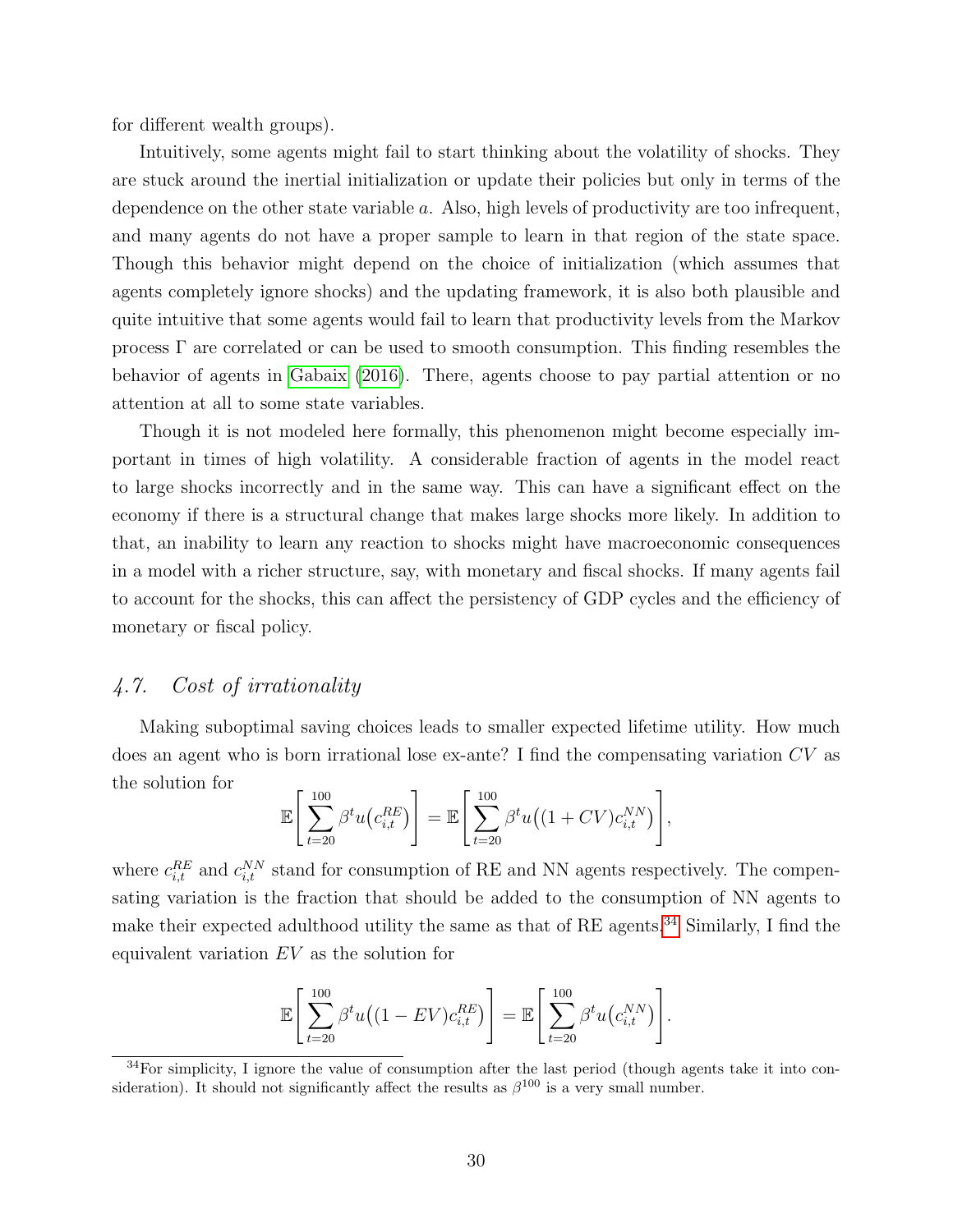<span id="page-31-4"></span>

<span id="page-31-3"></span><span id="page-31-2"></span>Fig. 6. Distribution of savings in the economy.

This is the fraction that RE agents would be ready to give up ex-ante to keep being rational.

Table [2](#page-31-1) presents the results for the two types of NN agents. Not surprisingly, having low rationality is harmful for utility. The cost of that is more than one-tenth of consumption. Having high rationality leads to a smaller disadvantage relative to full rationality, with the loss roughly equivalent to 4% of consumption.

|    |          | Low rationality High rationality |
|----|----------|----------------------------------|
| CV | $13.6\%$ | $4.3\%$                          |
| EV | $12.0\%$ | $4.2\%$                          |

<span id="page-31-1"></span>Table 2: Equivalent and compensating variations for NN agents vs. RE agents.

# <span id="page-31-0"></span>5. Macroeconomic Implications

Figure [6](#page-31-2) shows the simulated distributions of savings for rational agents and the two types of neural network agents. As can be seen in Figure [6\(b\),](#page-31-3) under high rationality the results closely approximate the outcomes under rational expectations. However, as is clear from Figure [6\(a\),](#page-31-4) learning and bounded rationality might have important effects on the macroeconomy.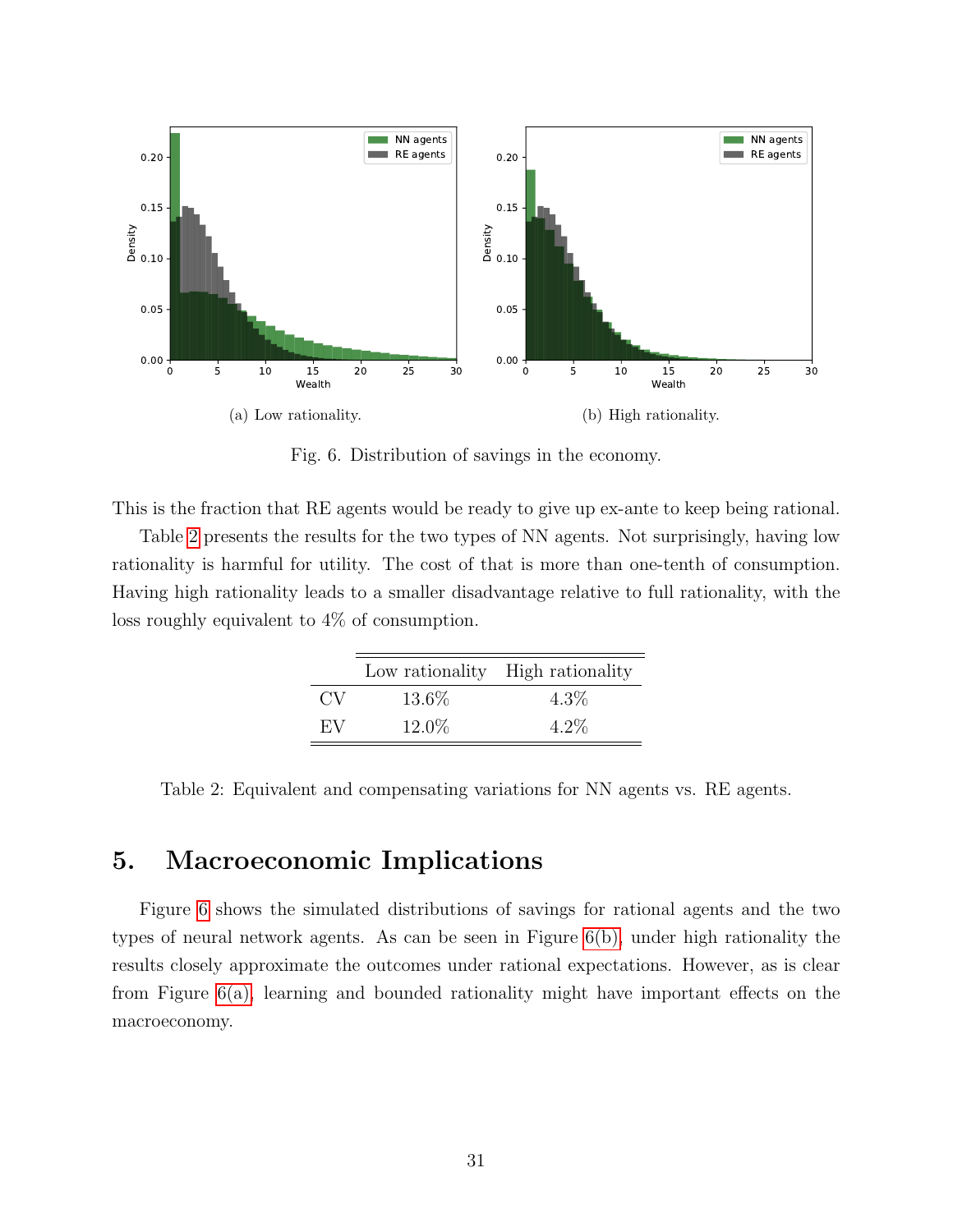### 5.1. Hand-to-mouth agents

Models with liquidity constraints typically do not generate a mass of agents around the minimum wealth. This happens because rational agents save precautionarily in order not to find themselves in the position where they would not be able to borrow to smooth their consumption. However, in the real world many households have essentially no savings. Following [Zeldes \(1989\)](#page-44-10), I say that an agent has hand-to-mouth status if her wealth is smaller than her labor income over two months.<sup>[35](#page-32-0)</sup> In the rational expectations equilibrium, I find that only 2.6% of agents are hand-to-mouth. In contrast, [Aguiar et al. \(2020\)](#page-40-9) report that 22.7% of the households surveyed for the Panel Study of Income Dynamics (PSID) are hand-to-mouth according to this definition. Similar to [Ilut and Valchev \(2020\)](#page-42-6), I test whether policy learning can explain the discrepancy between the data and the model with rational agents.

As can be seen from Figure [6,](#page-31-2) neural network agents have a tendency to accumulate around the lower bound for assets. The first row of Table [3](#page-32-1) presents the fraction of handto-mouth agents in the simulation. Both types of NN agents are substantially more likely to become hand-to-mouth than agents who comply with rational expectations. As before, the configuration with low rationality delivers larger differences. In the model, hand-to-mouth NN agents most often are in a save-nothing learning trap. This suggests that behavioral patterns related to trap-like learning outcomes might contribute to the large share of handto-mouth agents observed empirically.

|                                               | <b>PSID</b> |       | Low rationality High rationality | RE.   |
|-----------------------------------------------|-------------|-------|----------------------------------|-------|
| $\mathbb{P}(\text{H2M}_t)$                    | 0.227       | 0.157 | 0.072                            | 0.026 |
| $\mathbb{P}(\text{H2M}_{t+2} \text{H2M}_t)$   | 0.648       | 0.897 | 0.686                            | 0.511 |
| $\mathbb{P}(\text{H2M}_{t+4}   \text{H2M}_t)$ | 0.584       | 0.845 | 0.526                            | 0.321 |

<span id="page-32-1"></span>Table 3: Frequency and persistence of hand-to-mouth status. Estimates for PSID are from [Aguiar et al. \(2020\)](#page-40-9).

I also calculate the probability that agents stay hand-to-mouth after two periods and four periods in the RE and NN economies. The last two rows of Table [3](#page-32-1) present the results. For the same reason that hand-to-mouth status is rare in RE models, it is also not particularly persistent. After hitting the liquidity constraint, agents usually quickly accumulate some amount of assets. In the data, however, the status is more persistent, and this is also true in the NN economy. The hand-to-mouth neural network agents mostly are the ones in a learning trap, which often means that agents learned to save nothing and do not update

<span id="page-32-0"></span><sup>&</sup>lt;sup>35</sup>Formally, agent *i* has hand-to-mouth status at period *t* if  $a_{i,t} < \frac{w z_{i,t}}{6}$ .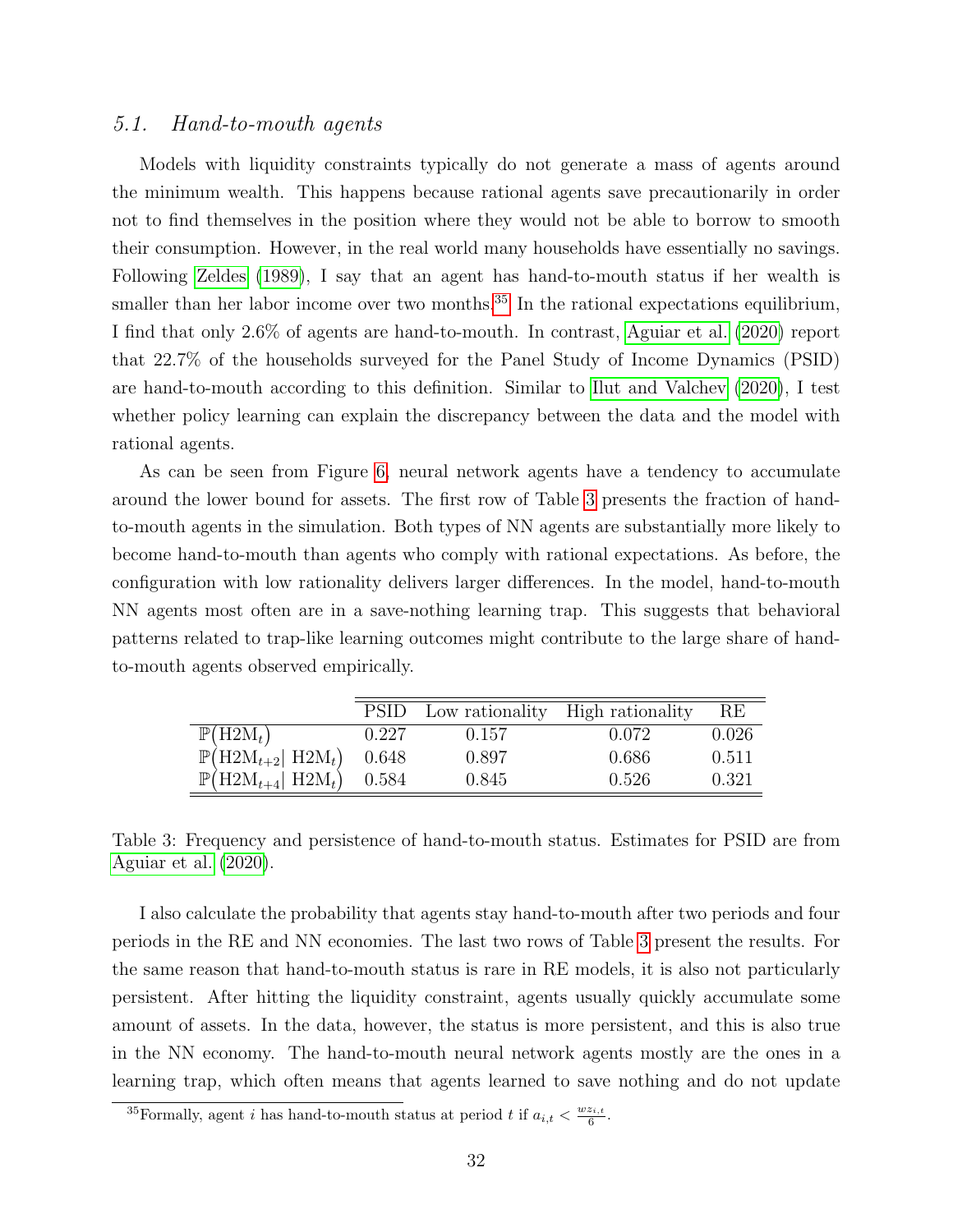policies anymore. Hand-to-mouth status is thus extremely persistent (in fact, the model implies larger persistence than observed in the data).

### 5.2. Wealth inequality

It is hard to fit the empirically observed wealth distribution with a typical heterogeneous agents model, in particular, because we observe thick upper tales in the data (see [Benhabib](#page-40-10) [and Bisin, 2018,](#page-40-10) for a review). As is clear from Figure [6,](#page-31-2) neural network agents end up with a wealth distribution more dispersed than that of rational agents. Table [4](#page-33-0) shows that NN agents indeed have various measures of inequality closer to those obtained from the PSID and reported in [Krueger et al. \(2016\)](#page-42-11) than the rational expectations equilibrium.

|                  | <b>PSID</b> | Low rationality High rationality |       | RE.   |
|------------------|-------------|----------------------------------|-------|-------|
| Gini             | 0.77        | 0.535                            | 0.486 | 0.411 |
| Top $1\%$ share  | 30.9        | 5.8                              | 5.2   | 3.9   |
| Top 5% share     | 53.7        | 20.1                             | 18.2  | 15.2  |
| Top $20\%$ share | 82.7        | 53.5                             | 48.6  | 44 2  |

<span id="page-33-0"></span>Table 4: Wealth inequality. Estimates for PSID are from [Krueger et al. \(2016\)](#page-42-11). Shares of wealth are in percentage points.

Broadly, the main reason for higher inequality in an economy of neural networks is that the heterogeneity in thinking adds up to the heterogeneity from idiosyncratic shocks. There are two particular extreme cases of how this happens. The first one is the higher share of agents stuck with no savings. Those are the agents who at some point learned a policy that keeps them with no wealth and that does not allow for improving learning. The second one is the high number of agents who save excessively and end up in the upper tail of the distribution. Thus, the upper tail consists of agents who learned a policy that is biased toward high saving. Those agents might have small updates because of high consumption or upward-biased policy updates, or because they are not able to learn further at all.

Though it seems unlikely that in the real world all of the wealthiest (or all of the least welloff) are the ones who just failed to learn a good decision rule, this finding is still suggestive. I consistently find agents diverging to save-nothing or save-everything policies for different setups and different hyperparameters. The main explanations for this are the self-perpetuating biases and learning traps mentioned above. These mechanisms might also be present in the real world, generating extreme learning outcomes and contributing to inequality in the economy. The model predicts a moderate but non-negligible effect of learning on inequality.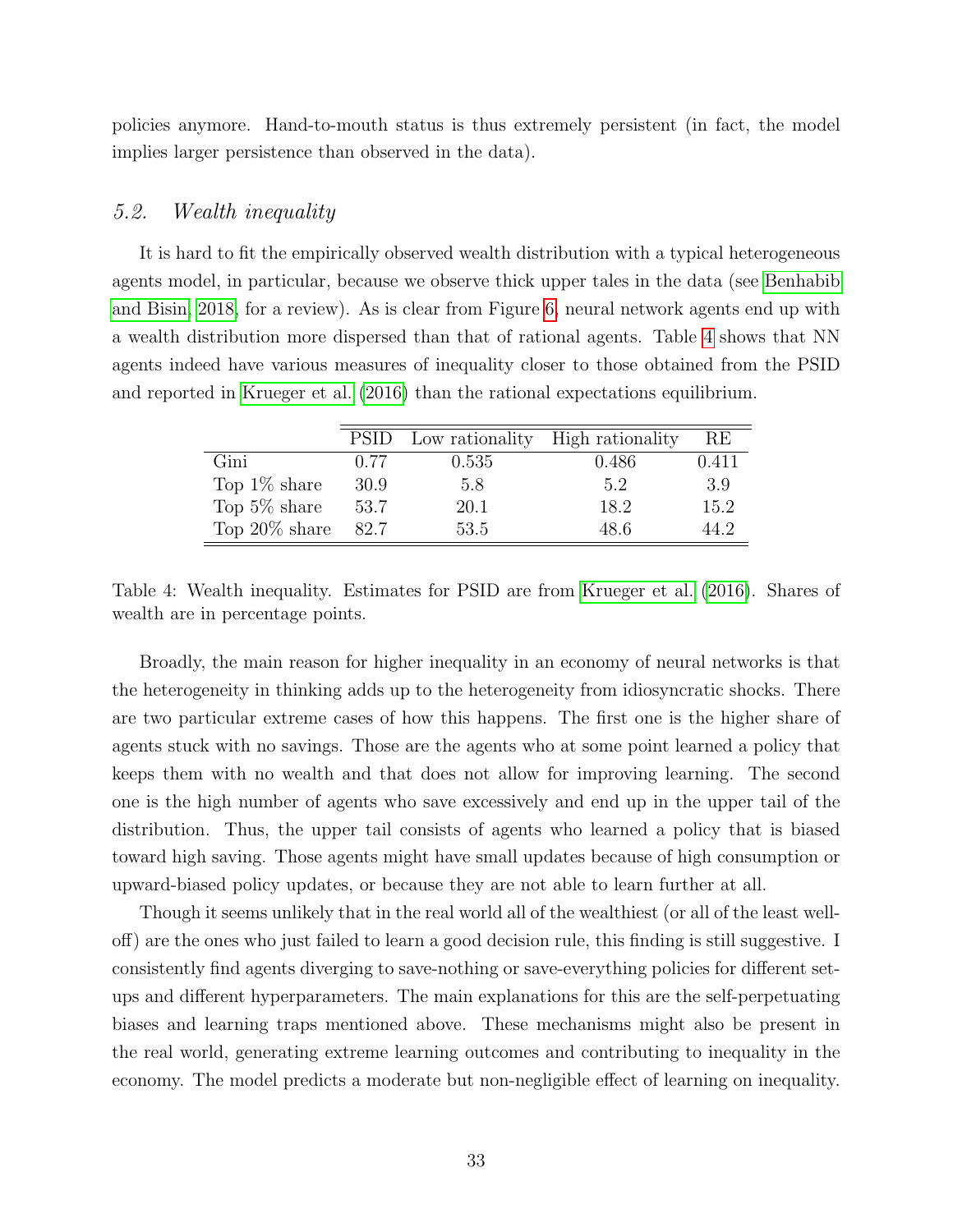#### 5.3. Marginal propensity to consume

The baseline rational expectations model fails to deliver an average marginal propensity to consume close to the empirical estimates. The latter tend to vary from 20% to 60% (see a summary of the empirical literature in [Carroll et al., 2017\)](#page-41-9). In contrast, the RE equilibrium has an average MPC around 7.7%. I define the marginal propensity to consume out of transitory income as

$$
MPC(a, z) = 1 - \frac{1}{1+r} \frac{\partial}{\partial a} \pi(a, z),
$$

which for a rational agent is the same as the share consumed out of a marginal increase in cash-on-hand coming from a transitory source.

| Data       |      | Low rationality High rationality RE |       |
|------------|------|-------------------------------------|-------|
| [0.2, 0.6] | 0.17 | 0.11                                | -0.08 |

<span id="page-34-1"></span>Table 5: Marginal propensity to consume. The range of empirical estimates is from [Carroll](#page-41-9) [et al. \(2017\)](#page-41-9).

I calculate the average marginal propensity to consume in the simulated data. Table [5](#page-34-1) shows that the economy with low rationality has an average MPC roughly twice that of the Aiyagari economy with rational agents. Further, I split the generated data into brackets by current asset holdings. Figure [7\(a\)](#page-35-0) presents the dependence of the average MPC on wealth. As can be seen, the difference mainly comes from the agents near the liquidity constraint. The NN economy generates a larger mass of hand-to-mouth agents. Those agents have a higher MPC even in the rational expectations model [\(Carroll and Kimball, 1996\)](#page-41-10), but in the NN economy those often are the agents in a save-nothing learning trap. The MPC of those agents is extremely high (and usually is equal to 1).

### <span id="page-34-0"></span>5.4. Sensitivity of consumption

Another puzzle against which NN agents can be tested is the ability of expected changes in income to predict future changes in consumption. With perfect capital markets and under the permanent income hypothesis, predictable changes should not matter. One way to test this is to consider the regression

$$
\Delta \log c_{i,t+1} = \alpha + \beta \log y_{i,t} + \epsilon_{i,t}.
$$

If  $\log y_{i,t}$  follows an AR(1) process with autocorrelation  $\rho$ , then  $\mathbb{E}_t \Delta \log y_{i,t+1} = -(1 \rho$ ) log  $y_{i,t}$ , and  $-\frac{\beta}{1-t}$  $\frac{\beta}{1-\rho}$  is the elasticity of changes in consumption with respect to predictable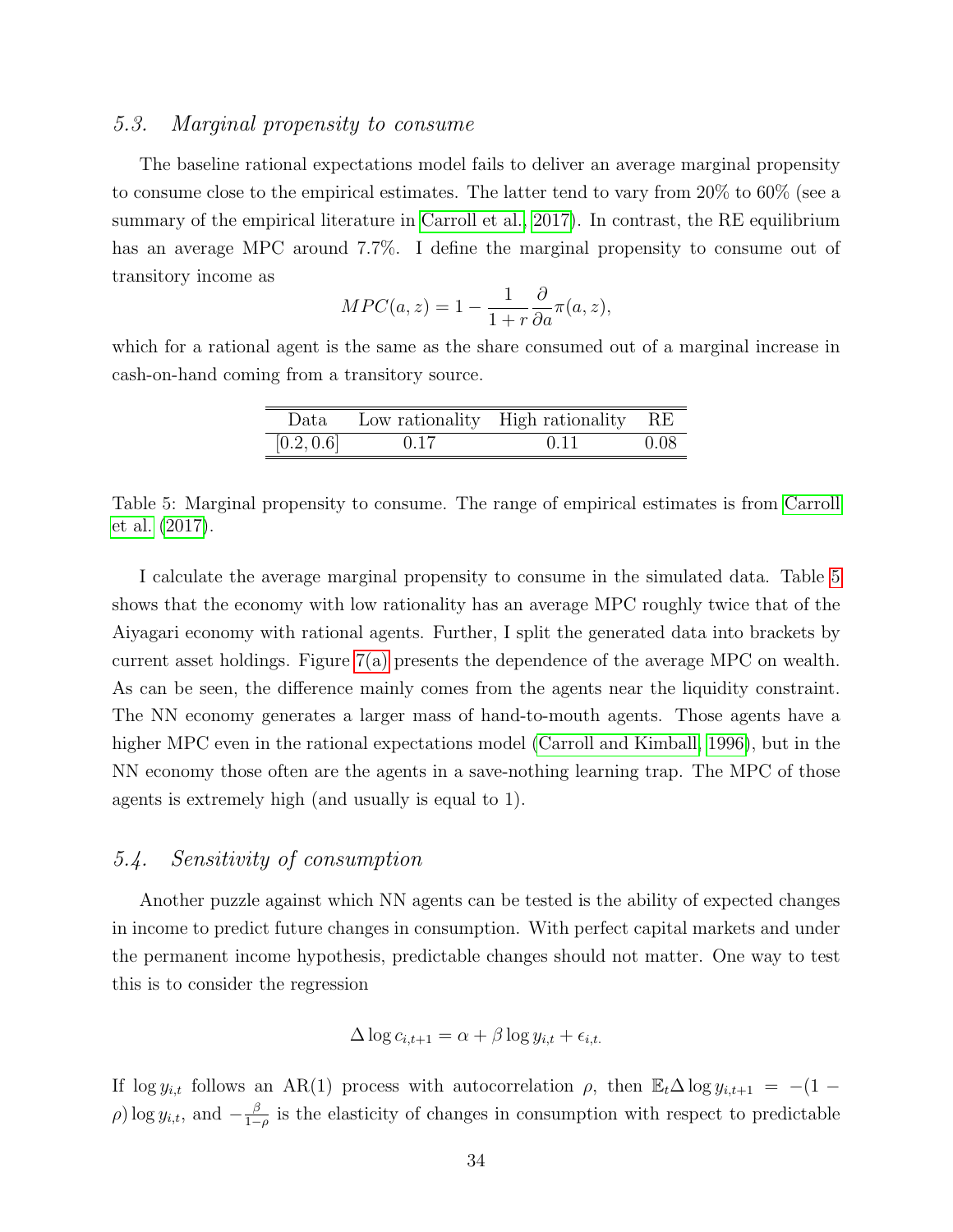<span id="page-35-0"></span>

(a) Marginal propensity to consume in simulation, by wealth.

<span id="page-35-2"></span>(b) Elasticity of changes in consumption  $\Delta \log c_{i,t+1}$ with respect to predictable changes in income  $\mathbb{E}_t \Delta \log y_{i,t+1}$ , by wealth.

Fig. 7. Consumption behavior of NN agents.

changes in income. This approach was first implemented by [Flavin \(1981\)](#page-41-11), who found evidence against the PIH in the data. After that, some studies also found a strong rejection (see [Zeldes, 1989;](#page-44-10) [Lusardi, 1996\)](#page-43-12), while others found limited or no evidence of that (see, for example, [Blundell et al., 2008;](#page-40-11) [Hsieh, 2003\)](#page-42-12).

I calculate the elasticity in the simulated data. Table [6](#page-35-1) shows that the NN economy has a much larger elasticity than the Aiyagari economy with rational agents. Further, I split the generated data into brackets by current asset holdings. Figure [7\(b\)](#page-35-2) presents the dependence of elasticity on wealth. As can be expected, for rational agents, deviations from the PIH happen only around the liquidity constraint. In contrast, NN agents exhibit excess sensitivity of consumption for all values of wealth.

|         |       | Data Low rationality High rationality RE |       |
|---------|-------|------------------------------------------|-------|
| [0,0.4] | 0.339 | 0.063                                    | 0.026 |

<span id="page-35-1"></span>Table 6: Elasticity of changes in consumption  $\Delta \log c_{i,t+1}$  with respect to predictable changes in income  $\mathbb{E}_t \Delta \log y_{i,t+1}$ . Upper bound for empirical estimates is from [Lusardi \(1996\)](#page-43-12).

Divergence from rational expectations is likely to make agents fail to perfectly extract the predictable component from labor income fluctuations. One particular mechanism behind the high sensitivity in the economy was described in Section [4.6,](#page-29-2) where I show that some agents do not learn to react to productivity shocks at all, and some ignore increases in productivity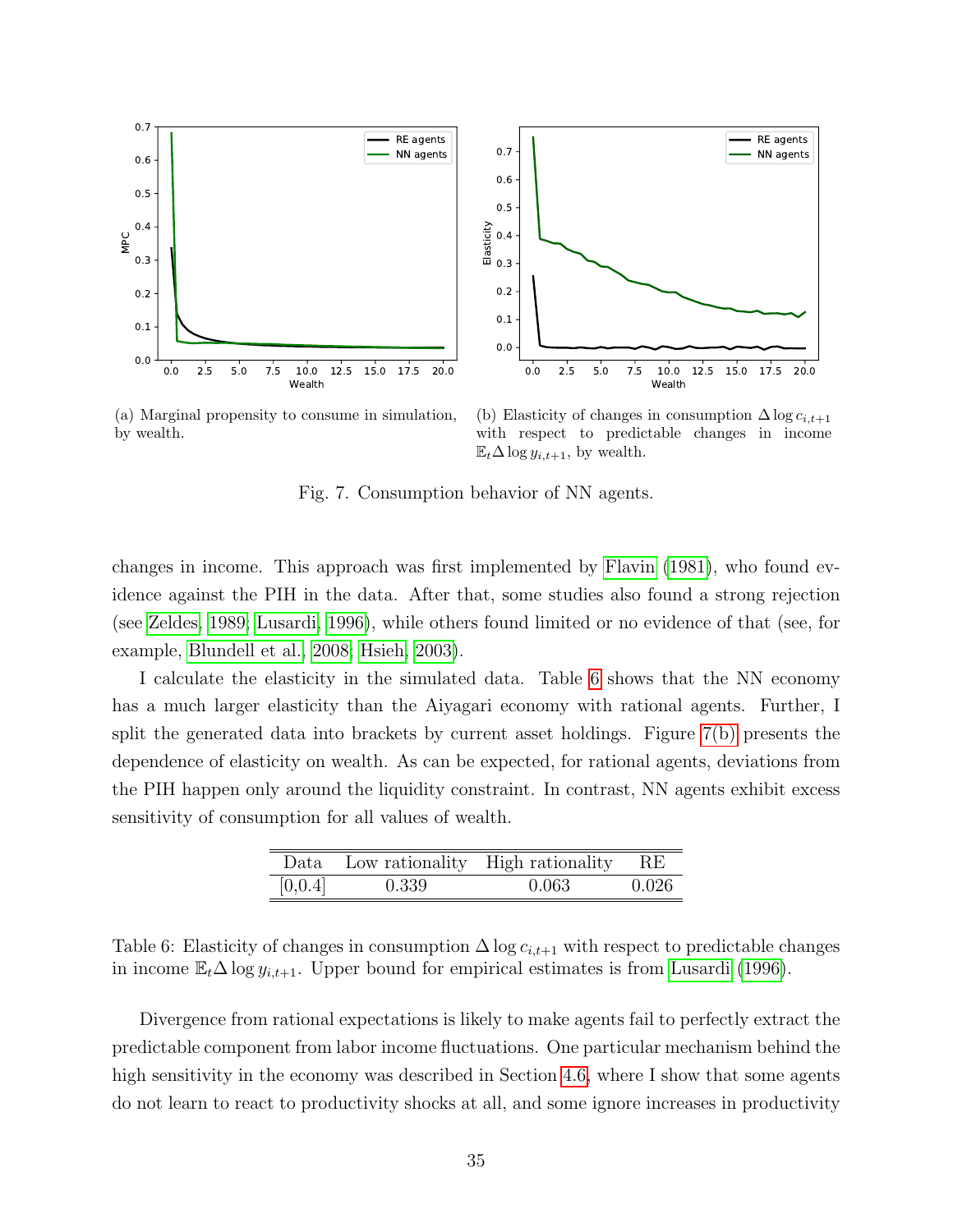after certain thresholds. Those agents can change consumption one-to-one after a change in income. As was discussed, they mostly have low wealth. This is consistent with Figure  $7(b)$ , which shows that richer NN agents have a smaller elasticity of consumption.

### <span id="page-36-0"></span>5.5. Intergenerational mobility

In this part, I investigate the effect of learning and bounded rationality on intergenerational mobility. There are many channels through which parental outcomes are transmitted to children's outcomes: transfers, bequests, education, ability, health, social capital, norms, behavioral patterns, and so on (see [Black and Devereux, 2010,](#page-40-12) for a review). Among those channels, two are related to the framework considered in this project. [Waldkirch et al. \(2004\)](#page-44-11) found a correlation between the consumption patterns of parents and children in the PSID. [Charles and Hurst \(2003\)](#page-41-12) use the PSID to investigate the relationship between the child's wealth and parental wealth. They found that a part of the relationship can be explained by parents and children having similar savings propensities, preferences for risk, and investment behavior. All of that suggests that learning related to the consumption-saving problem might play some role in the intergenerational wealth dynamics.

One reason why mobility might be different for neural network agents is bounded rationality. It affects the lifetime wealth trajectories and might contribute to convergence or further divergence of agents who started from unequal wealth levels. The direction of this effect is ambiguous. For example, if agents just make random consumption mistakes, it would increase mobility as it would introduce noise that makes starting conditions less important. Alternatively, if all agents follow policies close to the inertial rule  $\pi(a, z) = a$ , then they would preserve their inherited wealth and there would be no wealth mobility at all. Another reason for different mobility comes from learning. In the first periods of life, learning depends not on the experiences generated by an agent but on the experiences generated by her parent. Thus, learning provides an additional channel through which parental outcomes determine the outcomes of the child.

I find that learning can either contribute to higher mobility or suppress it. First, let us see the case when learning serves as an intergenerational equalizer. A particularly interesting mechanism for that is the following. In the model, descendants of parents with smaller savings more often accumulate extreme levels of wealth (defined as being above the 99th wealth percentile in the RE economy); see Figure  $8(a)$ . Similarly, descendants of parents with higher savings more often are hand-to-mouth in the last period, as can be seen in Figure [8\(b\).](#page-37-1) All of that, of course, is not the case for rational agents.<sup>[36](#page-36-1)</sup> This is likely to

<span id="page-36-1"></span><sup>&</sup>lt;sup>36</sup>Here and below, for RE agents I consider the wealth of the same agent but the corresponding number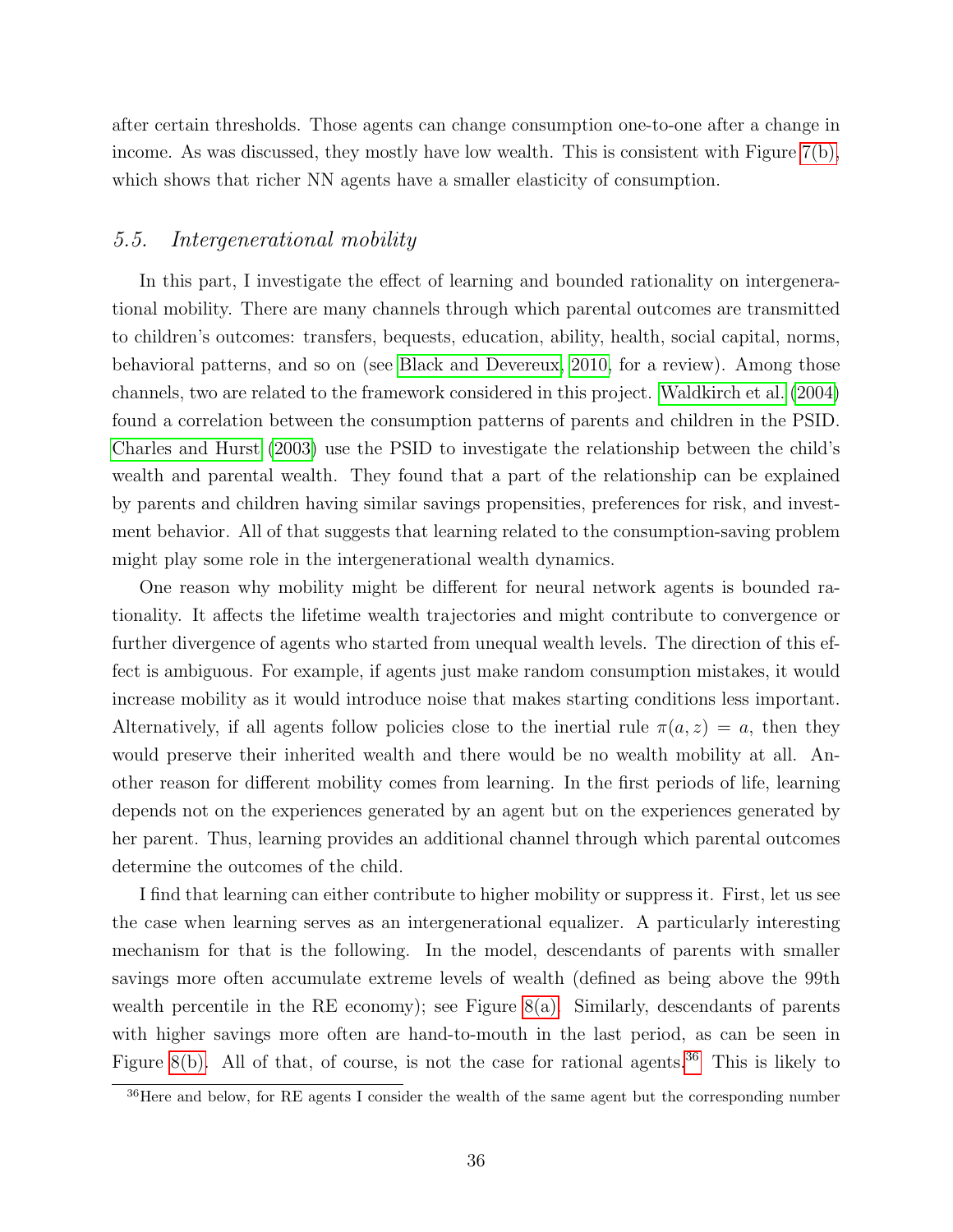<span id="page-37-0"></span>

<span id="page-37-1"></span>Fig. 8. Probability of extreme outcomes vs. parental wealth rank.

Extreme wealth is defined as being above the 99th wealth percentile in the RE economy in the last period. Parents are RE agents.

happen because of the learning pattern observed in Section [4.5.](#page-28-0) Those with low-wealth (high-wealth) parents are less aware of the right behavior in the region of high (low) savings, and are more likely to make mistakes if a sequence of shocks brings them there. In addition to this mechanism, consumption mistakes coming from imperfect learning generally might increase mobility as they can work as a noise that distorts the role of initial wealth. All in all, parental wealth has a slightly negative effect on the wealth of neural network agents at the end of their lives. This can be seen in Figure [9\(a\),](#page-38-0) where I present rank-rank plots in the fashion of [Chetty et al. \(2014\)](#page-41-13) for both NN and RE agents.

However, this discussion misses another potential channel of how learning might affect mobility. If a parent was not rational as in the model but instead an agent stuck in an under- or over-saving learning trap, then this trap is likely to substantially affect learning by the descendant, and, consequently, her economic outcomes. To see whether this is the case, I simulate the second generation of neural network agents. Those agents learn from the last 20 experiences of their neural network parents before becoming adults, and then inherit their wealth. Figure [9\(b\)](#page-38-1) shows that this indeed makes wealth much more persistent across generations. In particular, it can be seen that wealthier agents account for most of the effect. A descendant of a wealthy parent might keep the over-saving behavior, e.g., because learning is slow for high values of consumption. Then, she would increase the inherited

of periods later.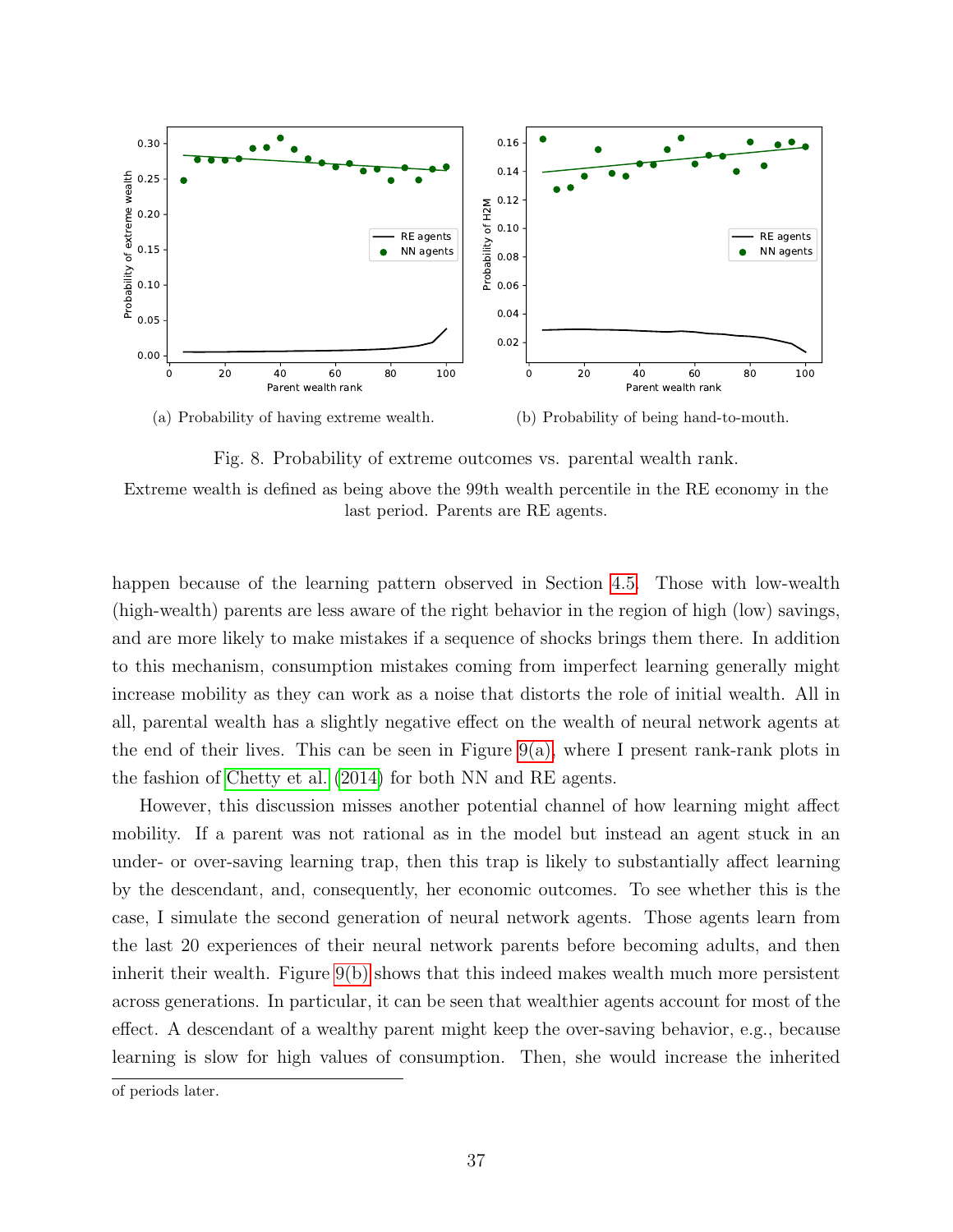<span id="page-38-0"></span>

<span id="page-38-1"></span>Fig. 9. Association between children's and parents' percentile wealth rank. The outcomes are in the last period.

extreme wealth even further instead of dissaving it (the latter is what a rational agent would do). I find that this mechanism generates a lot of immobility in the economy. This is also consistent with the findings of [Charles and Hurst \(2003\)](#page-41-12), who find large wealth to be more persistent across generations.

To provide some connection with the data, I compare the results of the simulation with the estimates of [Chetty et al. \(2014\)](#page-41-13) and [Charles and Hurst \(2003\)](#page-41-12). In [Chetty et al. \(2014\)](#page-41-13), the child is approximately 30 years old, and thus I use income after 30 periods for comparison. In [Charles and Hurst \(2003\)](#page-41-12), the average age of children is 37.5 years, and thus I use wealth after 38 periods. However, the comparison with these empirical estimates is only suggestive. [Charles and Hurst \(2003\)](#page-41-12) consider the wealth of the child before bequests, and in [Chetty](#page-41-13) [et al. \(2014\)](#page-41-13) bequests are also unlikely because of the young age. The Aiyagari framework does not allow for a good counterpart of their estimates, as it essentially assumes bequests.<sup>[37](#page-38-2)</sup> At the same time, all channels of intergenerational immobility other than wealth are not represented well in the model. For example, there is no transmission of human capital as productivity shocks have a relatively transitory effect on income. Thus, a direct comparison of estimates from the model and the papers might be impossible.

Table [7](#page-39-1) presents the results. For the baseline NN economy, the mobility is much lower, just as Figure [9\(b\)](#page-38-1) suggests. The moments generated by the model better fit the correlation between parental and child incomes than the RE baseline. Most of the difference in average

<span id="page-38-2"></span><sup>&</sup>lt;sup>37</sup>That said, bequests in the real world might have limited importance for most agents except for the richest ones. It has also been documented that the latter tend to start transferring wealth earlier.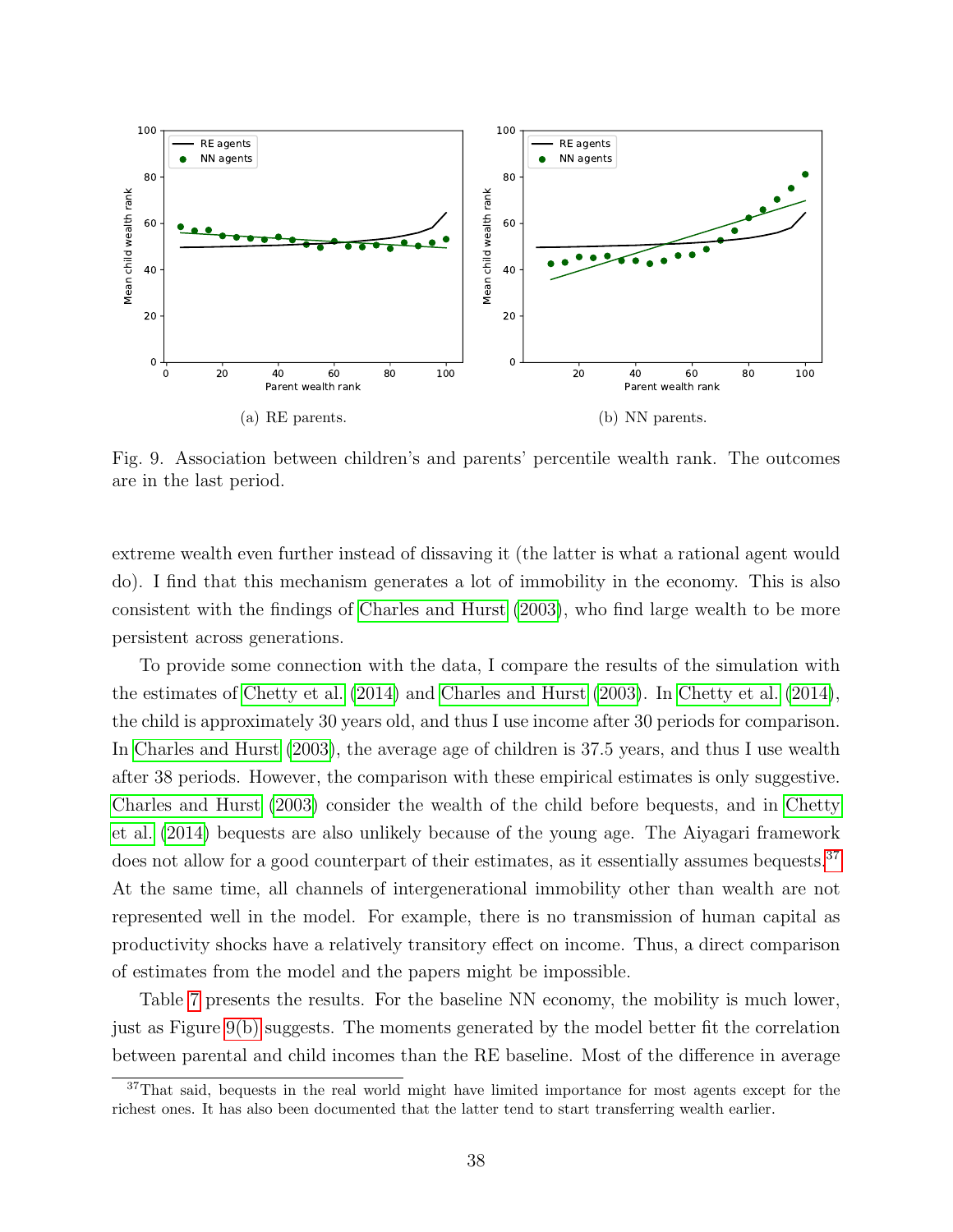incomes comes from the difference in interest income. Accordingly, the model also predicts a smaller mobility of wealth. The predictions are too small compared to the estimates of [Charles and Hurst \(2003\)](#page-41-12) because of the large role of bequests in the model.

|        |                              | Data  | Low rationality | High rationality | RE    |
|--------|------------------------------|-------|-----------------|------------------|-------|
| Income |                              |       |                 |                  |       |
|        | Rank-rank slope              | 0.341 | 0.370           | 0.132            | 0.125 |
|        | Intergenerational elasticity | 0.45  | 0.35            | 0.13             | 0.13  |
| Wealth |                              |       |                 |                  |       |
|        | Shorrocks index              | 0.88  | 0.56            | 0.89             | 0.81  |
|        | Intergenerational elasticity | 0.37  | 0.49            | 0.32             | 0.46  |

Table 7: Intergenerational mobility for NN agents with NN parents.

<span id="page-39-1"></span>Income is defined as  $ra_t + wz_t$ . For income, the gap between parents and children is 10 years. The empirical estimates are from [Chetty et al. \(2014\)](#page-41-13). For wealth, the gap between parents and children is 18 years. The empirical estimates are from [Charles and Hurst \(2003\)](#page-41-12). The Shorrocks index is defined as  $\frac{n-\sum_{i=1}^n a_{i,i}}{n-1}$ , where  $(a_{i,j})$  is the transition matrix between quintiles. A smaller index indicates lower mobility. To find intergenerational elasticity of wealth, I exclude agents with no savings.

Interestingly, for agents with high rationality I observe mobility even slightly higher than that in the RE economy. The mechanisms discussed above, e.g., the role of mistakes as an equalizing noise, outweigh the channel of over-saving by the children of extremely wealthy agents (who are almost absent among NN agents with high rationality; see the distribution in Figure [6\(b\)\)](#page-31-3), and learning again becomes an intergenerational equalizer.

### <span id="page-39-0"></span>6. Conclusion

Neural networks provide a new approach to model behavioral agents in macroeconomics. Its credibility comes from the fact that neural networks can successfully perform a large variety of human-like tasks. I focus on a particular advantage of neural networks: they can be used to model dynamic learning of a decision rule. This is a kind of learning that is not traditionally considered in economics, but it might be important as agents face it often in the real world. For the consumption-saving problem, the approach reveals a connection between the wealth experience and the quality of choices made. It also reveals learning traps in which agents become permanently poor (in terms of savings) or suboptimally rich. That might explain several patterns observed in the wealth distribution. This model can be scaled to multiple assets and more general economic control problems, potentially revealing some learning patterns and traps there too.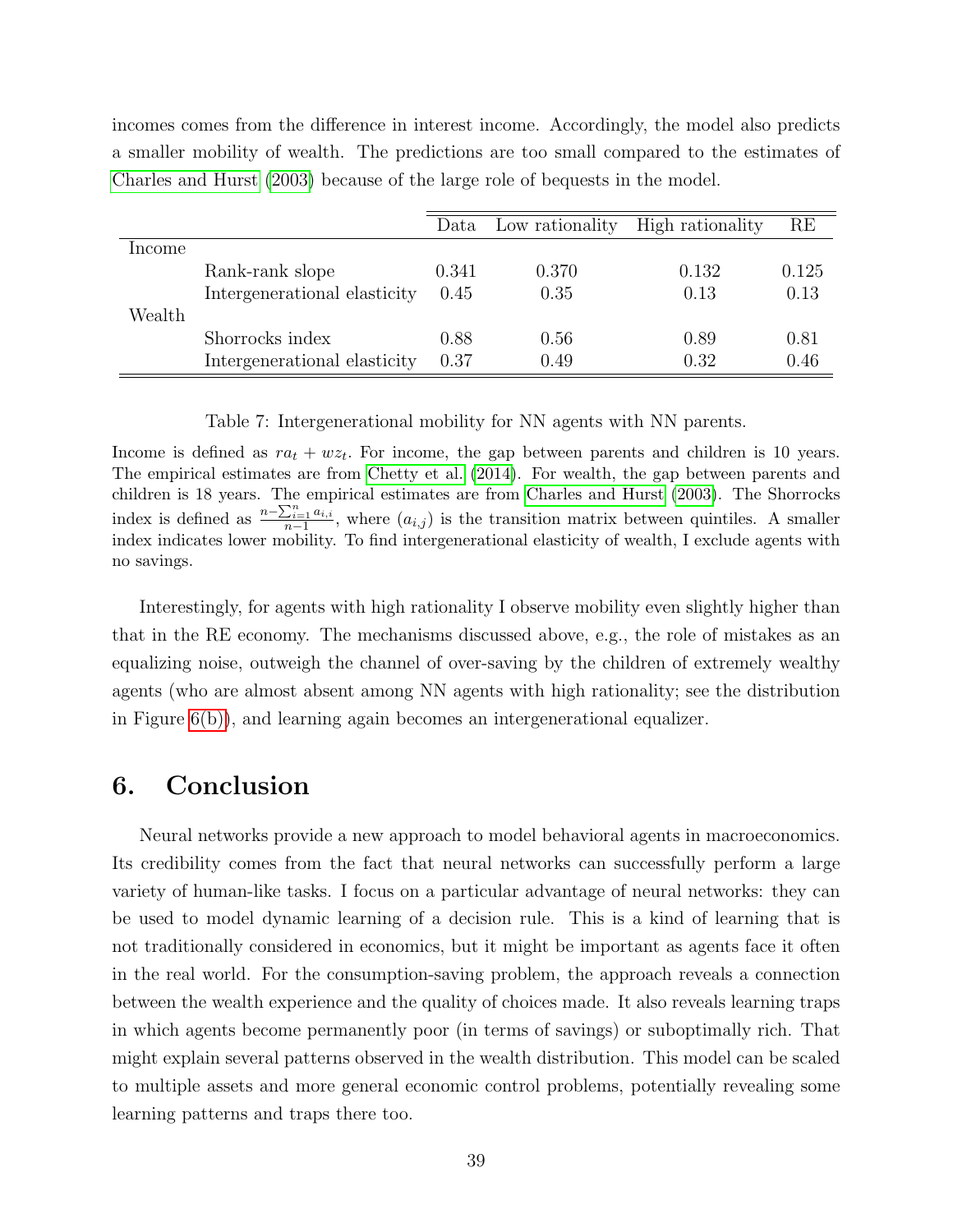# References

- <span id="page-40-3"></span>Adusumilli, K., Geiecke, F., Schilter, C., 2019. Dynamically optimal treatment allocation using reinforcement learning. arXiv:1904.01047.
- <span id="page-40-9"></span>Aguiar, M. A., Bils, M., Boar, C., 2020. Who are the hand-to-mouth? Working Paper 26643, National Bureau of Economic Research.
- <span id="page-40-0"></span>Aiyagari, S. R., 1994. Uninsured idiosyncratic risk and aggregate saving. The Quarterly Journal of Economics 109, 659–684.
- <span id="page-40-4"></span>Arifovic, J., 1996. The behavior of the exchange rate in the genetic algorithm and experimental economies. Journal of Political Economy 104, 510–541.
- <span id="page-40-2"></span>Athey, S., Wager, S., 2021. Policy learning with observational data. Econometrica 89, 133– 161.
- <span id="page-40-1"></span>Azinovic, M., Gaegauf, L., Scheidegger, S., 2019. Deep equilibrium nets. Available at SSRN 3393482 .
- <span id="page-40-13"></span>Ba, L. J., Caruana, R., 2013. Do deep nets really need to be deep? arXiv:1312.6184.
- <span id="page-40-5"></span>Bach, F., 2017. Breaking the curse of dimensionality with convex neural networks. The Journal of Machine Learning Research 18, 629–681.
- <span id="page-40-7"></span>Bailey, M., Cao, R., Kuchler, T., Stroebel, J., 2018. The economic effects of social networks: Evidence from the housing market. Journal of Political Economy 126, 2224–2276.
- <span id="page-40-8"></span>Bailey, M., Johnston, D. M., Kuchler, T., Stroebel, J., Wong, A., 2019. Peer effects in product adoption. Working Paper 25843, National Bureau of Economic Research.
- <span id="page-40-6"></span>Barron, A. R., 1993. Universal approximation bounds for superpositions of a sigmoidal function. IEEE Transactions on Information Theory 39, 930–945.
- <span id="page-40-10"></span>Benhabib, J., Bisin, A., 2018. Skewed wealth distributions: Theory and empirics. Journal of Economic Literature 56, 1261–91.
- <span id="page-40-12"></span>Black, S. E., Devereux, P. J., 2010. Recent developments in intergenerational mobility. Working Paper 15889, National Bureau of Economic Research.
- <span id="page-40-11"></span>Blundell, R., Pistaferri, L., Preston, I., 2008. Consumption inequality and partial insurance. American Economic Review 98, 1887–1921.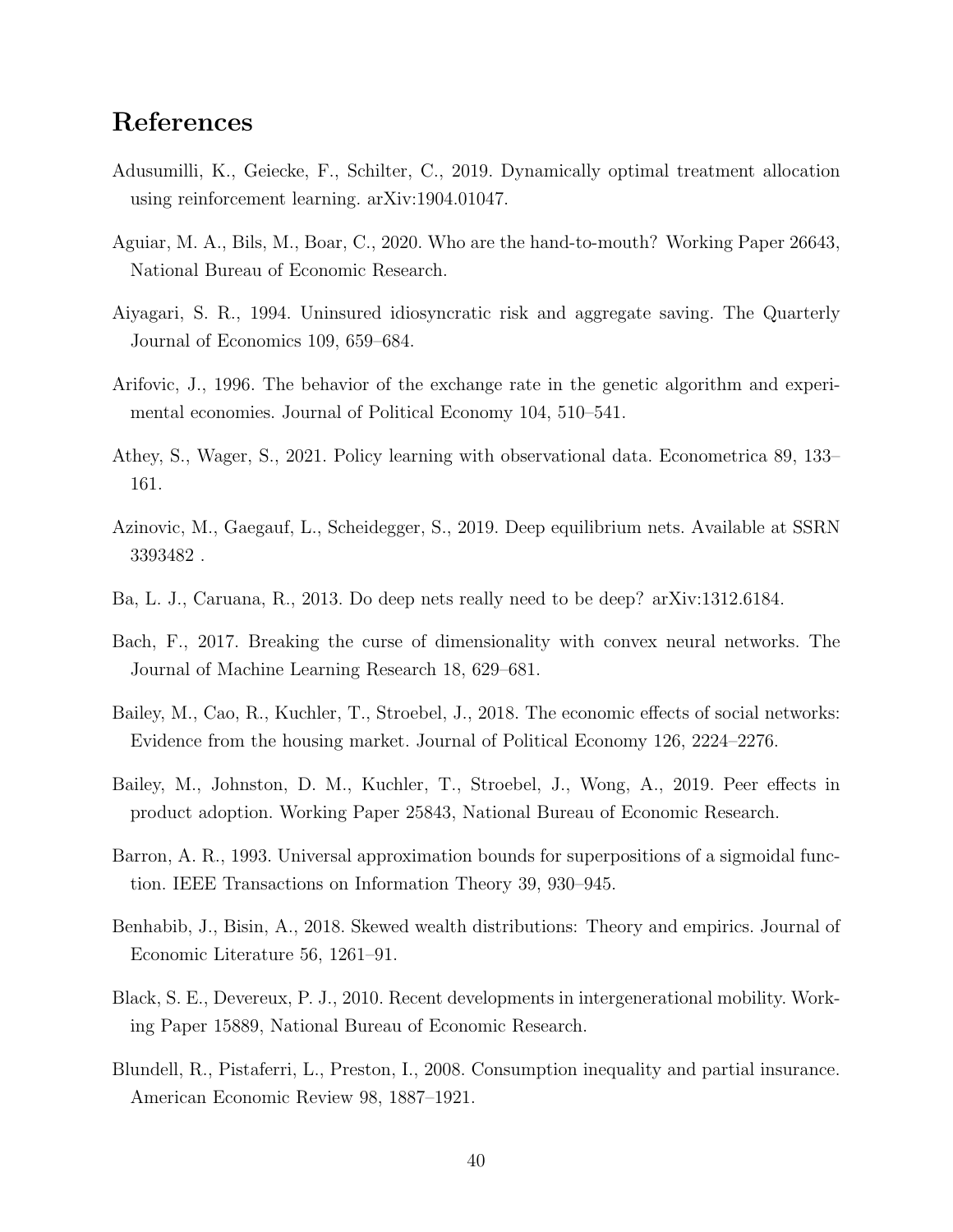- <span id="page-41-1"></span>Botvinick, M., Wang, J. X., Dabney, W., Miller, K. J., Kurth-Nelson, Z., 2020. Deep reinforcement learning and its neuroscientific implications. Neuron 107, 603–616.
- <span id="page-41-7"></span>Bullard, J., Duffy, J., 1998. A model of learning and emulation with artificial adaptive agents. Journal of Economic Dynamics and Control 22, 179–207.
- <span id="page-41-9"></span>Carroll, C., Slacalek, J., Tokuoka, K., White, M. N., 2017. The distribution of wealth and the marginal propensity to consume. Quantitative Economics 8, 977–1020.
- <span id="page-41-10"></span>Carroll, C. D., Kimball, M. S., 1996. On the concavity of the consumption function. Econometrica pp. 981–992.
- <span id="page-41-12"></span>Charles, K. K., Hurst, E., 2003. The correlation of wealth across generations. Journal of Political Economy 111, 1155–1182.
- <span id="page-41-5"></span>Chen, M., Joseph, A., Kumhof, M., Pan, X., Shi, R., Zhou, X., 2021. Deep reinforcement learning in a monetary model. arXiv:2104.09368.
- <span id="page-41-13"></span>Chetty, R., Hendren, N., Kline, P., Saez, E., Turner, N., 2014. Is the United States still a land of opportunity? Recent trends in intergenerational mobility. American Economic Review 104, 141–47.
- <span id="page-41-0"></span>Choi, J. J., Laibson, D., Madrian, B. C., Metrick, A., 2009. Reinforcement learning and savings behavior. The Journal of Finance 64, 2515–2534.
- <span id="page-41-8"></span>Cybenko, G., 1989. Approximation by superpositions of a sigmoidal function. Mathematics of Control, Signals and Systems 2, 303–314.
- <span id="page-41-2"></span>Duarte, V., 2018. Machine learning for continuous-time economics. Available at SSRN 3012602 .
- <span id="page-41-6"></span>Farhi, E., Werning, I., 2019. Monetary policy, bounded rationality, and incomplete markets. American Economic Review 109, 3887–3928.
- <span id="page-41-4"></span>Fernández-Villaverde, J., Nuno, G., Sorg-Langhans, G., Vogler, M., 2020. Solving highdimensional dynamic programming problems using deep learning. Working paper.
- <span id="page-41-3"></span>Fernández-Villaverde, J., Hurtado, S., Nuño, G., 2019. Financial frictions and the wealth distribution. Working Paper 26302, National Bureau of Economic Research.
- <span id="page-41-11"></span>Flavin, M. A., 1981. The adjustment of consumption to changing expectations about future income. Journal of Political Economy 89, 974–1009.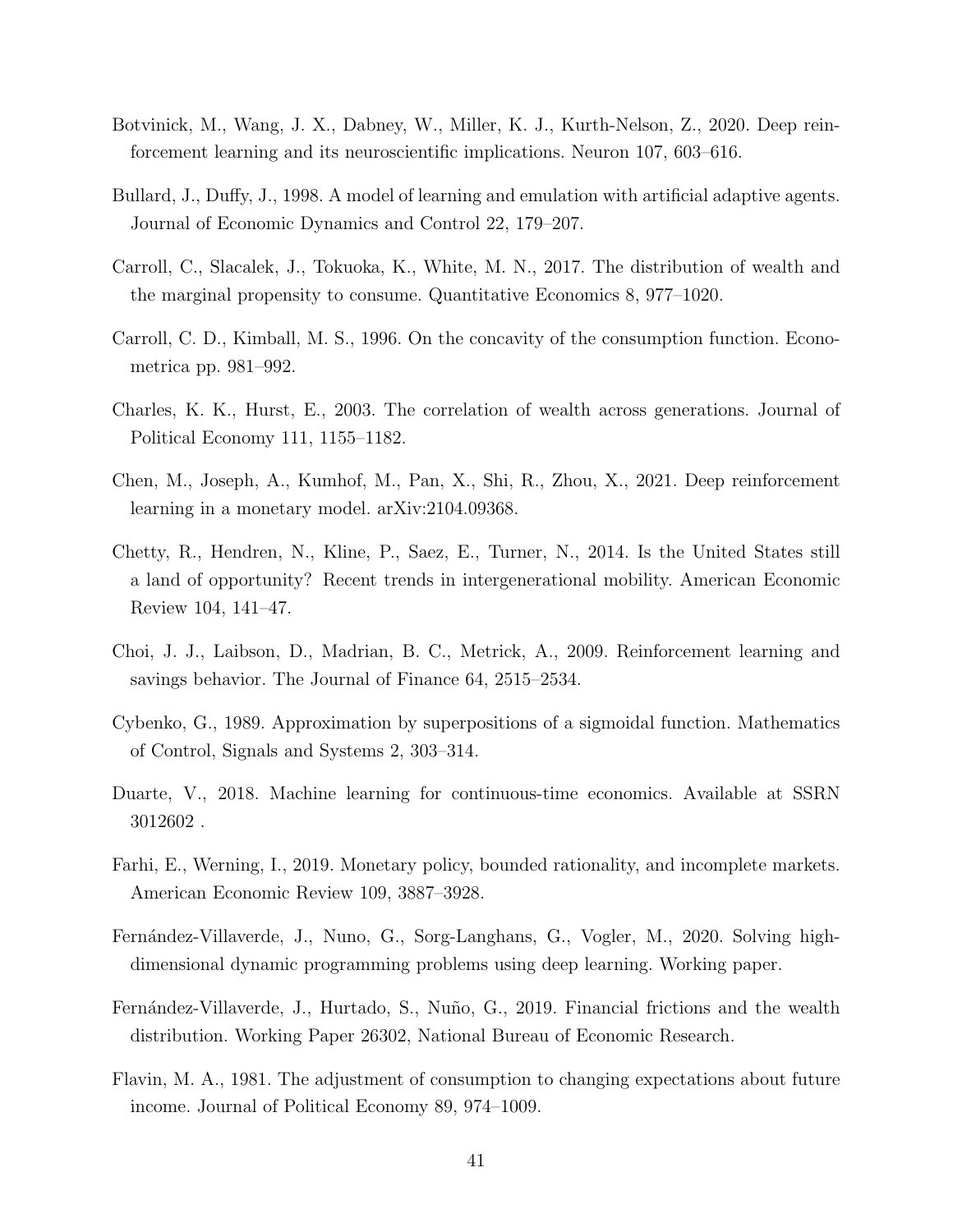- <span id="page-42-4"></span>Gabaix, X., 2016. Behavioral macroeconomics via sparse dynamic programming. Working Paper 21848, National Bureau of Economic Research.
- <span id="page-42-5"></span>García-Schmidt, M., Woodford, M., 2019. Are low interest rates deflationary? A paradox of perfect-foresight analysis. American Economic Review 109, 86–120.
- <span id="page-42-0"></span>Goldfayn-Frank, O., Wohlfart, J., 2020. Expectation formation in a new environment: Evidence from the German reunification. Journal of Monetary Economics 115, 301–320.
- <span id="page-42-13"></span>Hahnloser, R. H., Sarpeshkar, R., Mahowald, M. A., Douglas, R. J., Seung, H. S., 2000. Digital selection and analogue amplification coexist in a cortex-inspired silicon circuit. Nature 405, 947–951.
- <span id="page-42-2"></span>Hertwig, R., Barron, G., Weber, E. U., Erev, I., 2004. Decisions from experience and the effect of rare events in risky choice. Psychological Science 15, 534–539.
- <span id="page-42-8"></span>Holland, J. H., Miller, J. H., 1991. Artificial adaptive agents in economic theory. The American Economic Review 81, 365–370.
- <span id="page-42-12"></span>Hsieh, C.-T., 2003. Do consumers react to anticipated income changes? Evidence from the Alaska permanent fund. American Economic Review 93, 397–405.
- <span id="page-42-7"></span>Ilut, C., Valchev, R., Vincent, N., 2020. Paralyzed by fear: Rigid and discrete pricing under demand uncertainty. Econometrica 88, 1899–1938.
- <span id="page-42-6"></span>Ilut, C. L., Valchev, R., 2020. Economic agents as imperfect problem solvers. Working Paper 27820, National Bureau of Economic Research.
- <span id="page-42-3"></span>Kahou, M. E., Fernández-Villaverde, J., Perla, J., Sood, A., 2021. Exploiting symmetry in high-dimensional dynamic programming. Working Paper 28981, National Bureau of Economic Research.
- <span id="page-42-10"></span>Kingma, D. P., Ba, J., 2014. Adam: A method for stochastic optimization. arXiv:1412.6980.
- <span id="page-42-11"></span>Krueger, D., Mitman, K., Perri, F., 2016. Macroeconomics and household heterogeneity. In: Handbook of Macroeconomics, Elsevier, vol. 2, pp. 843–921.
- <span id="page-42-1"></span>Kuchler, T., Zafar, B., 2019. Personal experiences and expectations about aggregate outcomes. The Journal of Finance 74, 2491–2542.
- <span id="page-42-9"></span>Lettau, M., Uhlig, H., 1999. Rules of thumb versus dynamic programming. American Economic Review 89, 148–174.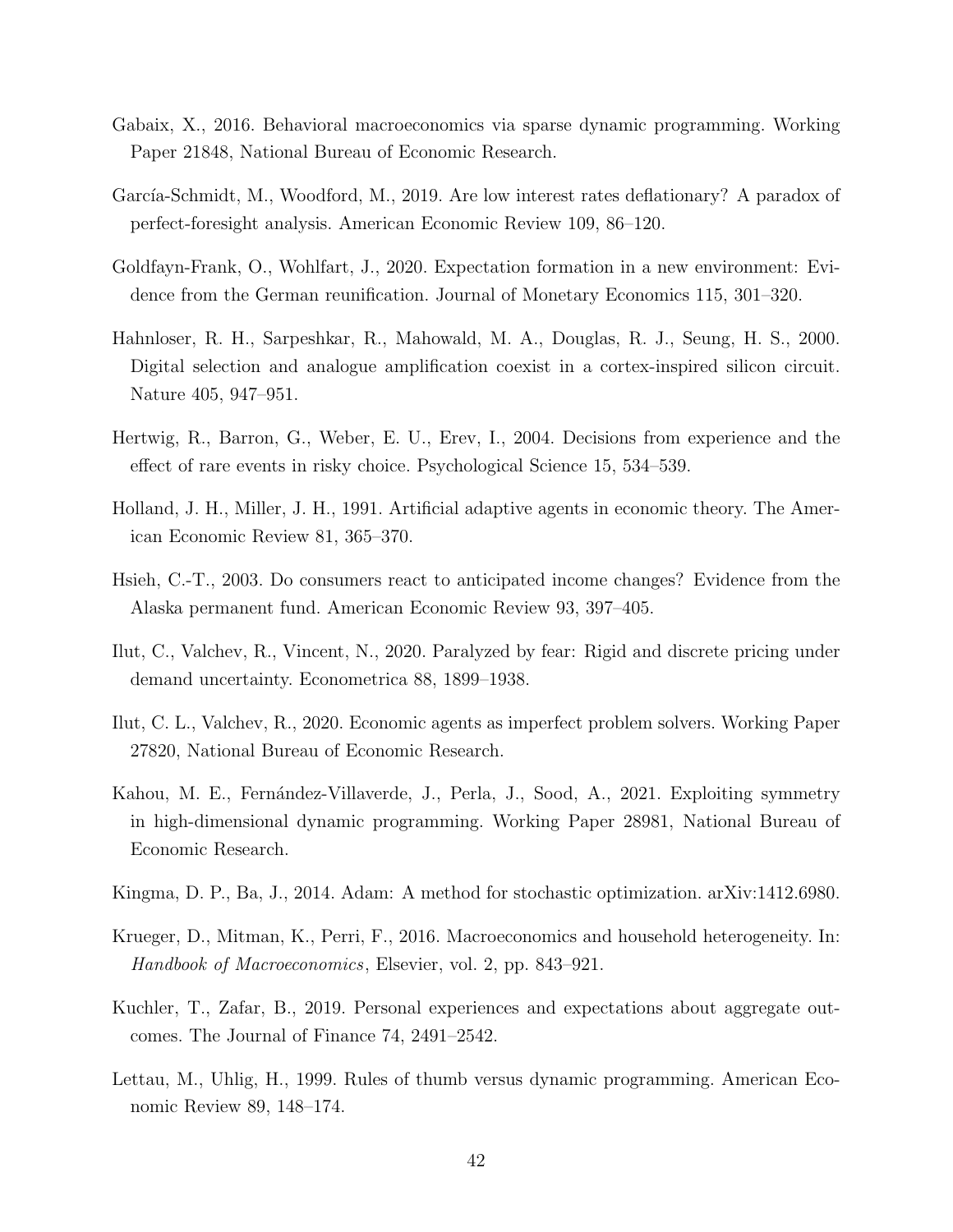- <span id="page-43-6"></span>Lian, C., 2020. Mistakes in future consumption, high MPCs now. Working paper, MIT.
- <span id="page-43-8"></span>Lillicrap, T. P., Hunt, J. J., Pritzel, A., Heess, N., Erez, T., Tassa, Y., Silver, D., Wierstra, D., 2015. Continuous control with deep reinforcement learning. arXiv:1509.02971.
- <span id="page-43-12"></span>Lusardi, A., 1996. Permanent income, current income, and consumption: Evidence from two panel data sets. Journal of Business & Economic Statistics 14, 81–90.
- <span id="page-43-5"></span>Mackowiak, B., Wiederholt, M., 2009. Optimal sticky prices under rational inattention. American Economic Review 99, 769–803.
- <span id="page-43-3"></span>Maliar, L., Maliar, S., Winant, P., 2019. Will artificial intelligence replace computational economists any time soon? Discussion Paper DP14024, CEPR.
- <span id="page-43-1"></span>Malmendier, U., Nagel, S., 2011. Depression babies: Do macroeconomic experiences affect risk taking? The Quarterly Journal of Economics 126, 373–416.
- <span id="page-43-2"></span>Malmendier, U., Nagel, S., 2016. Learning from inflation experiences. The Quarterly Journal of Economics 131, 53–87.
- <span id="page-43-4"></span>Mankiw, N. G., Reis, R., 2002. Sticky information versus sticky prices: a proposal to replace the New Keynesian Phillips curve. The Quarterly Journal of Economics 117, 1295–1328.
- <span id="page-43-7"></span>Marimon, R., McGrattan, E., Sargent, T. J., 1990. Money as a medium of exchange in an economy with artificially intelligent agents. Journal of Economic Dynamics and Control 14, 329–373.
- <span id="page-43-10"></span>Mnih, V., Badia, A. P., Mirza, M., Graves, A., Lillicrap, T., Harley, T., Silver, D., Kavukcuoglu, K., 2016. Asynchronous methods for deep reinforcement learning. In: International Conference on Machine Learning, PMLR, pp. 1928–1937.
- <span id="page-43-9"></span>Mnih, V., Kavukcuoglu, K., Silver, D., Rusu, A. A., Veness, J., Bellemare, M. G., Graves, A., Riedmiller, M. A., Fidjeland, A., Ostrovski, G., Petersen, S., Beattie, C., Sadik, A., Antonoglou, I., King, H., Kumaran, D., Wierstra, D., Legg, S., Hassabis, D., 2015. Human-level control through deep reinforcement learning. Nature 518, 529–533.
- <span id="page-43-0"></span>Nagel, S., Xu, Z., 2019. Asset pricing with fading memory. Working Paper 26255, National Bureau of Economic Research.
- <span id="page-43-11"></span>Paszke, A., Gross, S., Massa, F., Lerer, A., Bradbury, J., Chanan, G., Killeen, T., Lin, Z., Gimelshein, N., Antiga, L., Desmaison, A., Kopf, A., Yang, E., DeVito, Z., Raison, M., Tejani, A., Chilamkurthy, S., Steiner, B., Fang, L., Bai, J., Chintala, S., 2019. Pytorch: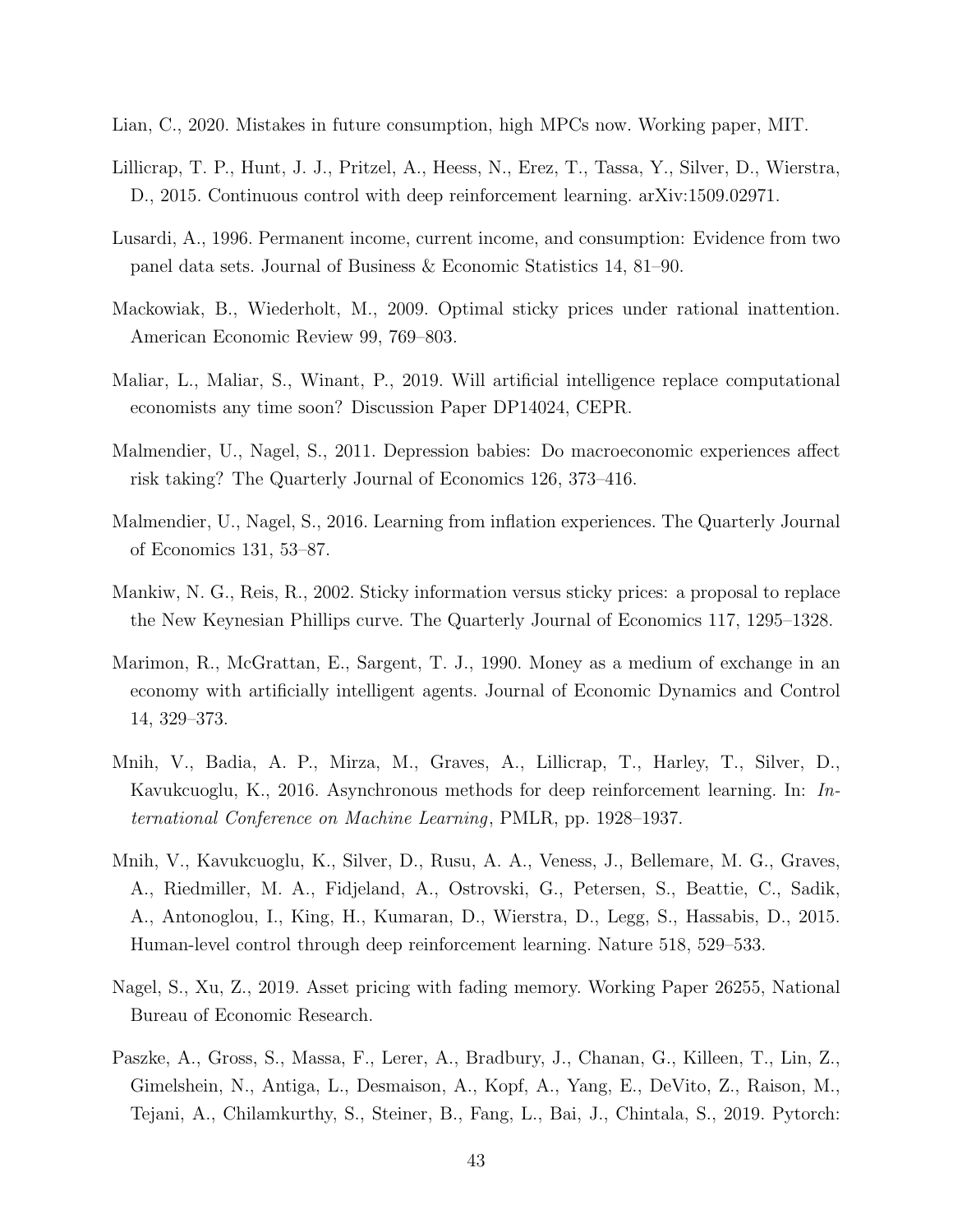An imperative style, high-performance deep learning library. In: Advances in Neural Information Processing Systems 32 , Curran Associates, Inc., pp. 8024–8035.

- <span id="page-44-12"></span>Rumelhart, D. E., Hinton, G. E., Williams, R. J., 1986. Learning representations by backpropagating errors. Nature 323, 533–536.
- <span id="page-44-1"></span>Shi, R. A., 2021. Learning to make consumption-saving decisions in a changing environment: an AI approach. arXiv:2105.10099.
- <span id="page-44-9"></span>Silver, D., Lever, G., Heess, N., Degris, T., Wierstra, D., Riedmiller, M., 2014. Deterministic policy gradient algorithms. In: International conference on machine learning, PMLR, pp. 387–395.
- <span id="page-44-3"></span>Sims, C. A., 2003. Implications of rational inattention. Journal of Monetary Economics 50, 665–690.
- <span id="page-44-4"></span>Stevens, L., 2020. Coarse pricing policies. The Review of Economic Studies 87, 420–453.
- <span id="page-44-0"></span>Sutton, R. S., Barto, A. G., 2018. Reinforcement learning: An introduction. MIT Press.
- <span id="page-44-8"></span>Tauchen, G., 1986. Finite state Markov-chain approximations to univariate and vector autoregressions. Economics Letters 20, 177–181.
- <span id="page-44-5"></span>Valchev, R., Ilut, C., 2017. Economic agents as imperfect problem solvers. In: 2017 Meeting Papers, Society for Economic Dynamics, no. 1285.
- <span id="page-44-11"></span>Waldkirch, A., Ng, S., Cox, D., 2004. Intergenerational linkages in consumption behavior. Journal of Human Resources 39, 355–381.
- <span id="page-44-10"></span>Zeldes, S. P., 1989. Consumption and liquidity constraints: an empirical investigation. Journal of Political Economy 97, 305–346.
- <span id="page-44-6"></span>Zhang, K., Yang, Z., Başar, T., 2019. Multi-agent reinforcement learning: A selective overview of theories and algorithms. arXiv:1911.10635.
- <span id="page-44-2"></span>Zhao, C., Ke, S., Wang, Z., Hsieh, S.-L., 2020. Behavioral neural networks. Available at SSRN 3633548 .
- <span id="page-44-7"></span>Zheng, S., Trott, A., Srinivasa, S., Naik, N., Gruesbeck, M., Parkes, D. C., Socher, R., 2020. The AI economist: Improving equality and productivity with AI-driven tax policies. arXiv:2004.13332.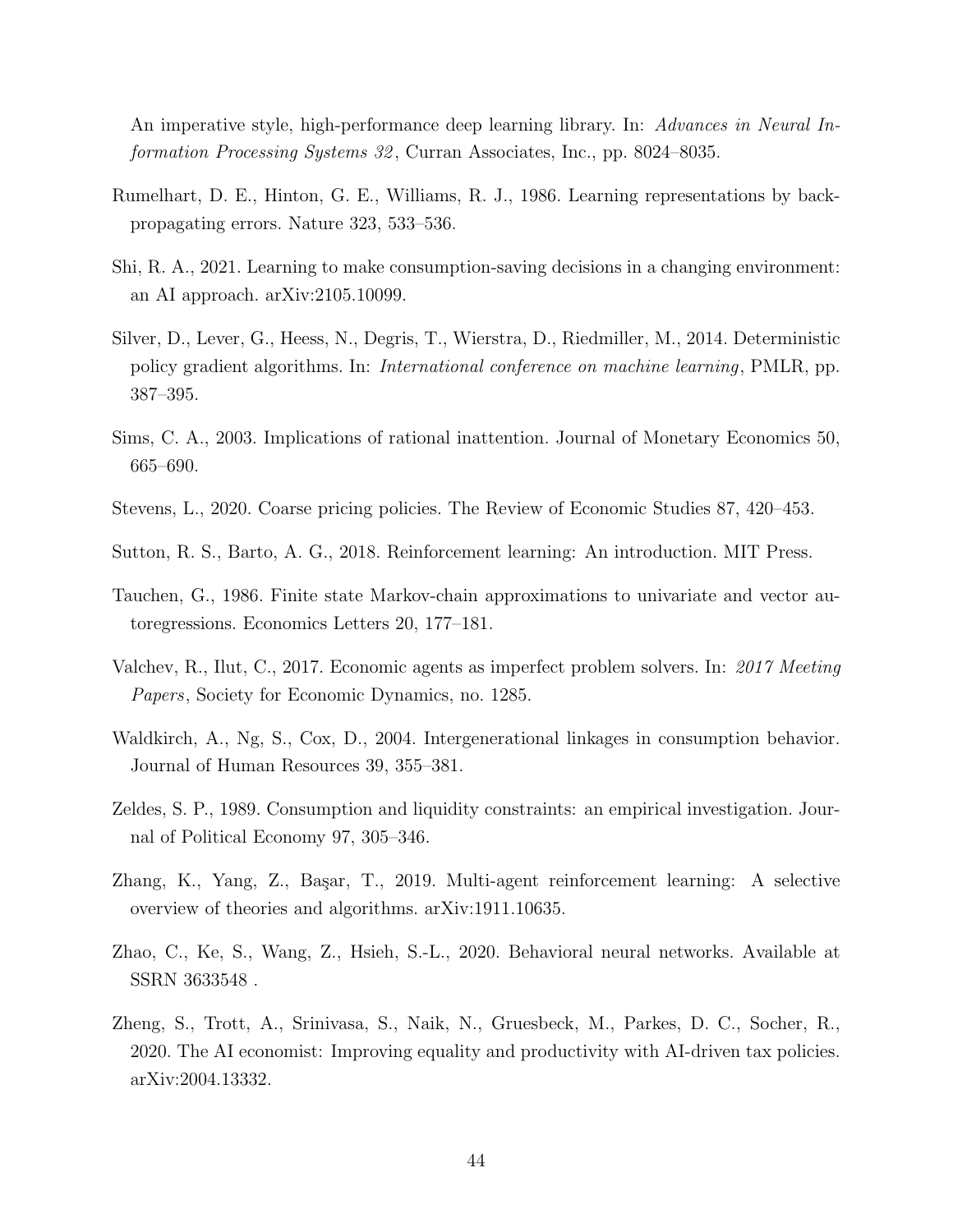# <span id="page-45-0"></span>A. Neural Networks

This section is supposed to briefly introduce the notion of a neural network but cannot serve as a complete introduction to the subject. An (artificial) neural network is a result of stacking several layers of neurons. Each neuron has an output, which is given by applying an activation function  $f$  to a linear combination of the outputs from the neurons in the previous layer (for the first hidden layer, a linear combination of the original inputs). Figure [10](#page-45-1) provides an example of a neural network relevant for this paper. This network has a twodimensional input and a one-dimensional output. It has two hidden layers with  $n_1 = n_2 = 4$ neurons in each of them. Formally, the system is given by

$$
h_j^{(1)} = f(\theta_{j,0}^{(1)} + \theta_{j,1}^{(1)}a_t + \theta_{j,2}^{(1)}z_t),
$$
  

$$
h_j^{(2)} = f(\theta_{j,0}^{(2)} + \sum_{i=1}^{n_1} \theta_{j,i}^{(2)}h_i^{(1)}),
$$
  

$$
a_{t+1} = \theta_0^{(3)} + \sum_{i=1}^{n_2} \theta_i^{(3)}h_i^{(2)}.
$$

An activation function f is needed to make the system non-linear, otherwise, the output would be simply a linear function of the original inputs. These days, the standard choice for f is the ReLU activation function, which is given by  $f(x) = \max\{0, x\}$ . It also has a biological motivation, see [Hahnloser et al. \(2000\)](#page-42-13).



Fig. 10. An example of a neural network with two hidden layers.

<span id="page-45-1"></span>There are many reasons why neural networks became extremely successful in practical applications. Some of these reasons are yet to be understood from the theoretical viewpoint, but some are already established. [Rumelhart et al. \(1986\)](#page-44-12) introduced back-propagation, the procedure for efficient differentiation with respect to the weights of a network. [Cybenko](#page-41-8)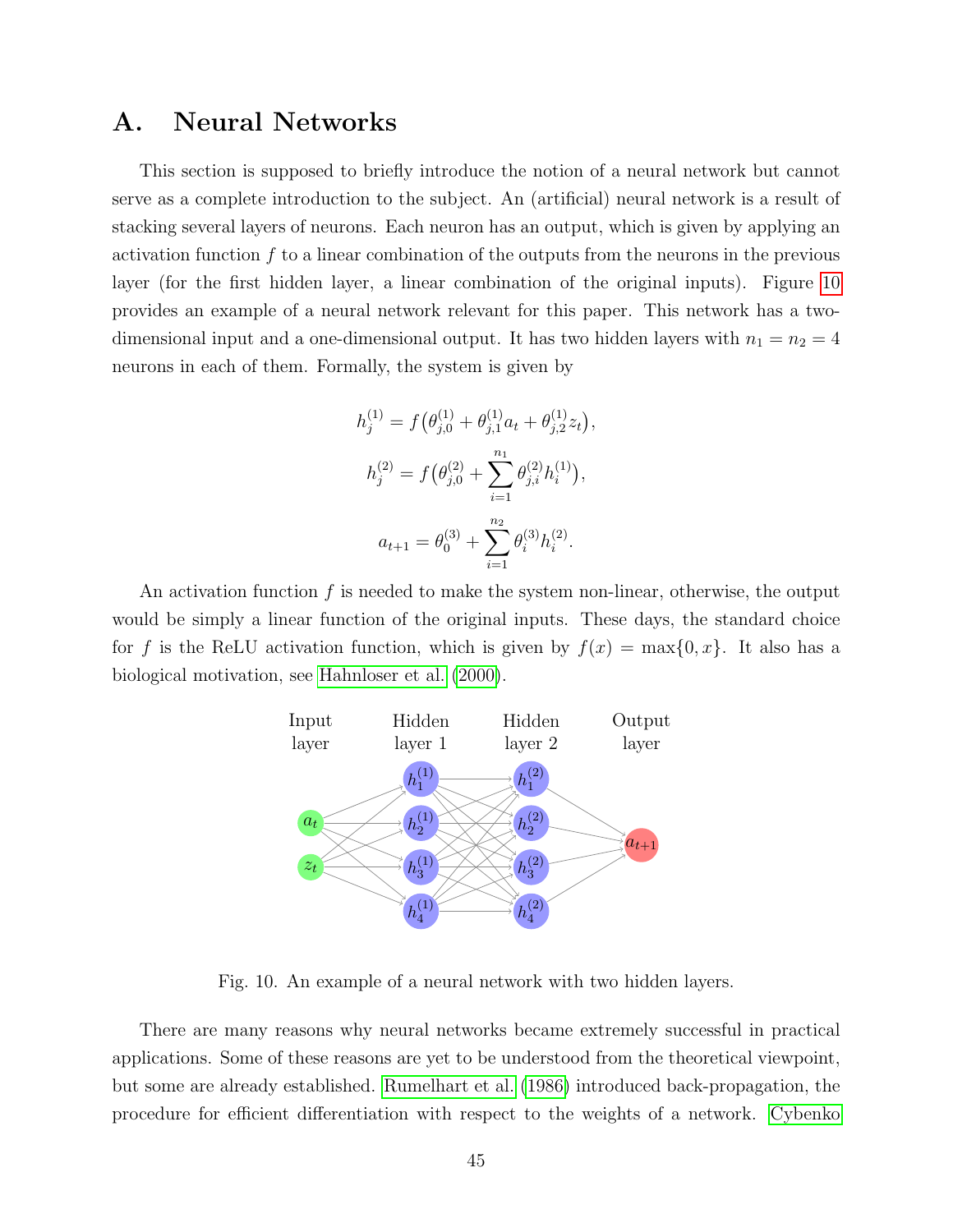[\(1989\)](#page-41-8), [Barron \(1993\)](#page-40-6), [Bach \(2017\)](#page-40-5), and others emphasize the good approximation properties. The modern strand of the literature, including [Ba and Caruana \(2013\)](#page-40-13), emphasizes the better ability of deep neural networks to learn while having expressivity similar to that of networks with just one hidden layer.

There is a feature of neural networks that is related to the described learning process. Neural networks are models with many parameters and high expressivity. In terms of the bias-variance trade-off, this means that they usually have low bias but a very high variance. For example, a typical neural network used for a classification task could perfectly fit the data set it is trained on. To avoid overfitting, training is stopped after some number of gradient descent steps. Similarly, neural networks behind saving policy functions are updated incrementally. The same approach is implemented in all modern deep reinforcement learning algorithms.

# <span id="page-46-0"></span>B. Asymptotic Rationality

In the following, I provide evidence that the suggested model of learning is asymptotically rational. Though no formal statement about convergence is provided, I show that agents with hyperparameters that reflect few cognitive limitations can learn the optimal policy with a very high degree of precision. This suggests that the learning described in this paper is indeed directed toward the optimal policy, and the class of neural network agents nests very good approximations to rational agents. If this property was not satisfied, that would cast doubt on the credibility of the model, as too many updating schemes satisfy the other properties listed on page [13.](#page-13-3)

For this experiment, I use a more expressive network architecture with 4 hidden layers that have 4, 8, 8, and 4 neurons respectively. I also use a smaller learning rate  $\alpha = 0.001$ . I simulate several agents who learn from external experiences only (values of  $a_t$  are distributed uniformly over the savings dimension of the state space) and do that at a high frequency, making 10,000 learning steps per period. Figure [11](#page-47-0) illustrates policies of the first 5 agents at the end of their lives. As can be seen, the degree of precision is very high even when policies are plotted as saving rates, let alone plain values of savings.